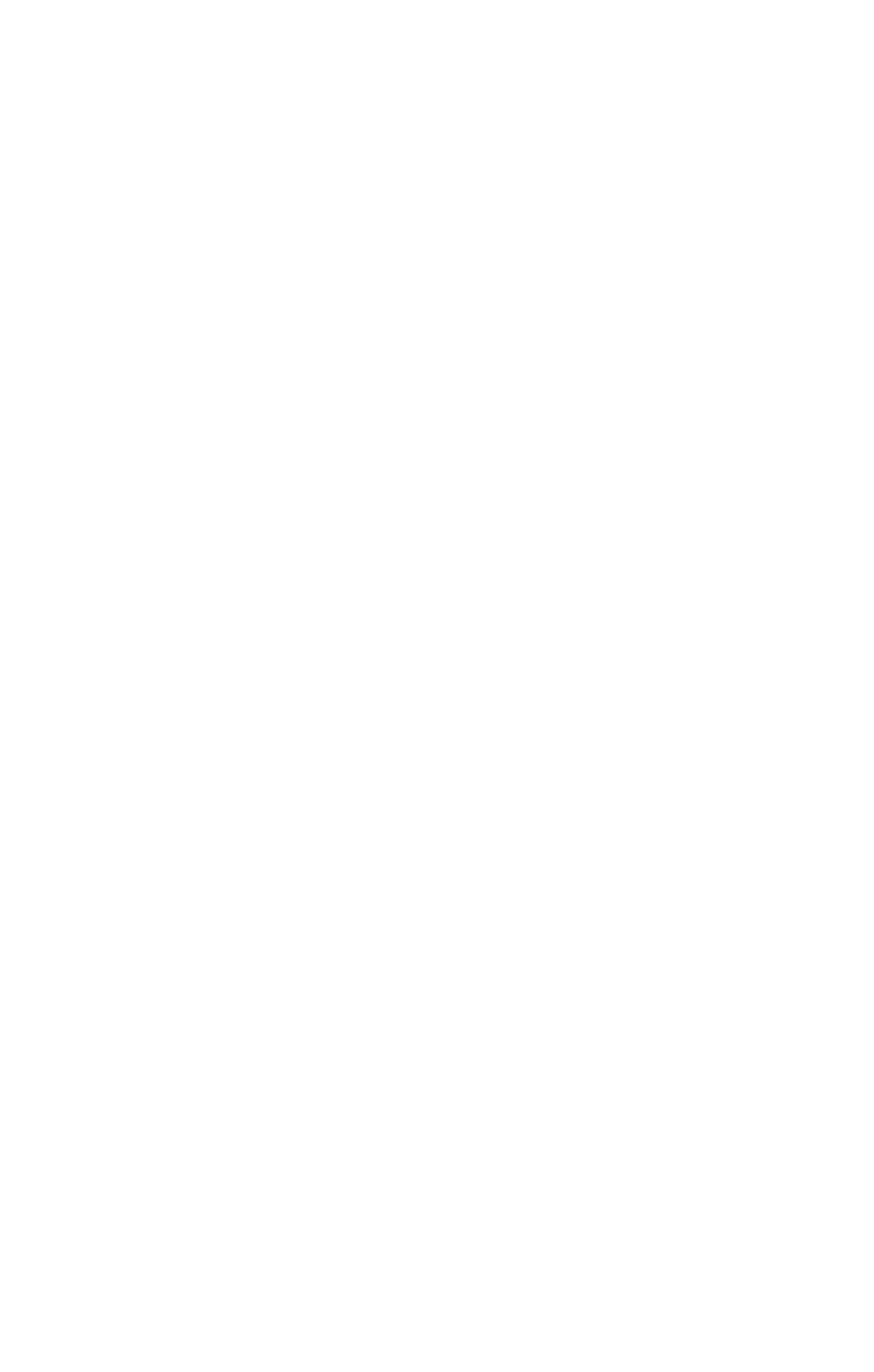# **The AIChE Pocket Handbook**

**Thomas R. Hanley, Editor**

American Institute of Chemical Engineers New York, New York 100 05 120 Wall Street, 23rd Floor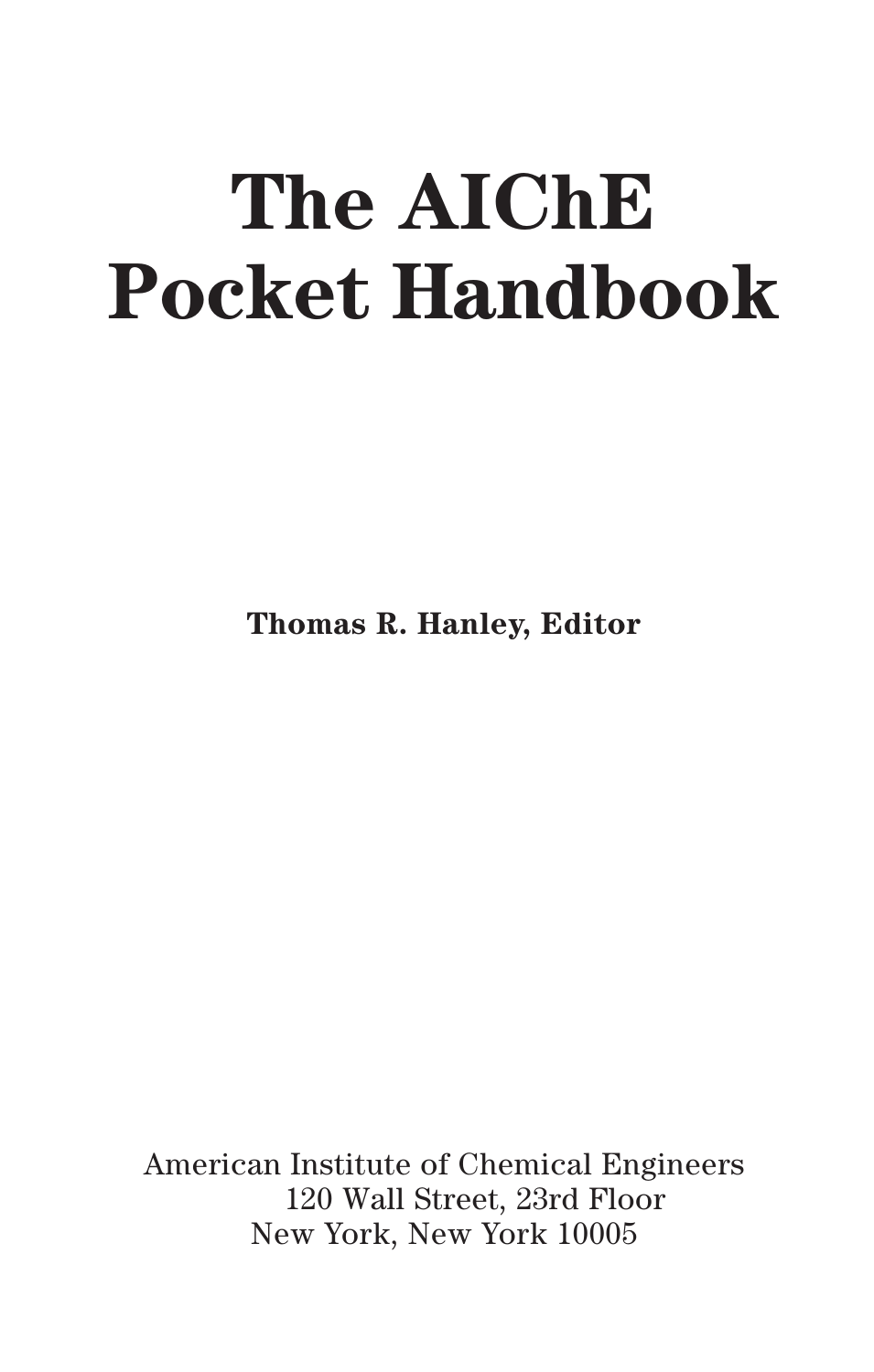The *AIChE Pocket Handbook* is a publication of AIChE and its Student Chapters Committee.

Reprinted, 1988, 1990, 1992, 1993, 2001, 2004, 2005, 2007, 2011, 2013, 2014

**Copyright © 1985 by the American Institute of Chemical Engineers**

ISBN 0-8169-0342-5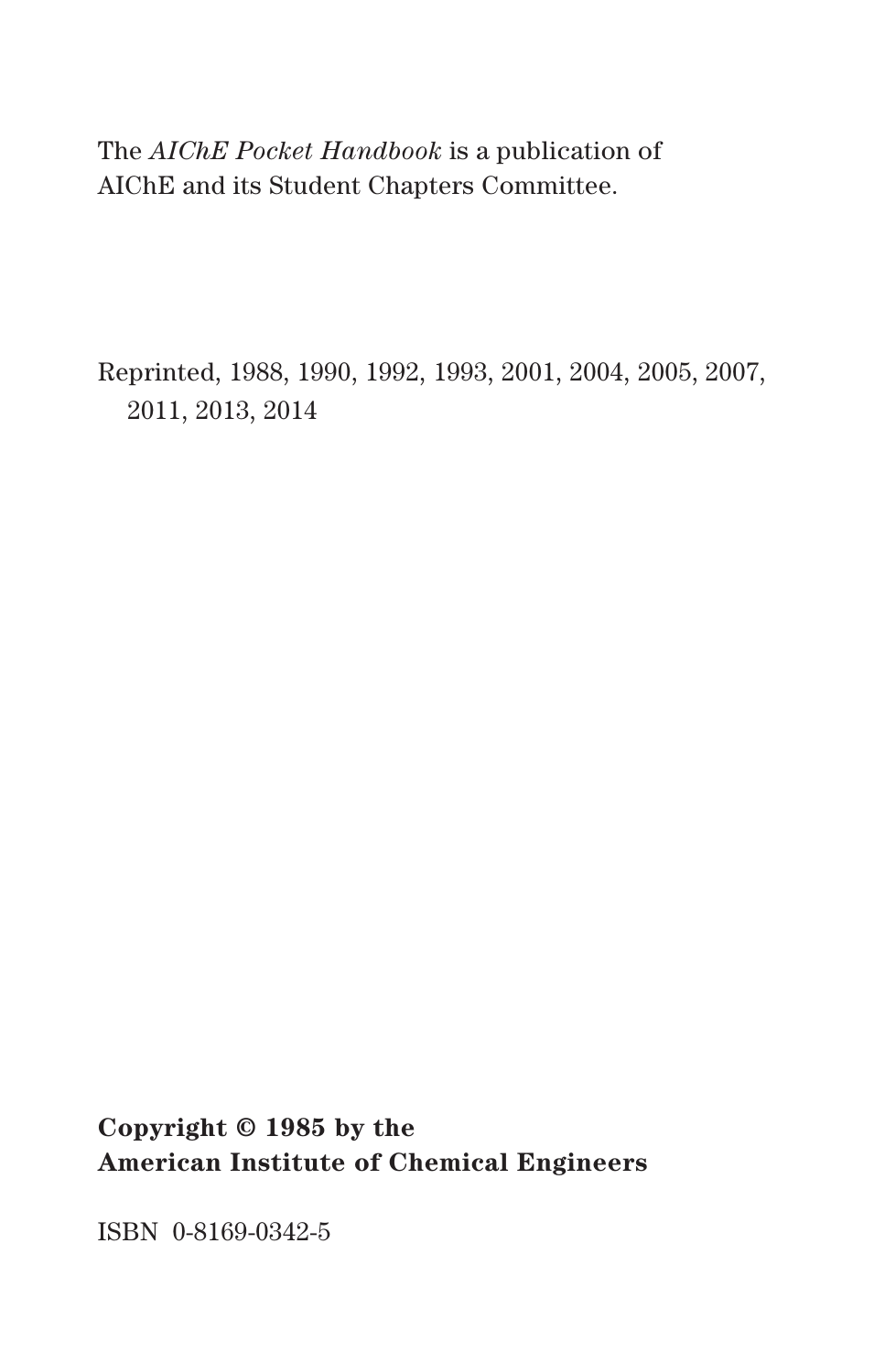# TABLE OF CONTENTS

| 1  |
|----|
| 6  |
| 10 |
| 14 |
| 18 |
| 23 |
| 26 |
| 29 |
| 34 |
| 40 |
| 44 |
| 48 |
| 48 |
| 51 |
| 53 |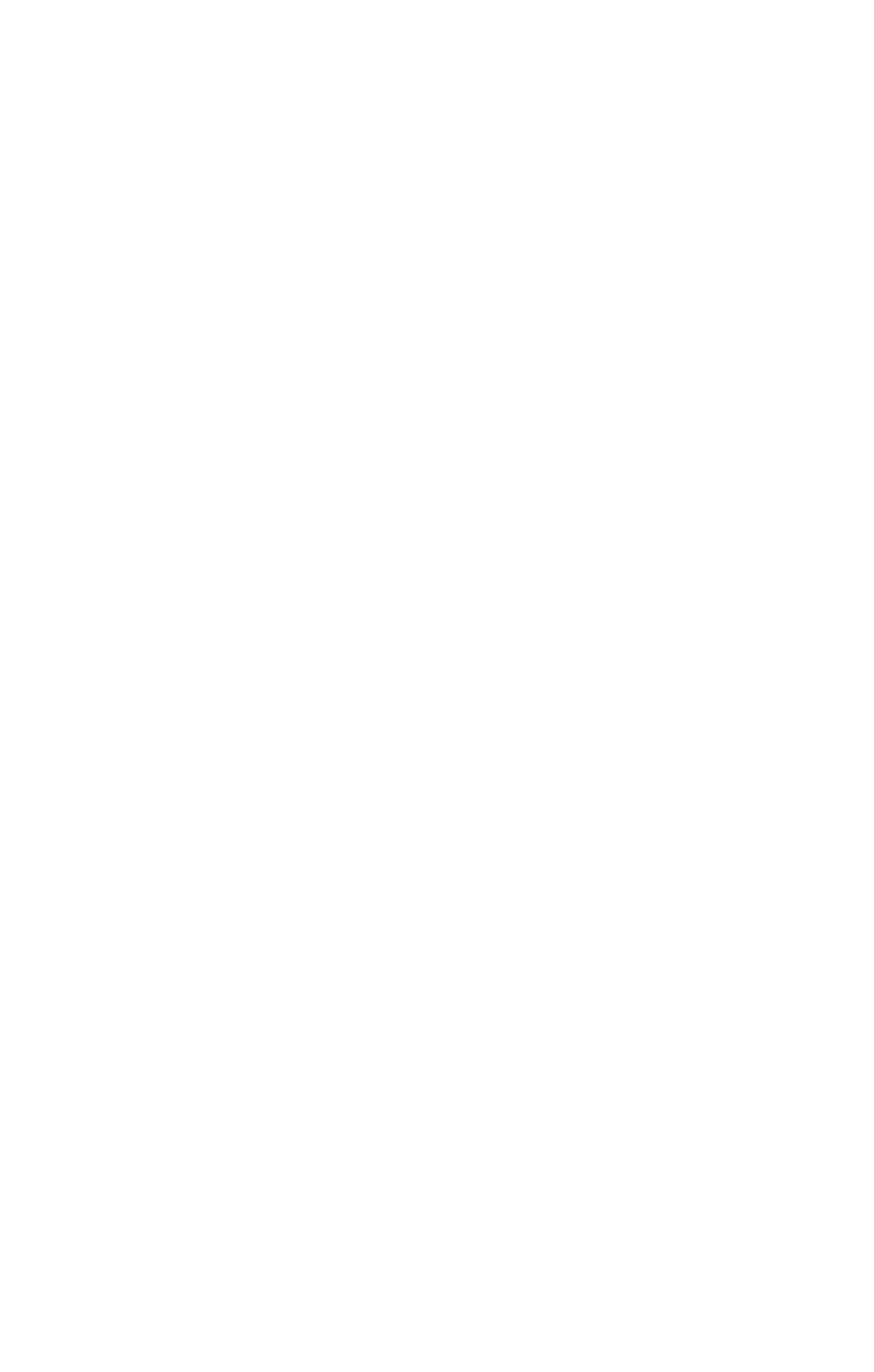# Foreword

The purpose of this handbook is to make readily available in a limited number of pages some of the more important chemical, biological, physical, safety, and mathematical data and concepts that are fundamental to the practice of the chemical engineering profession.

With these principles you should be able to solve many chemical engineering problems.

Good Luck!

AIChE would like to thank Professors David Murhammer, Chuck Coronella, Galen Suppes, and Joseph F. Louvar for their work on this Handbook.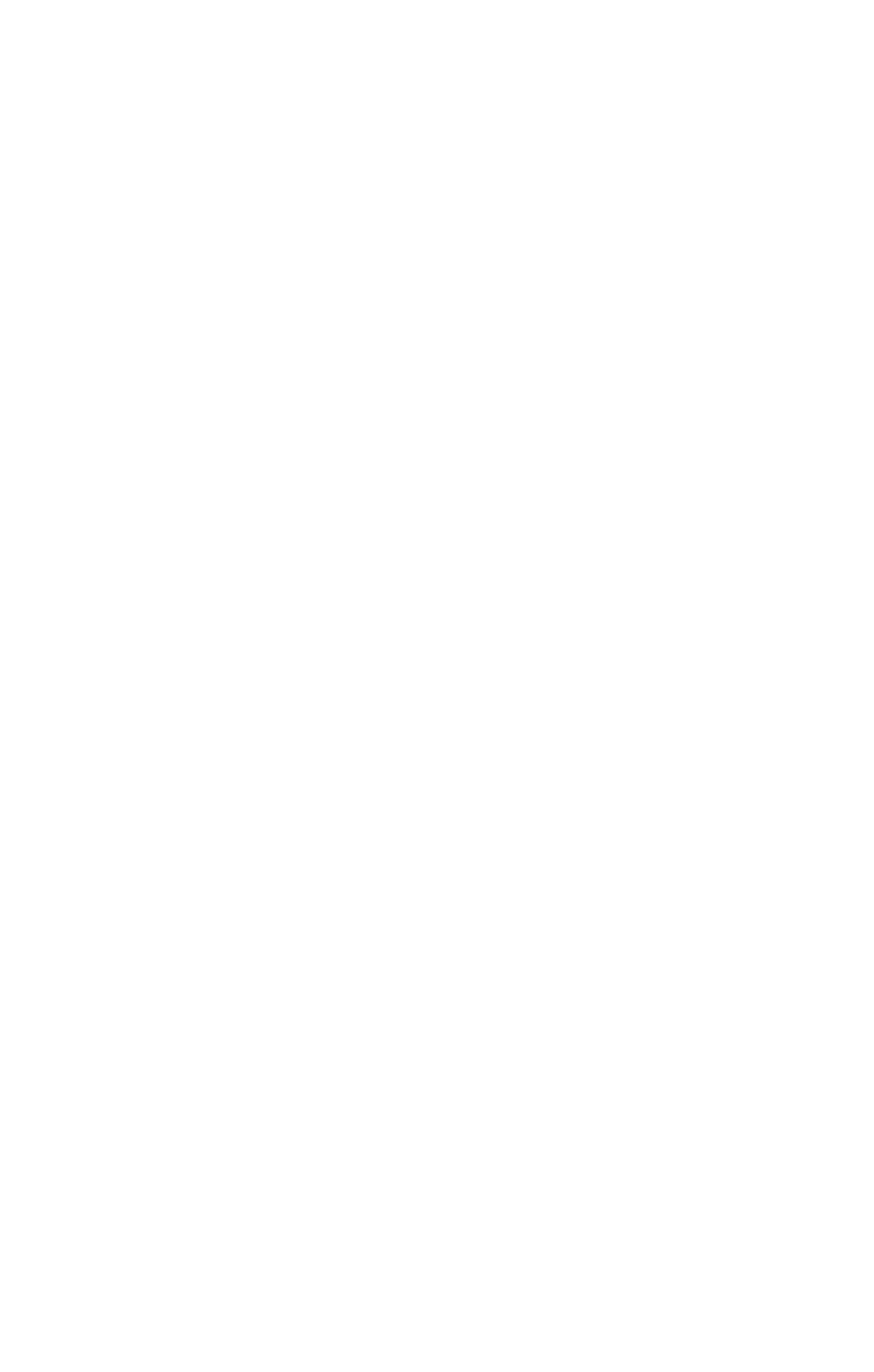# INORGANIC CHEMISTRY

- I. COMMON DEFINITIONS
- Atomic number—the number of protons in the nucleus of an atom.
- Avogadro's number—the number of molecules  $(6.023 \times 10^{23})$  in one gram-mole of a substance.
- Equilibrium constants for the reaction  $aA + bB =$  $cC + dD$

where reaction is in solution,

$$
K_c = \frac{[C]^c[D]^d}{[A]^a[B]^b}
$$
 ([] refers to molarity)

where reaction is in the gas phase,

$$
K_p = \frac{p^c_c p^d_p}{p^a_A p^b_B}
$$
 (*p* = partial pressure)

Gram equivalent weight—

- A. (nonredox reaction) the mass in grams of a substance equivalent to 1 gram-atom of hydrogen, 0.5 gram-atom of oxygen, or 1 gram-ion of the hydroxyl ion. It can be determined by dividing the molecular weight by the number of hydrogen atoms or hydroxyl ions (or their equivalent) supplied or required by the molecule in a given reaction.
- B. (redox reaction) the molecular weight in grams divided by the change in oxidation state.
- Ion product of water  $(K_{w})$ —the product of the hydrogen ion and hydroxyl ion concentrations in gram-ions per liter;

$$
K_w = [\mathrm{H}^+][\mathrm{OH}^-]
$$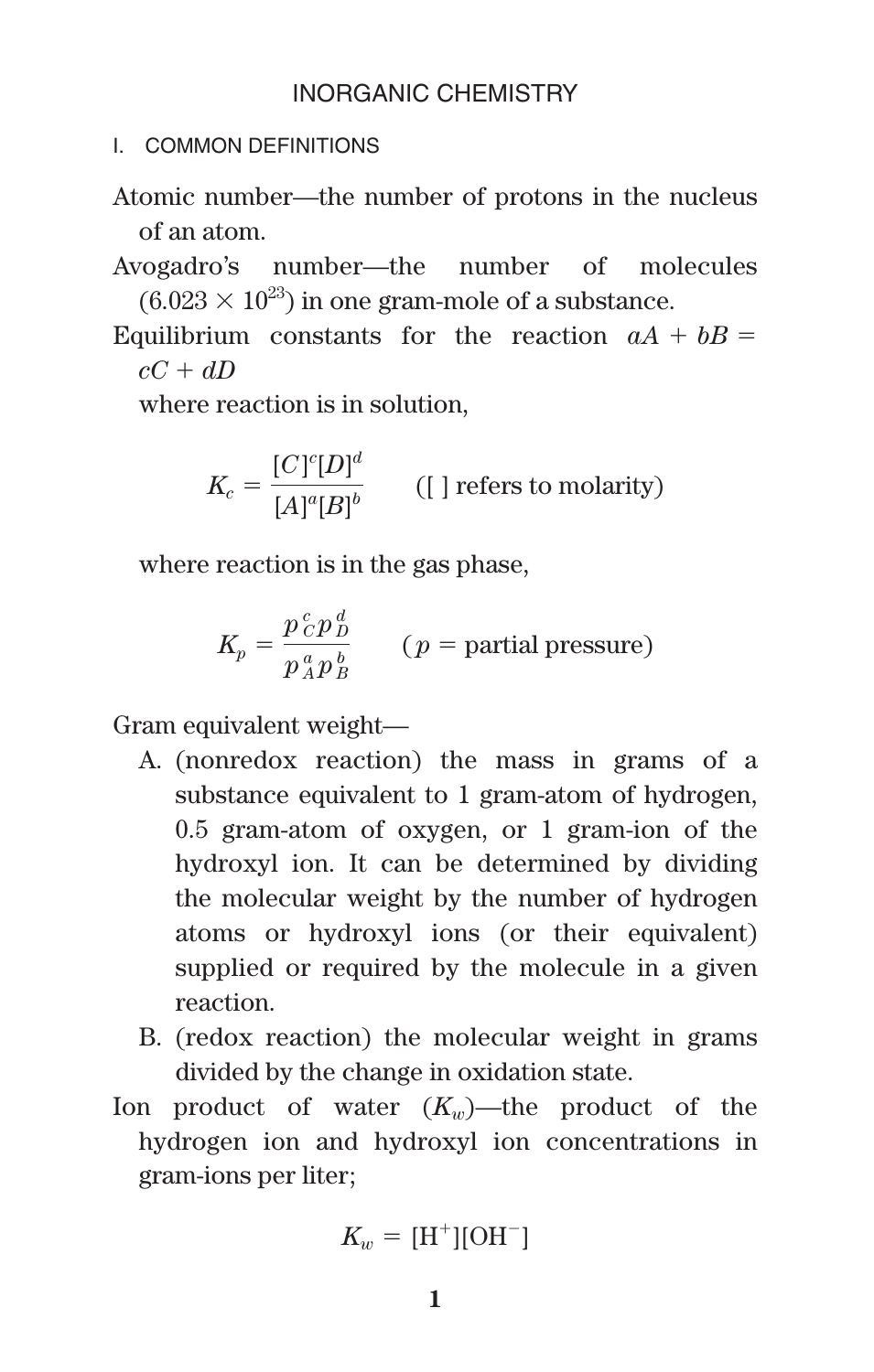- Mass number—the number of protons plus the number of neutrons in the nucleus of an atom.
- Molality (m)—(gram moles of solute)/(kilograms of solvent).
- Molarity (M)—(gram moles of solute)/(liters of solution).
- Normality (N)—(gram equivalents of solute)/(liters of solution).
- Oxidation—the loss of electrons by an atom or group of atoms.
- *p*H—the negative logarithm (base 10) of the hydrogen ion concentration in gram ions per liter;

$$
p\mathrm{H} = -\mathrm{log}_{10}[\mathrm{H}^+]
$$

- Reduction—the gain of electrons by an atom or group of atoms.
- Solubility product (S.P. or  $K_{\rm{sn}}$ )—for the slightly soluble solid,  $A_a B_b$ , dissolving
	- $A_a B_b$  (solid) =  $aA^+$  (aq) +  $bB^-$ (aq) where  $A^+$  is any cation and  $B^-$  is any anion
	- S.P. or  $K_{\text{sp}} = [A^+]^a [B^-]^b = \text{a constant at a given}$ temperature

#### II. PROPERTIES OF CHEMICAL ELEMENTS

|           |        | Atomic | Atomic  | Common    |
|-----------|--------|--------|---------|-----------|
| Name      | Symbol | Number | Weight  | Valence   |
| Actinium  | Aс     | 89     | (227)   | 3         |
| Aluminum  | Al     | 13     | 26.9815 | 3         |
| Americium | Am     | 95     | (243)   | 6,5,4,3   |
| Antimony  | Sb     | 51     | 121.75  | $\pm 3.5$ |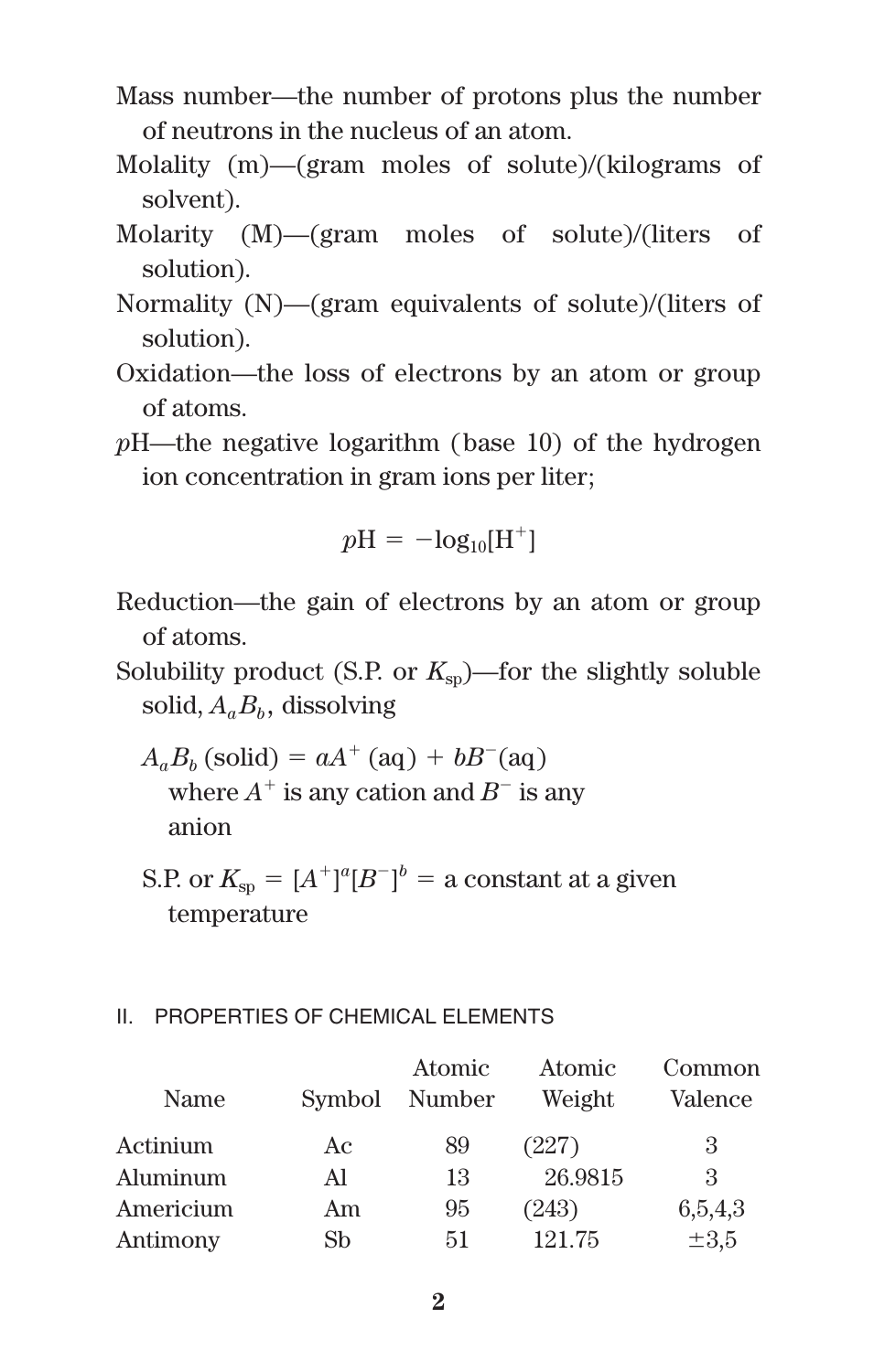|                |               | Atomic         | Atomic   | Common                  |
|----------------|---------------|----------------|----------|-------------------------|
| Name           | Symbol        | Number         | Weight   | Valence                 |
| Argon          | Ar            | 18             | 39.948   | $\overline{0}$          |
| Arsenic        | As            | 33             | 74.9216  | $\pm 3.5$               |
| Astatine       | At.           | 85             | (210)    | $\pm 1, 3, 5, 7$        |
| Barium         | <b>Ba</b>     | 56             | 137.34   | $\overline{2}$          |
| Berkelium      | Bk            | 97             | (247)    | 4,3                     |
| Beryllium      | Be            | $\overline{4}$ | 9.0122   | $\overline{2}$          |
| <b>Bismuth</b> | Bi            | 83             | 208.980  | 3,5                     |
| Boron          | B             | 5              | 10.811   | 3                       |
| <b>Bromine</b> | Br            | 35             | 79.904   | $\pm 1,5$               |
| Cadmium        | Cd            | 48             | 112.40   | $\overline{2}$          |
| Calcium        | Ca            | 20             | 40.08    | $\overline{2}$          |
| Californium    | Cf            | 98             | (249)    | $\overline{\mathbf{3}}$ |
| Carbon         | $\mathcal{C}$ | 6              | 12.01115 | ±4,2                    |
| Cerium         | Ce            | 58             | 140.12   | 3,4                     |
| Cesium         | Cs            | 55             | 132.905  | 1                       |
| Chlorine       | C1            | 17             | 35.453   | $\pm 1, 3, 5, 7$        |
| Chromium       | $_{\rm Cr}$   | 24             | 51.996   | 6,2,3                   |
| Cobalt         | Co            | 27             | 58.9332  | 2,3                     |
| Copper         | Cu            | 29             | 63.546   | 2,1                     |
| Curium         | Cm            | 96             | (247)    | 3                       |
| Dysprosium     | Dy            | 66             | 162.50   | 3                       |
| Einsteinium    | Es            | 99             | (254)    |                         |
| Erbium         | Er            | 68             | 167.26   | 3                       |
| Europium       | Eu            | 63             | 151.96   | 3,2                     |
| Fermium        | Fm            | 100            | (253)    |                         |
| Fluorine       | F             | 9              | 18.9984  | $-1$                    |
| Francium       | Fr            | 87             | (223)    | 1                       |
| Gadolinium     | Gd            | 64             | 157.25   | 3                       |
| Gallium        | Ga            | 31             | 69.72    | 3                       |
| Germanium      | Ge            | 32             | 72.59    | $\overline{4}$          |
| Gold           | Au            | 79             | 196.967  | 3,1                     |
| Hafnium        | Hf            | 72             | 178.49   | $\overline{4}$          |
| Helium         | He            | $\overline{2}$ | 4.0026   | $\overline{0}$          |
| Holmium        | Ho            | 67             | 164.930  | $\overline{\mathbf{3}}$ |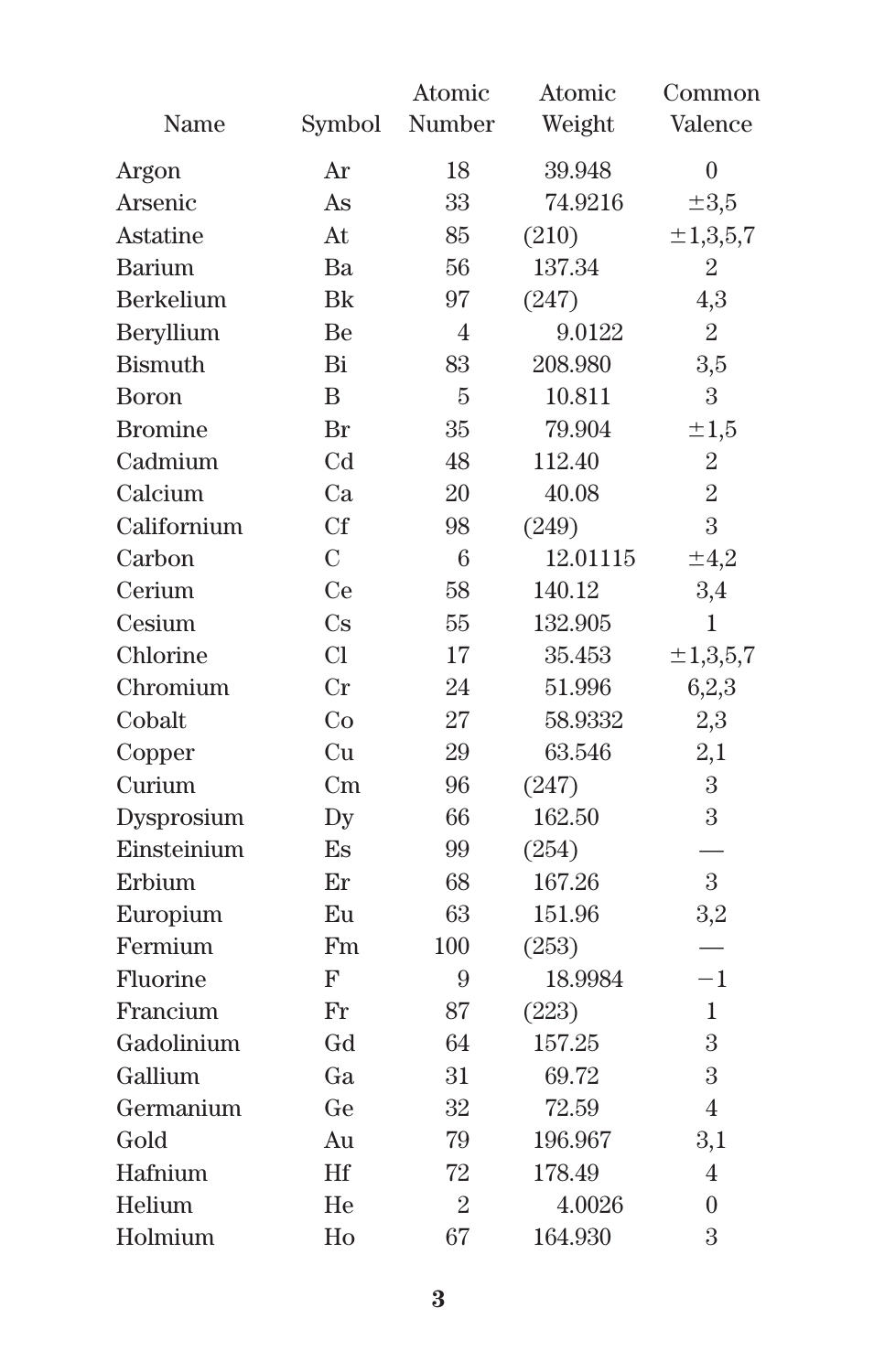|               |                | Atomic | Atomic   | Common         |
|---------------|----------------|--------|----------|----------------|
| Name          | Symbol         | Number | Weight   | Valence        |
| Hydrogen      | H              | 1      | 1.00797  | 1              |
| Indium        | In             | 49     | 114.82   | 3              |
| <b>Iodine</b> | T              | 53     | 126.9044 | ±1,5,7         |
| Iridium       | Ir             | 77     | 192.2    | 2,3,4,6        |
| <b>Iron</b>   | Fe             | 26     | 55.847   | 2,3            |
| Krypton       | Kr             | 36     | 83.80    | $\overline{0}$ |
| Lanthanum     | La             | 57     | 138.91   | 3              |
| Lawrencium    | Lw             | 103    | (257)    |                |
| Lead          | P <sub>b</sub> | 82     | 207.19   | 4,2            |
| Lithium       | Li             | 3      | 6.939    | 1              |
| Lutetium      | Lu             | 71     | 174.97   | 3              |
| Magnesium     | Mg             | 12     | 24.312   | $\overline{2}$ |
| Manganese     | Mn             | 25     | 54.9380  | 7,6,4,2,3      |
| Mendelevium   | Md             | 101    | (256)    |                |
| Mercury       | Hg             | 80     | 200.59   | 2,1            |
| Molybdenum    | Mo             | 42     | 95.94    | 6,5,4,3,2      |
| Neodymium     | Nd             | 60     | 144.24   | 3              |
| Neon          | Ne             | 10     | 20.183   | $\overline{0}$ |
| Neptunium     | Np             | 93     | (237)    | 6,5,4,3        |
| Nickel        | Ni             | 28     | 58.71    | 2,3            |
| Niobium       | Nb             | 41     | 92.906   | 5,3            |
| Nitrogen      | N              | 7      | 14.0067  | $\pm 3,5,4,2$  |
| Nobelium      | No             | 102    | (254)    |                |
| Osmium        | <b>Os</b>      | 76     | 190.2    | 2,3,4,6,8      |
| Oxygen        | $\Omega$       | 8      | 15.9994  | $-2$           |
| Palladium     | Pd             | 46     | 106.4    | $^{2,4}$       |
| Phosphorus    | $\mathbf{P}$   | 15     | 30.9738  | $\pm 3.5,4$    |
| Platinum      | Pt             | 78     | 195.09   | 2,4            |
| Plutonium     | $P_{11}$       | 94     | (242)    | 6,5,4,3        |
| Polonium      | Po             | 84     | (210)    | 2,4            |
| Potassium     | K              | 19     | 39.102   | 1              |
| Praseodymium  | Pr             | 59     | 140.907  | 3,4            |
| Promethium    | Pm             | 61     | (147)    | 3              |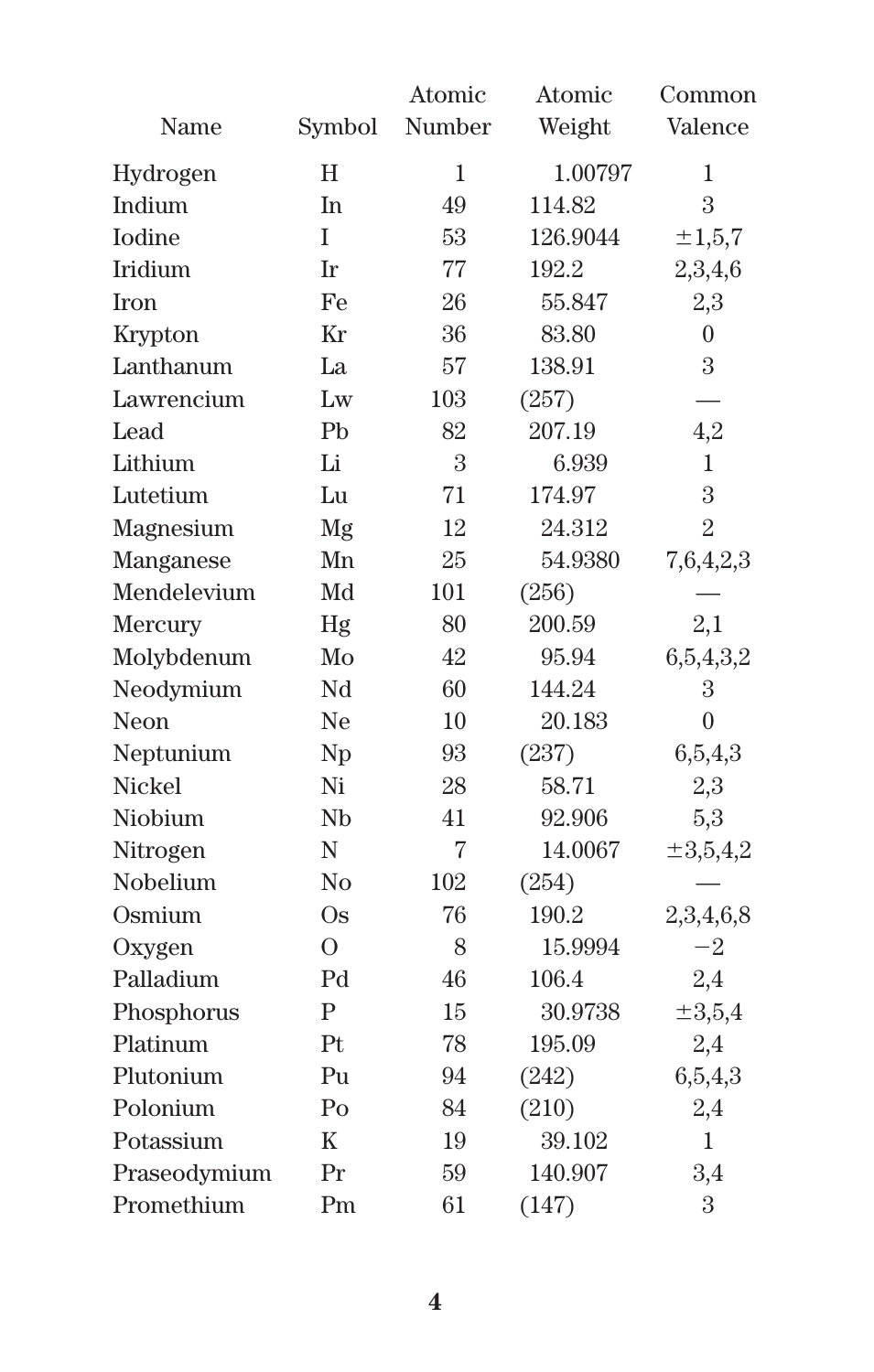|              |                      | Atomic | Atomic  | Common         |
|--------------|----------------------|--------|---------|----------------|
| Name         | Symbol               | Number | Weight  | Valence        |
| Protactinium | Pa                   | 91     | (231)   | 5,4            |
| Radium       | Ra                   | 88     | (226)   | $\overline{2}$ |
| Radon        | Rn                   | 86     | (222)   |                |
| Rhenium      | Re                   | 75     | 186.2   | 7,6,4,         |
|              |                      |        |         | $2, -1$        |
| Rhodium      | Rh                   | 45     | 102.905 | 2,3,4          |
| Rubidium     | <b>R<sub>b</sub></b> | 37     | 85.47   | $\mathbf{1}$   |
| Ruthenium    | Ru                   | 44     | 101.07  | 2,3,4,6,8      |
| Samarium     | Sm                   | 62     | 150.35  | 3,2            |
| Scandium     | Sc                   | 21     | 44.956  | 3              |
| Selenium     | Se                   | 34     | 78.96   | $-2,4,5$       |
| Silicon      | Si                   | 14     | 28.086  | 4              |
| Silver       | Ag                   | 47     | 107.870 | 1              |
| Sodium       | Na                   | 11     | 22.9898 | 1              |
| Strontium    | Sr                   | 38     | 87.62   | $\overline{2}$ |
| Sulfur       | S                    | 16     | 32.064  | $\pm 2,4,6$    |
| Tantalum     | Ta                   | 73     | 180.948 | 5              |
| Technetium   | Tc                   | 43     | (98)    | $\overline{7}$ |
| Tellurium    | Te                   | 52     | 127.60  | $-2,4,6$       |
| Terbium      | Tb                   | 65     | 158.924 | 3,4            |
| Thallium     | Tl                   | 81     | 204.37  | 3,1            |
| Thorium      | Th                   | 90     | 232.038 | $\overline{4}$ |
| Thulium      | Tm                   | 69     | 168.934 | 3,2            |
| Tin          | Sn                   | 50     | 118.69  | 4,2            |
| Titanium     | Ti                   | 22     | 47.90   | 4,3            |
| Tungsten     | W                    | 74     | 183.85  | 6,5,4,3,2      |
| Uranium      | U                    | 92     | 238.03  | 6,5,4,3        |
| Vanadium     | V                    | 23     | 50.942  | 5,4,3,2        |
| Xenon        | Xe                   | 54     | 131.30  | $\mathbf{0}$   |
| Ytterbium    | Yb                   | 70     | 173.04  | 3,2            |
| Yttrium      | Y                    | 39     | 88.905  | 3              |
| Zinc         | Zn                   | 30     | 65.37   | $\overline{2}$ |
| Zirconium    | Zr                   | 40     | 91.22   | $\overline{4}$ |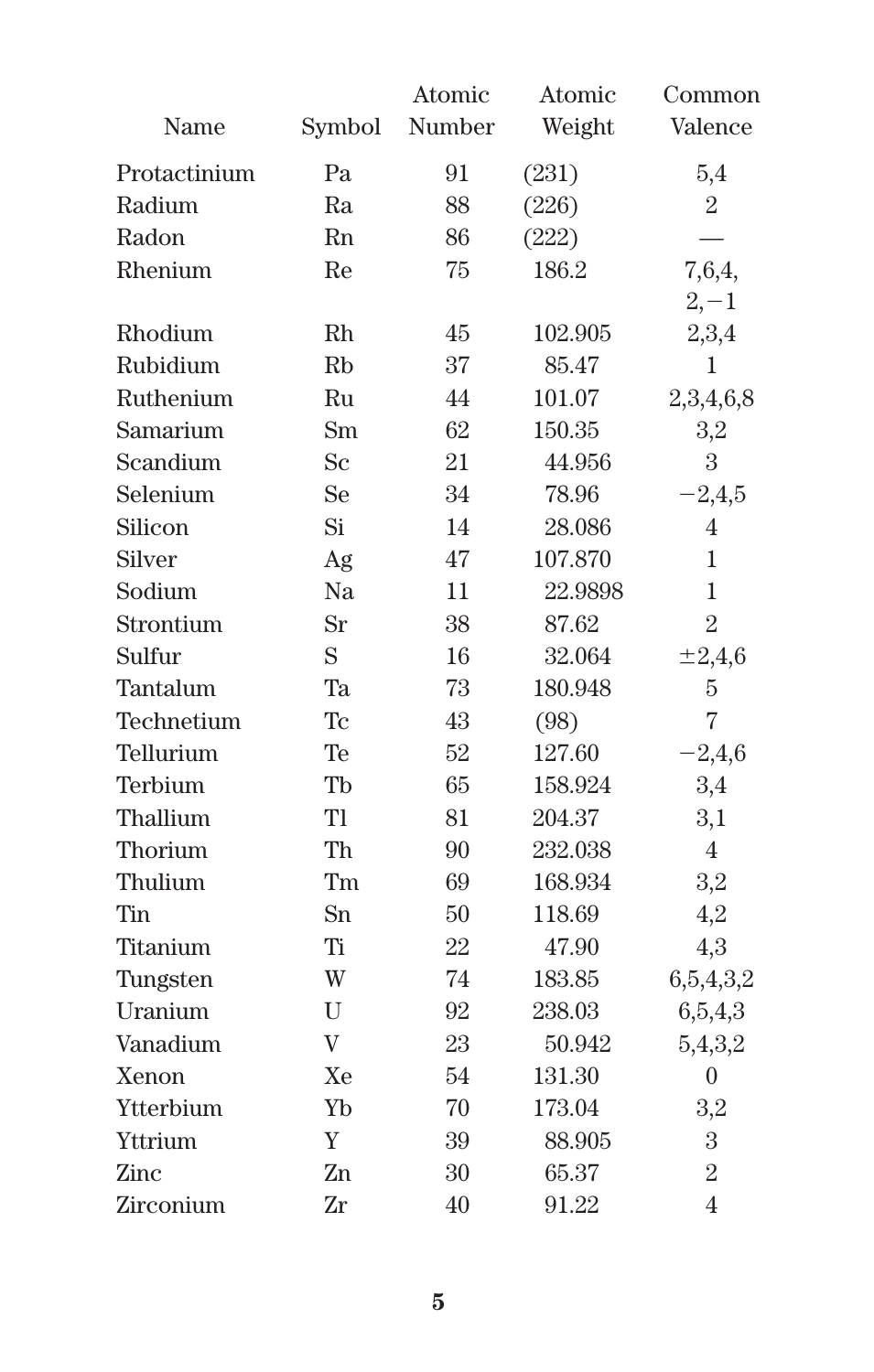#### III. COMMON ANIONS

| Name             | Symbol                        | Name           | Symbol                    |
|------------------|-------------------------------|----------------|---------------------------|
| Arsenite         | $\mathrm{AsO}_{3}^{-}$        | Hydroxide      | $OH^-$                    |
| Arsenate         | $\mathrm{AsO}_4$ <sup>=</sup> | Hypochlorite   | $OCI-$                    |
| Acetate          | $C_2H_3O_2^-$                 | Iodide         | $I^-$                     |
| Bicarbonate      | HCO <sub>3</sub>              | Iodate         | IO <sub>3</sub>           |
| <b>Bisulfate</b> | $HSO_4^-$                     | Molybdate      | $\mathrm{MoO}_{4}^{-}$    |
| <b>Bromate</b>   | $BrO_3^-$                     | <b>Nitrate</b> | $NO_{2}^{-}$              |
| <b>Bromide</b>   | $\rm Br^-$                    | Nitrite        | $NO_2^-$                  |
| Carbonate        | CO <sub>3</sub>               | Oxalate        | $C_2O_4^-$                |
| Chlorate         | $ClO_3^-$                     | Perchlorate    | CIO <sub>4</sub>          |
| Chloride         | $Cl^-$                        | Peroxide       | $O_2$ <sup>=</sup>        |
| Chromate         | CrO <sub>4</sub>              | Permanganate   | MnO <sub>4</sub>          |
| Cyanamide        | $CN_2$ <sup>=</sup>           | Phosphate      | $PO_4$ <sup>=</sup>       |
| Cyanide          | $CN^{-}$                      | Sulfate        | ${SO_4}^-$                |
| Dichromate       | $Cr_2O_7^-$                   | Sulfide        | $S^-$                     |
| Dithionate       | $S_2O_6$ <sup>=</sup>         | Sulfite        | ${SO_3}^-$                |
| Ferricyanide     | Fe(CN) <sub>6</sub>           | Thiocyanate    | $CNS^-$                   |
| Ferrocyanide     | $Fe(CN)6 =$                   | Thiosulfate    | $\mathrm{S_{2}O_{3}^{-}}$ |
| Formate          | CHO <sub>2</sub>              |                |                           |

# ORGANIC CHEMISTRY

Note: For conciseness the following symbols are used:

- $R = H$  atom or saturated hydrocarbon group
- $R' =$ hydrocarbon group only
- $X =$ halogen
- $n =$ an integer

#### I. GENERAL CLASSES OF COMPOUNDS

A. The straight and branched chain types of compounds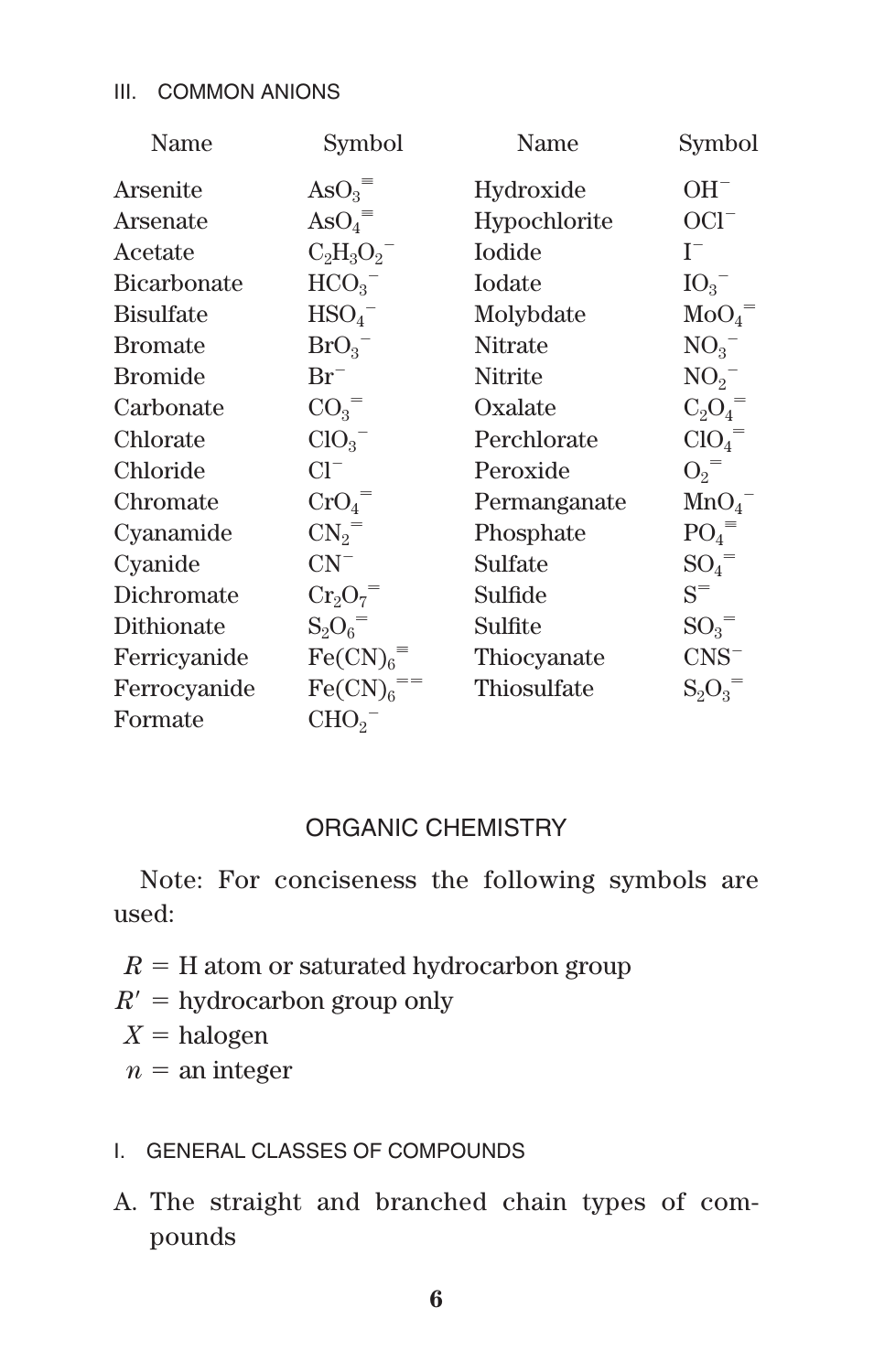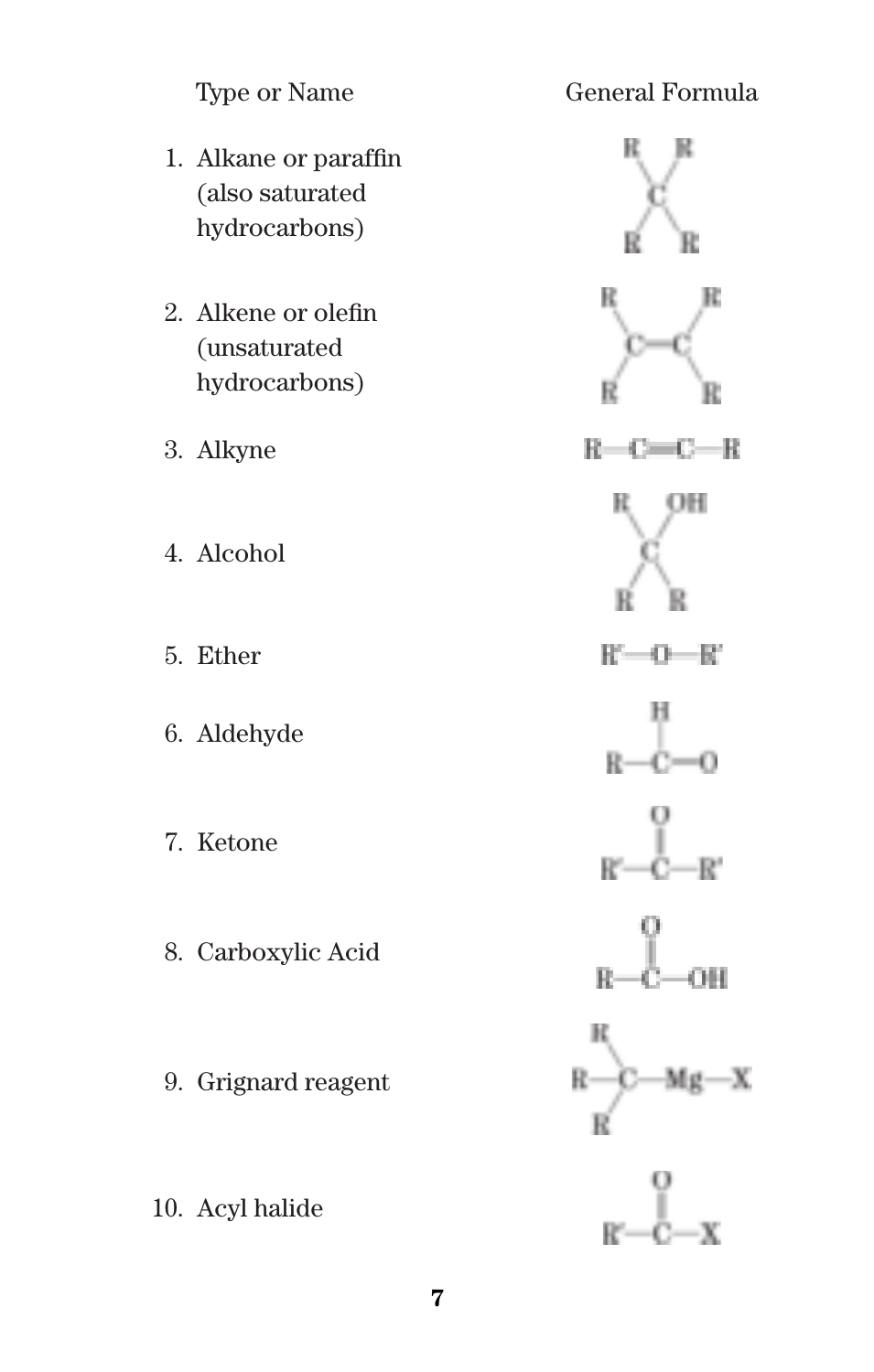

B. Cyclic Compounds

1. Cycloparaffin

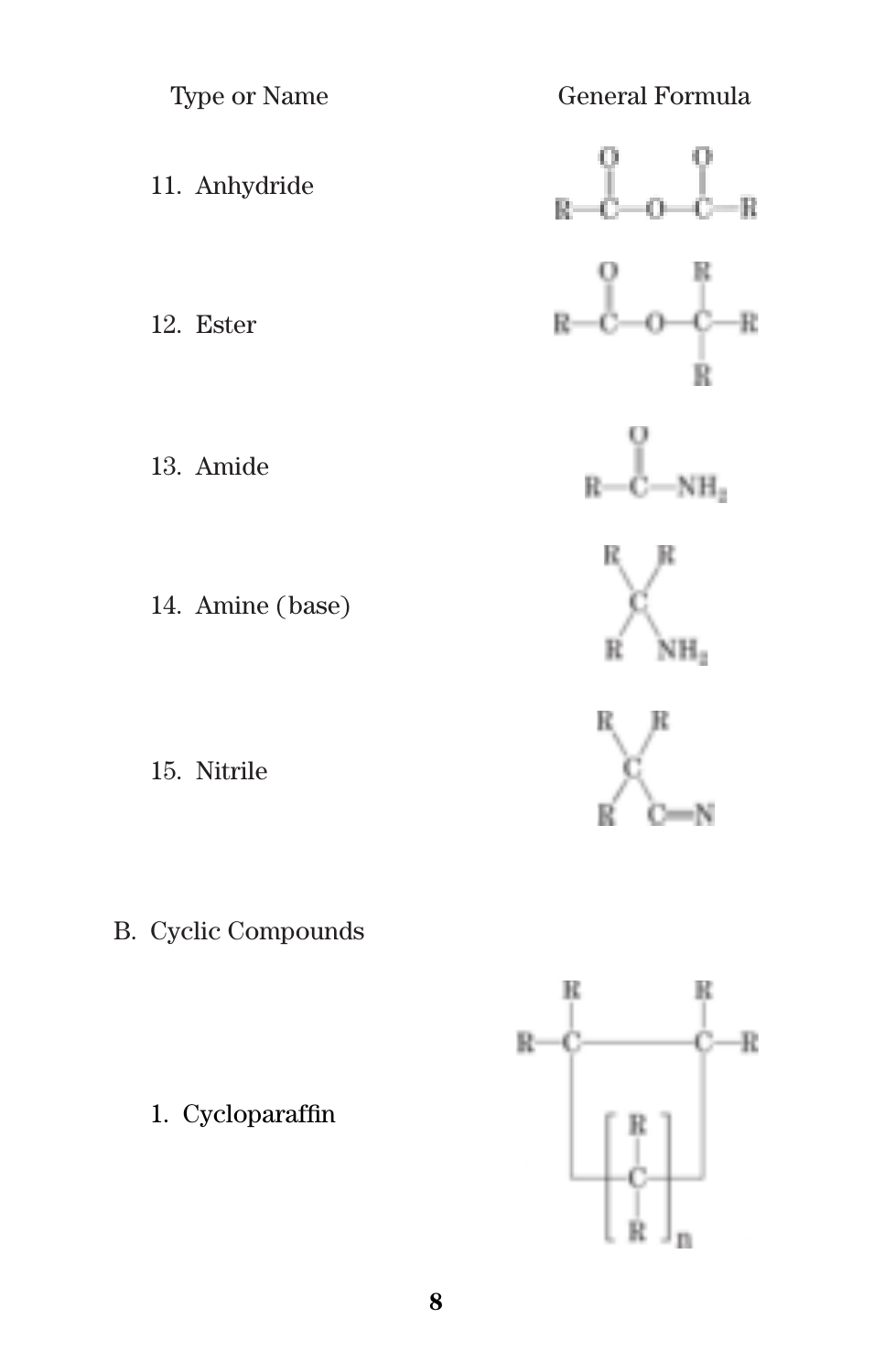Type or Name General Formula

 $\mathbb R$ 





# II. PERTINENT NOTES

A. Markovnikov's (Markownikoff's) Rule for the addition of acids to acids to olefins: the negative group of the acid adds to the carbon atom having the fewest hydrogen atoms.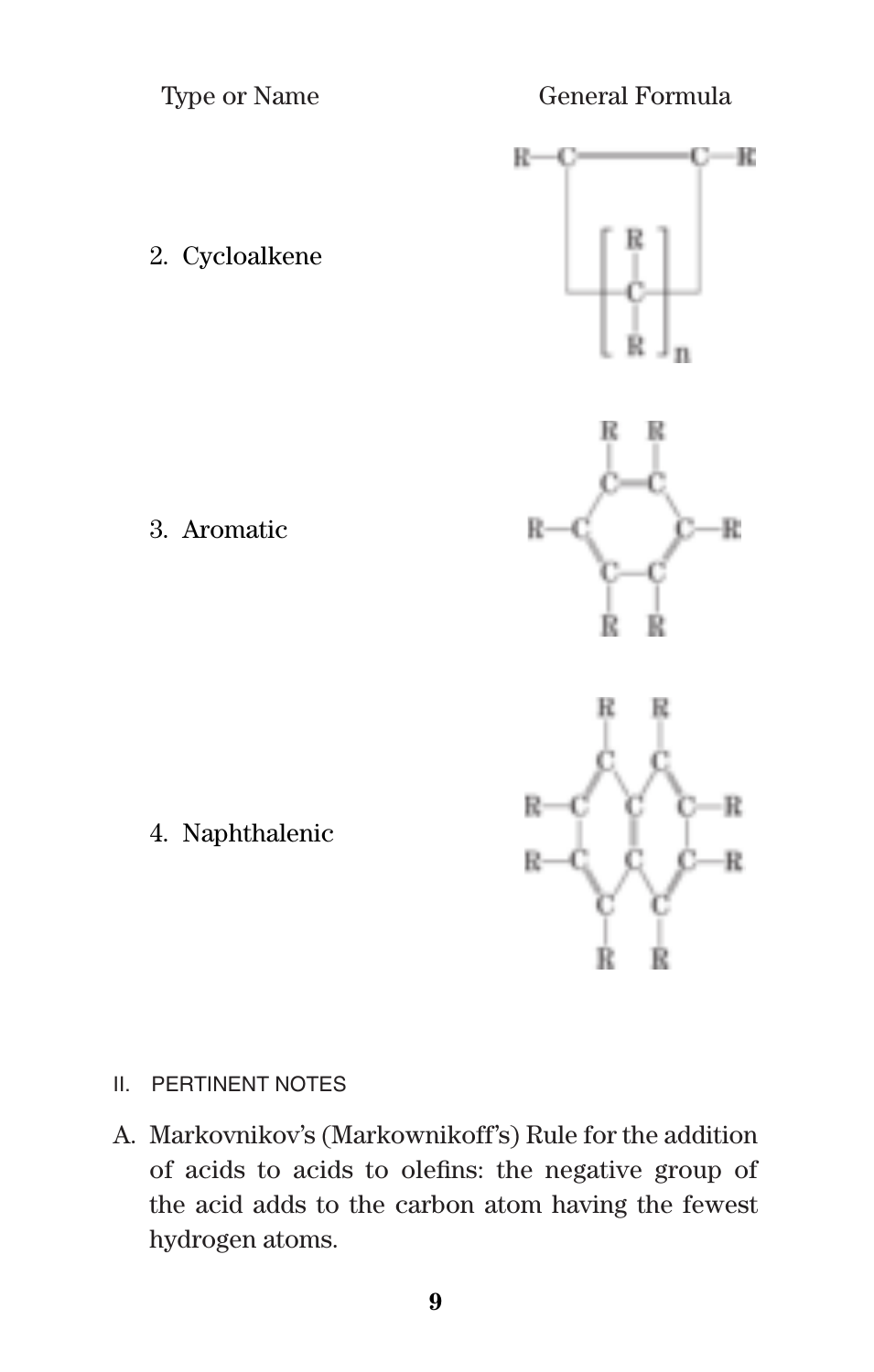B. Mechanisms

| 1. Free radical (unshared electron)<br>(no charge)                                            |  |
|-----------------------------------------------------------------------------------------------|--|
| 2. Carbonium ion (deficient in electrons)<br>(positive charge)<br>(carbon with six electrons) |  |
| 3. Carbanion<br>(excess of electrons)<br>(negative charge)<br>(carbon with eight electrons)   |  |

# PHYSICAL CHEMISTRY

- 1. Amagat's Law of Partial Volumes—The volume of a mixture of gases is equal to the sum of the partial volumes of each component gas. The partial volume of a component gas is the volume which that component would occupy at the same temperature and pressure.
- 2. Boiling Point Elevation  $(\Delta T_b)$ —The following equations hold for a dilute solution of a nonionic nonvolatile solute.

$$
\Delta T_b = K_b m
$$

$$
K_b = \frac{R(T_{bp})^2 M_a}{\Delta H_v (1000)}
$$

where  $\Delta H_v$  = molal heat of vaporization  $K_b$  = molal boiling point elevation con-

stant

$$
m =
$$
molality

 $M_a$  = solvent molecular weight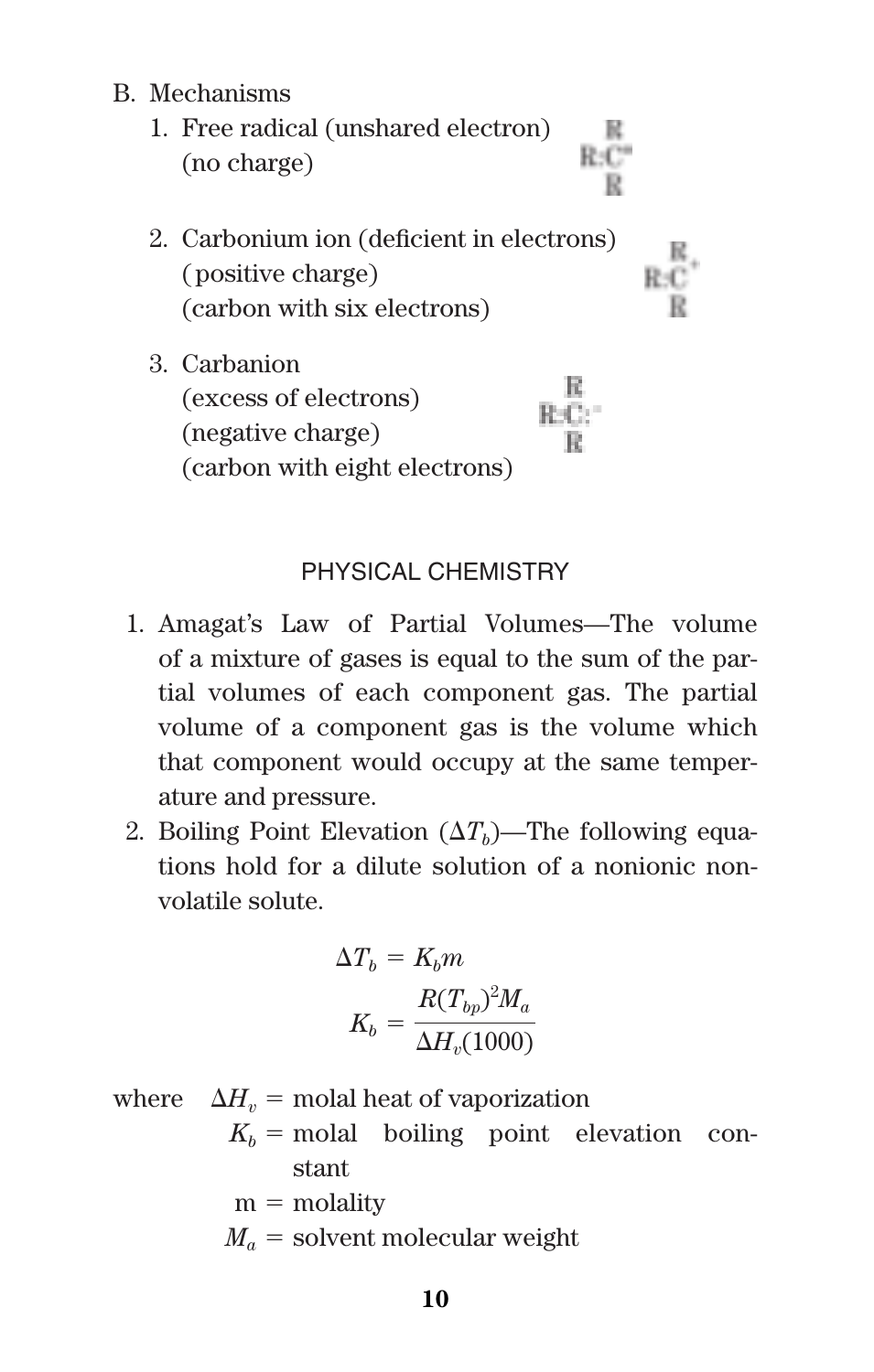$R =$  ideal-gas constant  $T_{bn}$  = solvent boiling point, absolute temperature

3. Clausius Equation

$$
\frac{dp}{dT} = \frac{\Delta H_m}{(V - v)T}
$$

where  $p =$  pressure

 $T =$ absolute temperature

 $\Delta H_m$  = molal heat of vaporization

 $V = \text{molar vapor volume}$ 

 $v =$  molal liquid volume

4. Clausius-Clapeyron Equation—Where the volume of liquid can be ignored (or  $v = 0$ ) and where the ideal-gas law holds (or  $V = RT/p$ ) the Clausius equation becomes

$$
\frac{d(\ln p)}{dT} = \frac{1}{p}\frac{dp}{dT} = \frac{\Delta H_m}{RT^2}
$$

and with  $\Delta H_m$  = constant, integration yields

$$
\ln \frac{p_2}{p_1} = \frac{\Delta H_m}{R} \left[ \frac{T_2 - T_1}{T_1 T_2} \right]
$$

The symbols are the same as in sections 2 and 3 above.

5. Dalton's Law of Partial Pressures—The pressure of a mixture of gases is equal to the sum of the partial pressures of each component gas. The partial pressure of a component gas is the pressure which that component would exert if it alone occupied the volume at the same temperature.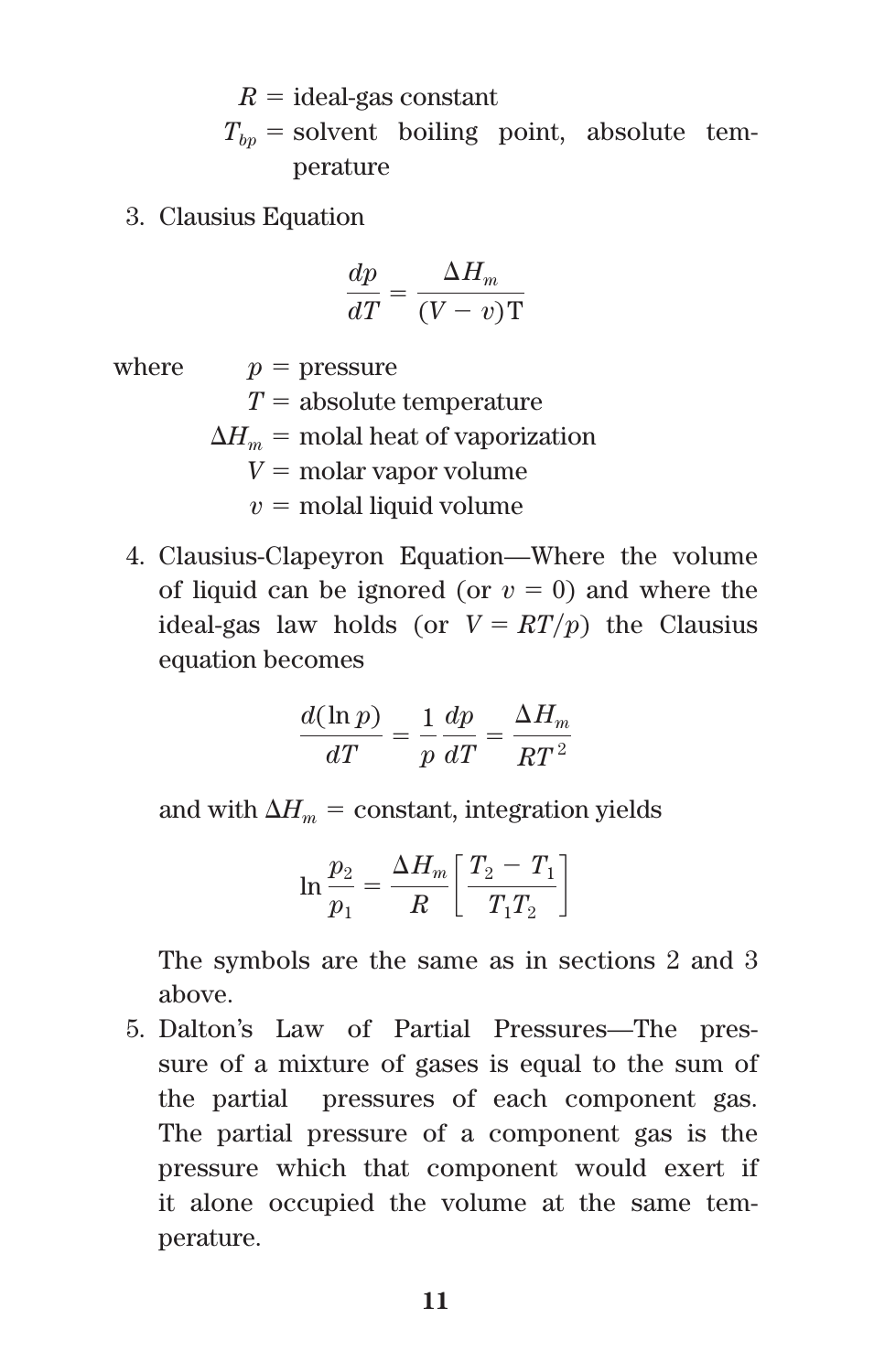#### 6. Faraday's Laws

First Law: The mass of a substance reacting at the electrodes is directly proportional to the quantity of electricity passed through the solution.

Second Law: The masses of different substances produced during electrolysis are directly proportional to their equivalent weights; 96,496 coulombs of electricity  $= 1$  faraday  $=$  electricity to yield 1 gram equivalent of any substance.

7. Freezing Point Depression  $(\Delta T_f)$ —The following equations hold for a dilute solution of a nonionic solute in which the solid phase is pure solvent.

$$
\Delta T_f = K_f m
$$

$$
K_f = \frac{R(T_{fp})^2 M_a}{\Delta H_f (1000)}
$$

- where  $\Delta H_f$  = molal heat of fusion of solvent
	- $K_f$  = molal freezing point lowering constant
	- $m =$  molality
	- $M_a$  = solvent molecular weight
		- $R =$ ideal-gas constant
	- $T_{fp}$  = solvent freezing point, absolute temperature
	- 8. Gibbs Phase Rule—At equilibrium the number of independent variables  $(F)$  required to specify the system is equal to the number of components (*C*) minus the number of phases (*P*) plus two, or symbolically  $F = C - P + 2$ . This form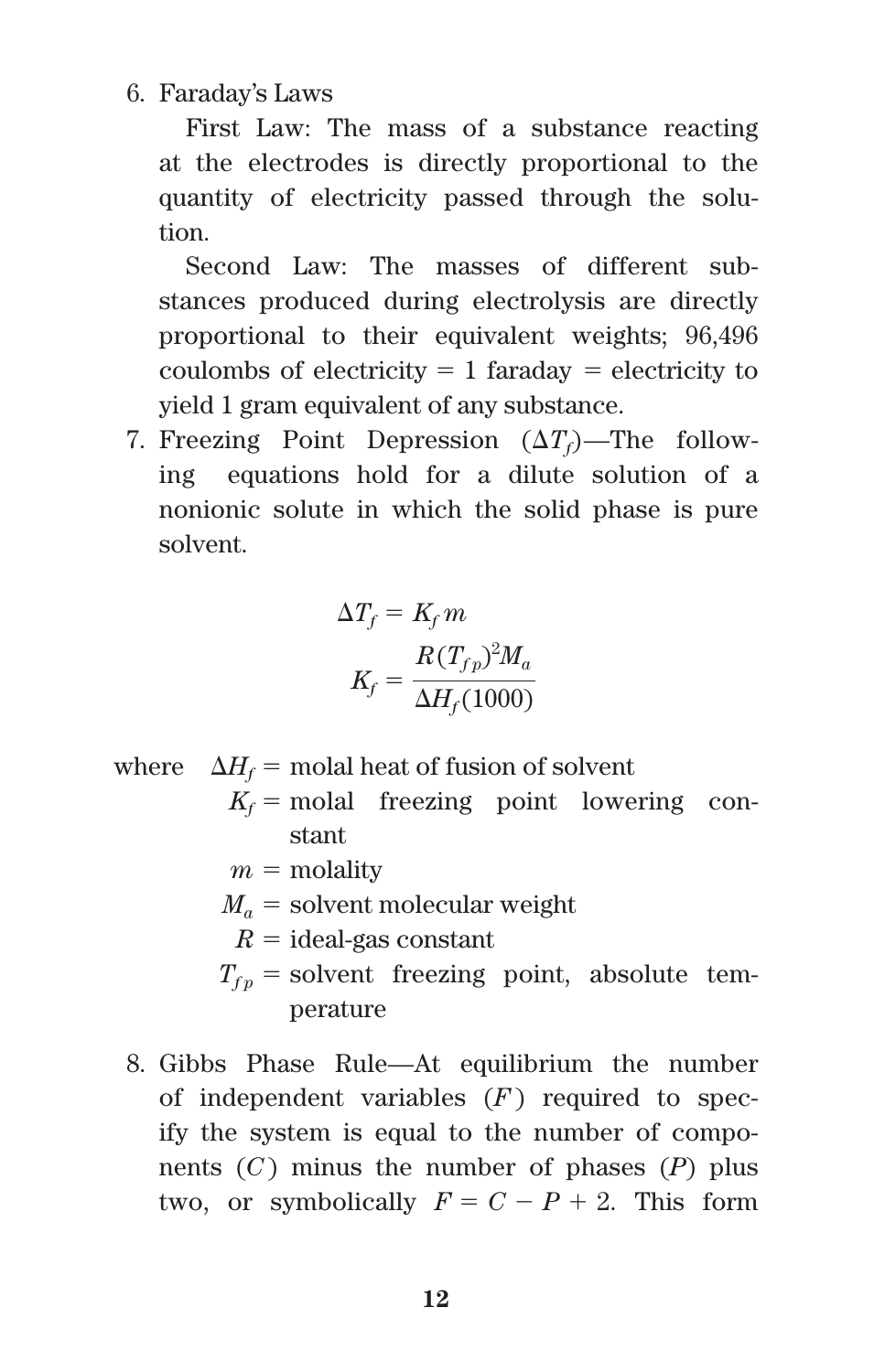of the phase rule applies to non-reactive systems.

- 9. Graham's Law of Diffusion—The rate of diffusion of a gas is inversely proportional to the square root of its density.
- 10. Henry's Law—At a constant temperature, the concentration of a gas dissolved in a liquid is directly proportional to the partial pressure of the gas above the liquid.
- 11. Raoult's Law

$$
p_a = x_a P_a
$$

where  $p_a$  = partial pressure of component A in vapor

 $x_a$  = mole fraction of *A* in liquid solution

 $P_a$  = vapor pressure of pure liquid *A* 

12. van't Hoff Reaction Isochore

 $\frac{d(\ln K)}{dT} = \frac{\Delta H}{RT^2}$  at constant pressure

where  $\Delta H =$  heat of reaction

 $K =$  reaction equilibrium constant

 $R =$  ideal-gas constant

 $T =$ absolute temperature

If  $\Delta H$  is constant.

$$
\ln\left(\frac{K_2}{K_1}\right) = \frac{\Delta H}{R} \left[ \frac{T_2 - T_1}{T_1 T_2} \right]
$$

13. Molar Humidity—moles vapor/mole vaporfree gas

$$
Y = \frac{y_a}{1 - y_a} = \frac{p_a}{P - p_a}
$$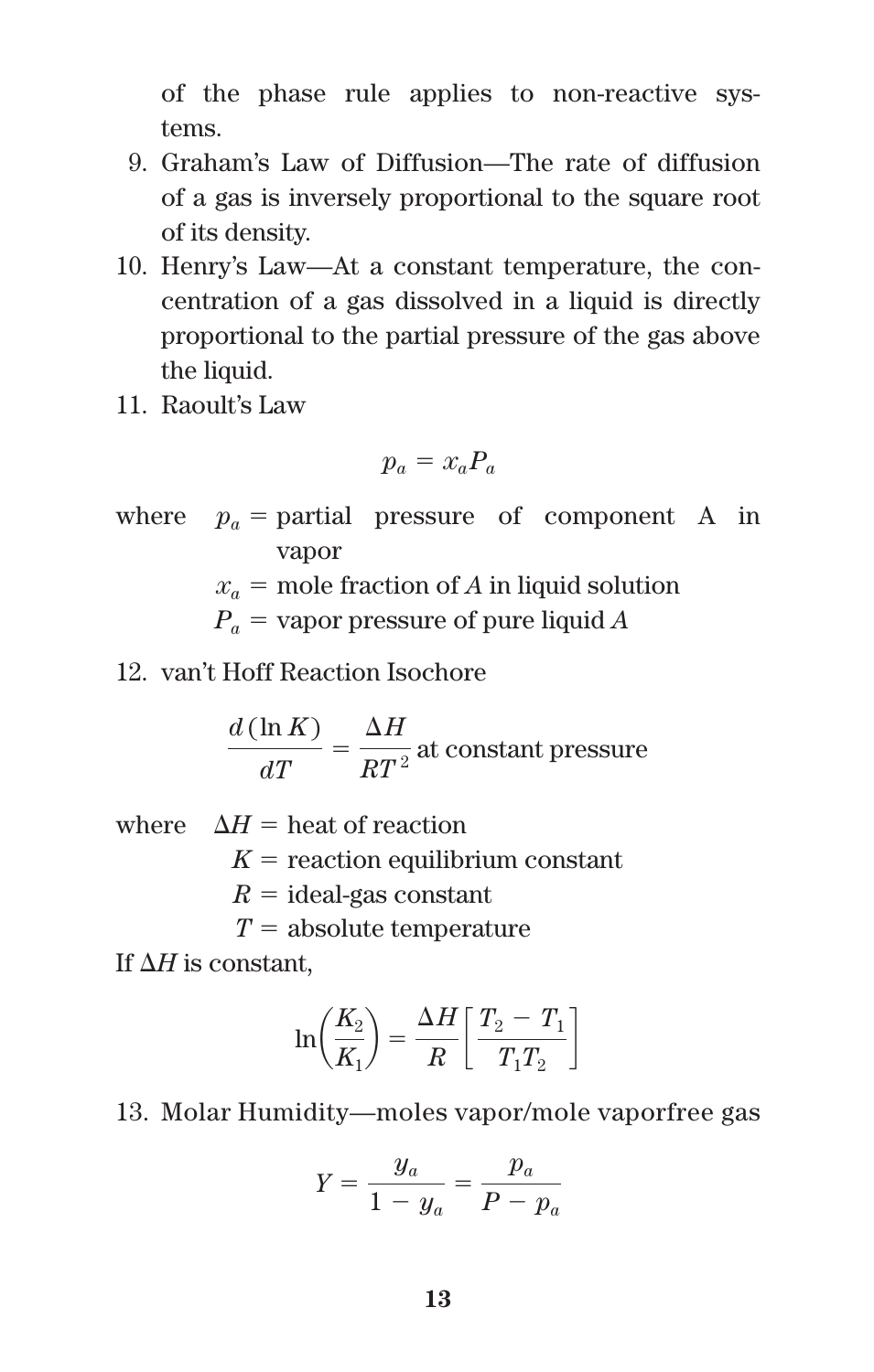Humidity—pounds vapor/pound vapor-free gas

$$
Y' = Y \frac{M_a}{M_b}
$$

Relative Saturation—ratio of partial pressure of vapor to partial pressure of vapor at saturation (vapor pressure)

$$
H_r = 100 \frac{p_a}{P_a}
$$

Percentage of Saturation—ratio of vapor concentration to vapor concentration at saturation (ratio of molar humidity to saturated molar humidity)

$$
H_p = 100 \frac{Y}{Y_{\text{sat}}} = 100 \frac{p_a (P - P_a)}{P_a (P - p_a)}
$$

where  $p_a$  = partial pressure of component A in gas

- $P_a$  = vapor pressure of pure liquid A
- $P =$  total pressure
- $M_a$  = molecular weight of A
- $M_h$  = molecular weight of B
- $y_a$  = mole fraction of *a* gas

# FLUID FLOW

#### I. DEFINITIONS AND GENERAL EQUATIONS

Mass velocity

$$
G=\overline{V}\rho
$$

**14**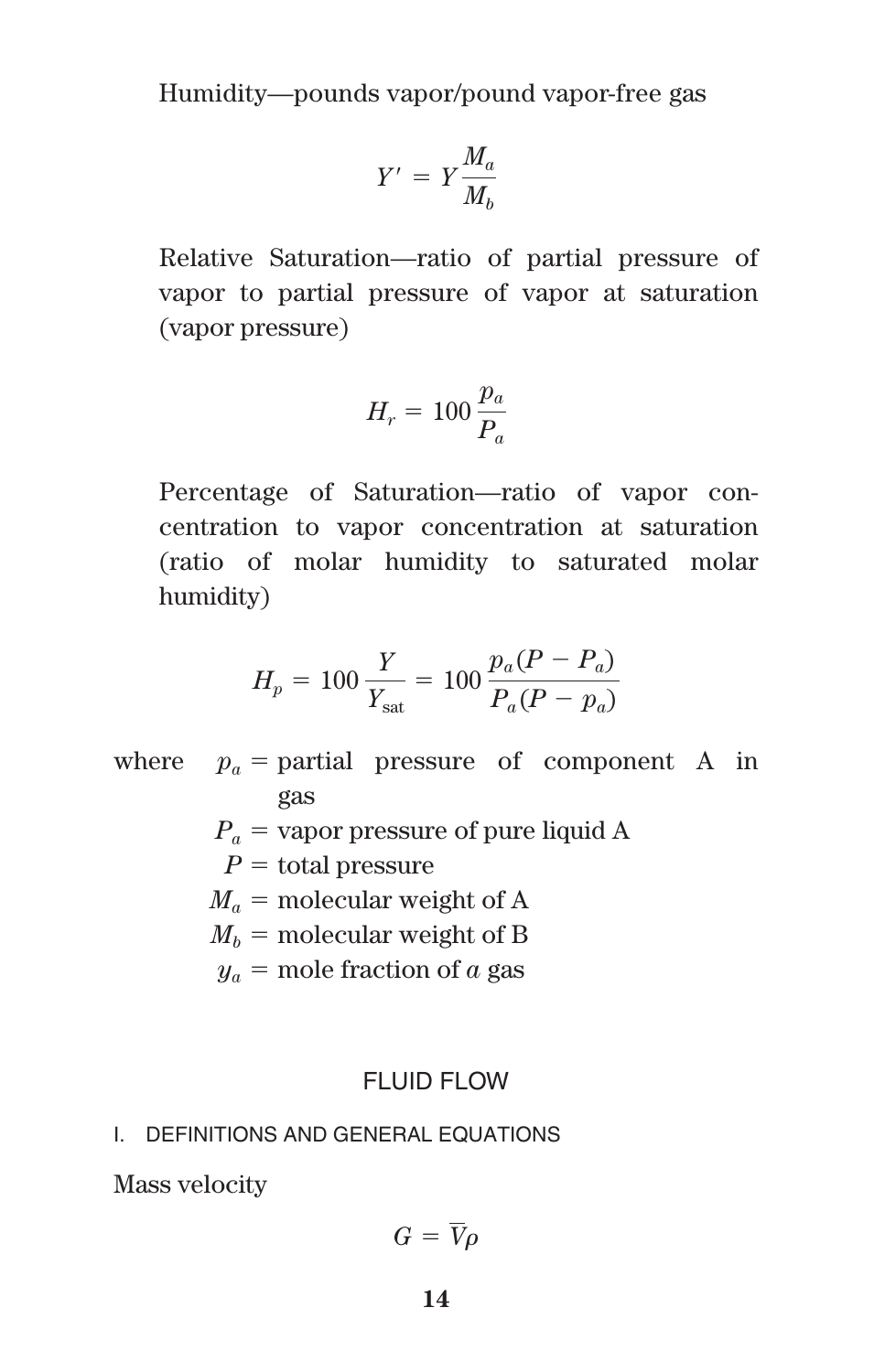Simple manometer equation

$$
P_a - P_b = R_m \frac{g}{g_c} (\rho_a - \rho_b)
$$

Hagen-Poiseuille equation (laminar flow in long horizontal tube)

$$
P_a - P_b = \frac{32L\overline{V}\mu}{g_cD^2}
$$

Average velocity, *V*

$$
\overline{V} = \frac{q, \text{volumetric flow rate}}{s, \text{cross-sectional area}}
$$

Reynolds number, *NRe*

$$
N_{Re}=\frac{D\overline{V}\rho}{\mu}=\frac{D\overline{V}}{\nu}
$$

Mechanical energy balance

$$
\frac{P_a}{\rho_a} + \frac{g}{g_c} Z_a + \frac{\overline{V}_a^2}{2g_c \alpha_a} - W_s = \frac{P_b}{\rho_b} + \frac{g}{g_c} Z_b + \frac{\overline{V}_b^2}{2g_c \alpha_b} + H_f
$$

where  $\alpha \simeq 1$  for turbulent flow ( $N_{Re} > 4,000$ )  $\alpha = 0.5$  for laminar flow ( $N_{Re} < 2,100$ )

Hydraulic radius

$$
r_H = \frac{s, \text{ cross-sectional area}}{L_p, \text{ the wetted perimeter}}
$$

Equivalent diameter, *De*

$$
D_e = 4
$$
 (hydraulic radius,  $r_H$ )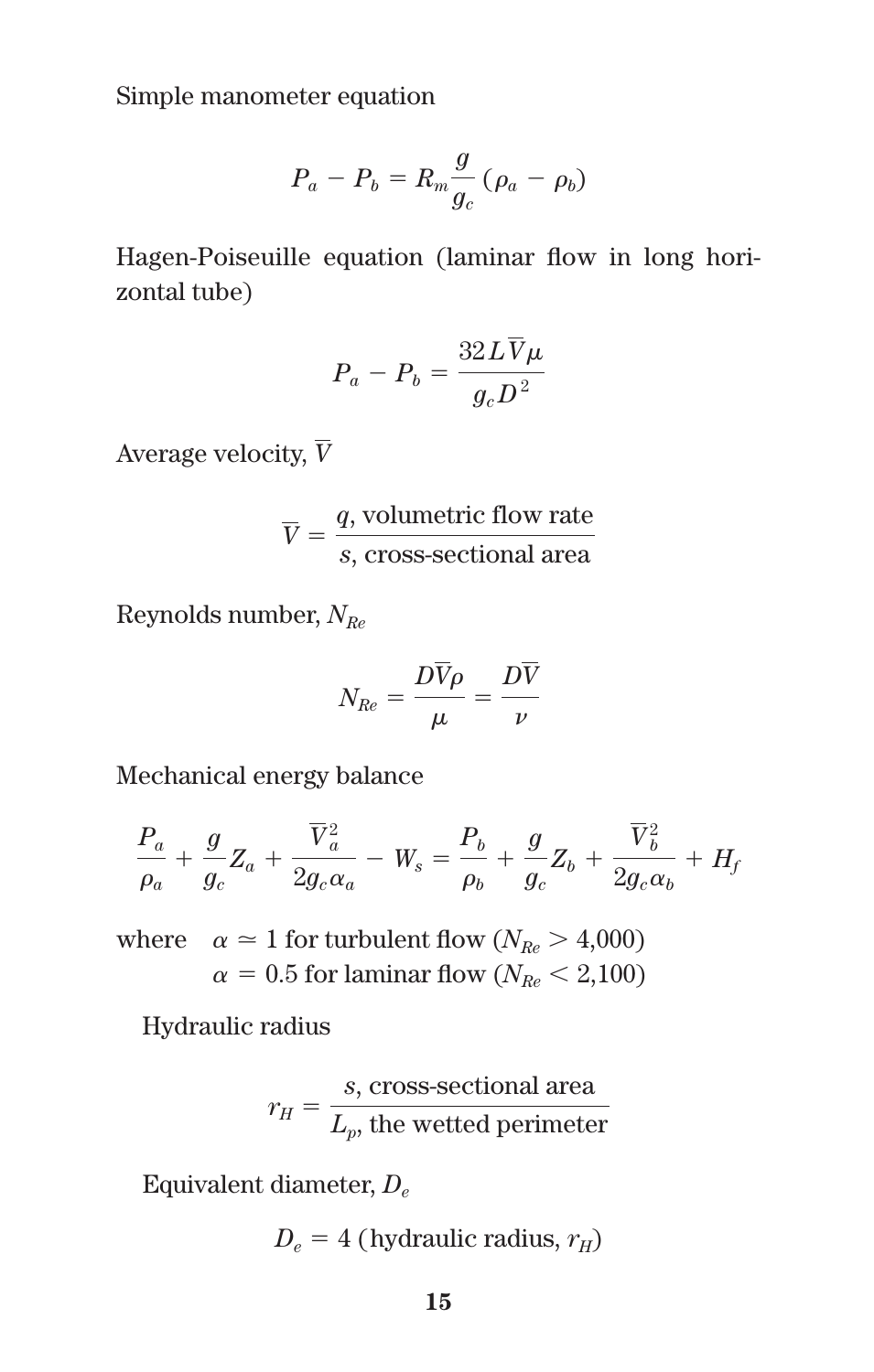II. FRICTION

Skin friction

$$
H_{fs}=\frac{2fL\overline{V}^2}{Dg_c}
$$

Fanning friction factor, *f* (flow in smooth pipes)

laminar 
$$
f = \frac{16\mu}{DV\rho} = \frac{16}{N_{Re}}
$$
  
turbulent  $\frac{1}{f^{-5}} = 4.0 \log (N_{Re} f^{-5}) - 0.4$ 

Friction of valves and fittings (Add to length of pipe to get total equivalent length.)

| <b>Fittings and Valves</b>           | Equivalent<br>resistance.<br>pipe diameters |
|--------------------------------------|---------------------------------------------|
| 45-degree elbows                     | 15                                          |
| 90-degree elbows (standard radius)   | 32                                          |
| 90-degree square elbows              | 60                                          |
| 180-degree close return bends        | 75                                          |
| T's (used as elbow, entering run)    | 60                                          |
| T's (used as elbow, entering branch) | 90                                          |
| Couplings                            | Negligible                                  |
| Unions                               | Negligible                                  |
| Gate valves (open)                   |                                             |
| Globe valves (open)                  | 300                                         |
| Angle valves (open)                  | 170                                         |

Friction loss from sudden expansion of cross section

$$
H_{fe} = \frac{\overline{V}_a^2}{2g_c}\bigg(1-\frac{s_a}{s_b}\bigg)^{\!\!2}
$$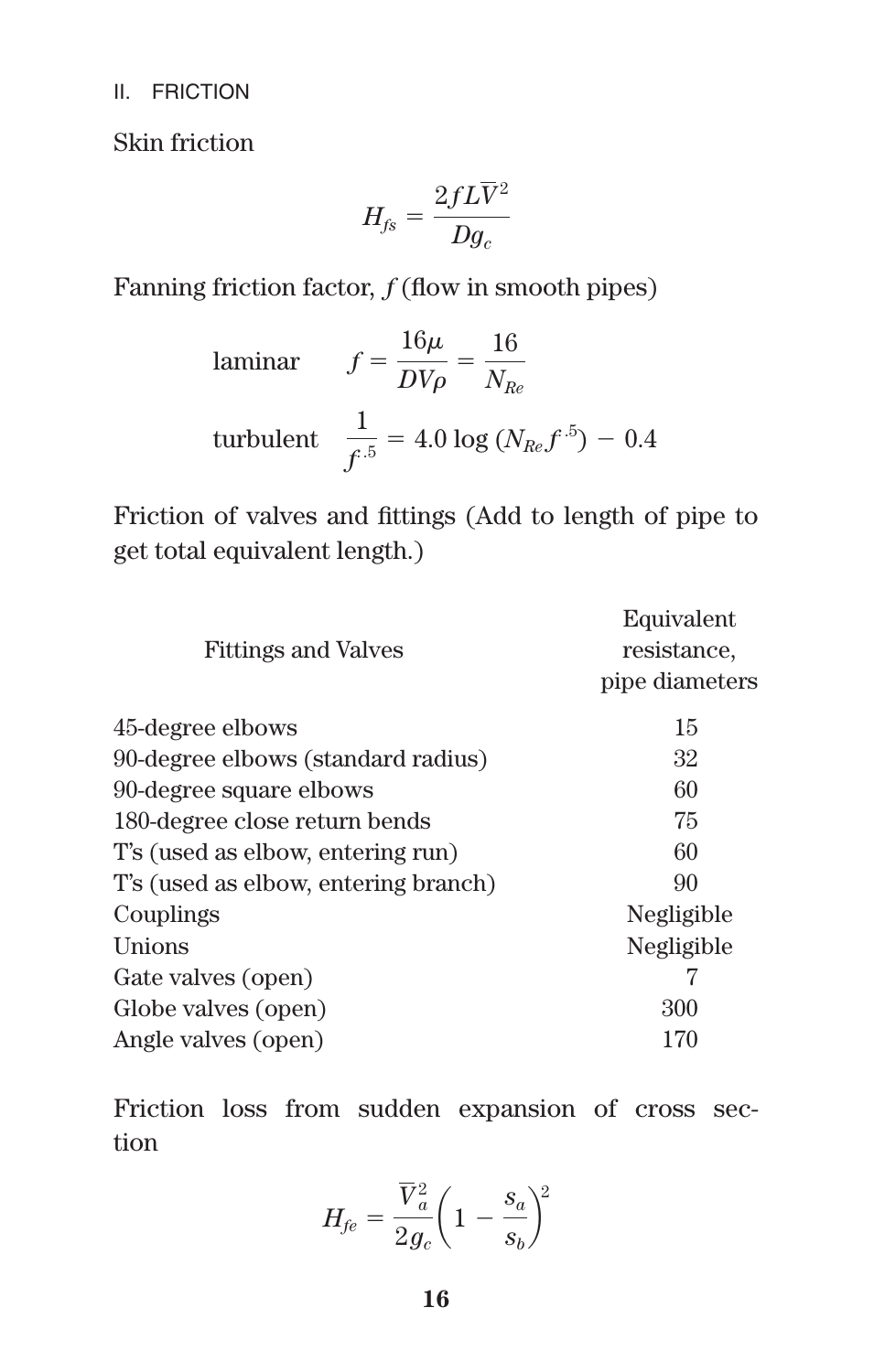Friction loss from sudden contraction of cross section

$$
H_{fc}=\frac{K_c\overline{V}_b^2}{2g_c}
$$

Values of  $K_c$  are given on page 6-18, Perry's Chemical Engineers' Handbook, 7th ed., Don W. Green, ed., McGraw-Hill Book Co., New York, NY, 1997.

#### III. MEASUREMENT OF FLOWING FLUIDS

Venturi meter

$$
\sqrt{V_b^s - V_a^2} = C_v \sqrt{\frac{2g_c(p_a - p_b)}{\rho}} \frac{(b \text{ is at throat})}{\text{of meter}}
$$

Orifice meter, design equation  $(N_{R_e} > 20,000)$ 

$$
\overline{V}_o = \frac{0.61}{\sqrt{1-\beta^4}}\sqrt{\frac{2g_c(p_a-p_b)}{\rho}}
$$

Pilot tube (manometer measures  $p_s - P$ )

$$
V = C_p \sqrt{\frac{2g_c(p_s - P)}{\rho}}
$$

IV. SYMBOLS USED

- $C_u$ ,  $C_p$  = coefficients of velocity
	- $D =$ diameter
	- $g =$  acceleration of gravity = 32.2 ft/s<sup>2</sup> = 9.81 m/s<sup>2</sup>
	- $g_c$  = Newton's conversion factor = 32.2 ft-lb<sub>m</sub>/(lb<sub>f</sub>-s<sup>2</sup>)  $= 1$  m-kg/(N-s<sup>2</sup>)
	- $H_f$  = head loss due to friction
	- $H<sub>fs</sub>$  = head loss due to skin friction
	- $H<sub>f</sub>$  = head loss due to contraction of cross section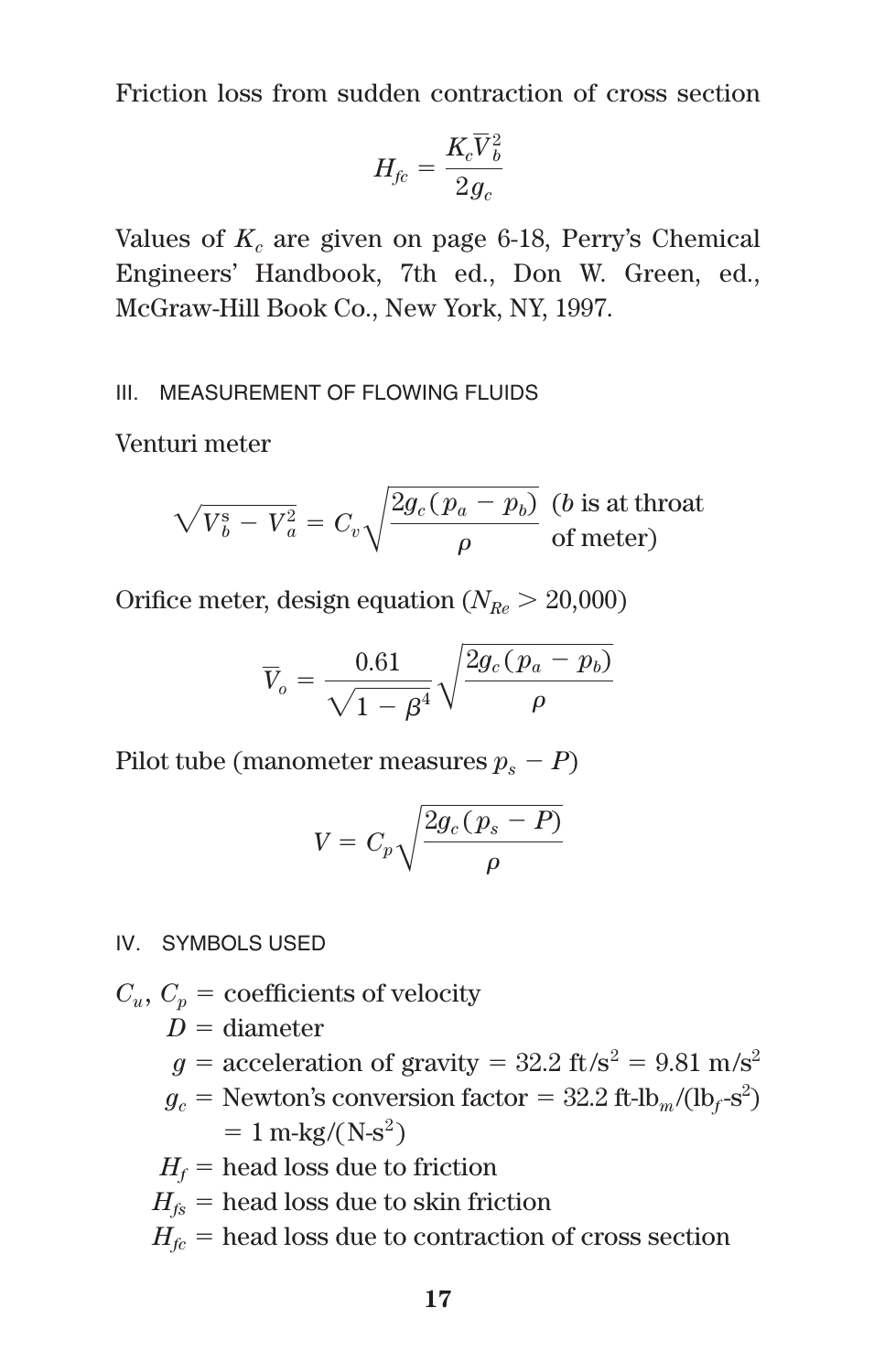$H_{fe}$  = head loss due to expansion of cross section

- $K_e$  = expansion loss coefficient
- $K_c$  = contraction loss coefficient
- $L =$  length of pipe
- $P =$  pressure

 $P_a$  = upstream pressure

 $P<sub>b</sub>$  = downstream pressure

 $p_a$ ,  $p_b$  = pressure in arms of manometer

 $p_s$  = static pressure

$$
R_m = \text{manometer reading}
$$

- $s =$  cross-sectional area
- $V =$  velocity
- $V =$  average velocity
- $V_a$  = upstream velocity

 $V_b$  = downstream velocity

- $W_s$  = shaft work done by pump
- $Z = \rho$  levation
- $\alpha$  = kinetic energy correction factor
- $\beta$  = ratio of diameter of orifice to diameter of pipe

$$
\rho = \text{fluid density}, \text{lb}_m/\text{ft}^3
$$

- $\rho_a$  = density of manometer fluid
- $\rho_h$  = density of fluid above manometer

$$
\nu = \text{kinematic viscosity} = \mu/\rho
$$

 $\mu = \text{viscosity}$ 

#### HEAT TRANSFER

#### I. CONDUCTION

Fourier's Law (constant *k*)

steady state

$$
q = \frac{-kA\Delta T}{\Delta x} = \frac{-\Delta T}{R}
$$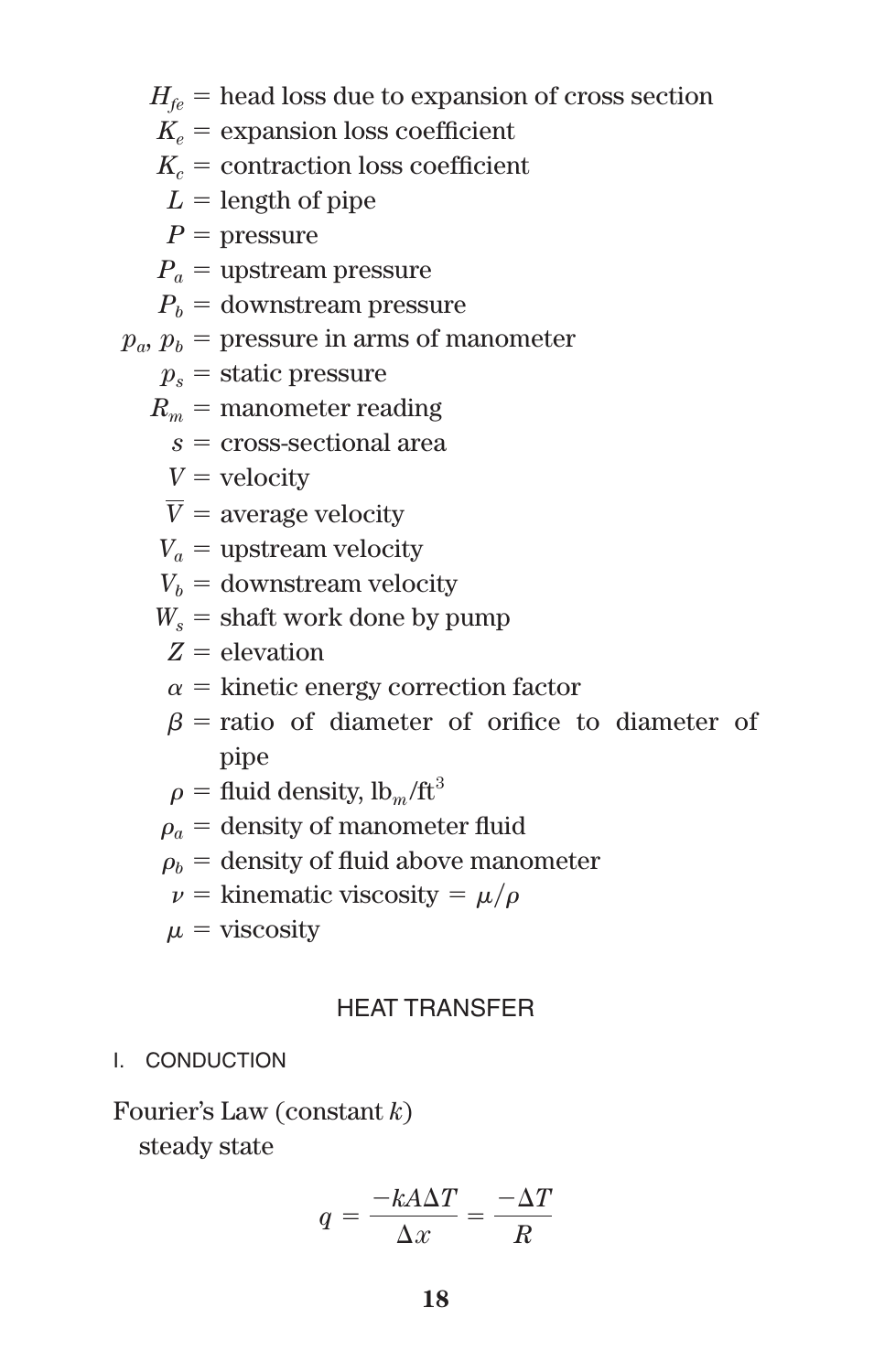unsteady state

$$
\frac{\partial T}{\partial t} = \frac{k}{\rho C_p} x \frac{\partial^2 T}{\partial x^2}
$$

Resistance in Series

$$
q = \frac{\Delta T}{\frac{x_A}{k_A A} + \frac{x_B}{k_B A} + \frac{x_C}{k_C A} + \cdots}
$$

$$
= \frac{\Delta T}{R_A + R_B + R_C + \cdots}
$$

Radial Heat Flow Through a Cylinder

$$
q = \frac{k(2\pi r_m)L\Delta T}{(r_o - r_i)} = \frac{kA_m\Delta T}{\Delta r}
$$

where  $A_m$  = logarithmic mean area normal to heat flow  $r_m$  = logarithmic mean radius  $r_m = (r_o - r_i)/\ln[r_o/r_i]$ 

II. CONVECTION

$$
q = hA\Delta T
$$

where  $h = k'/\Delta x'$ , heat transfer coefficient  $k'$  = thermal conductivity of the fluid  $\Delta x'$  = thickness of the laminar film

III. COMBINED CONDUCTION AND CONVECTION

$$
q = UA_{\text{avg}}(\Delta T)
$$

where  $U =$  overall heat transfer coefficient.  $\Delta T$  = overall temperature difference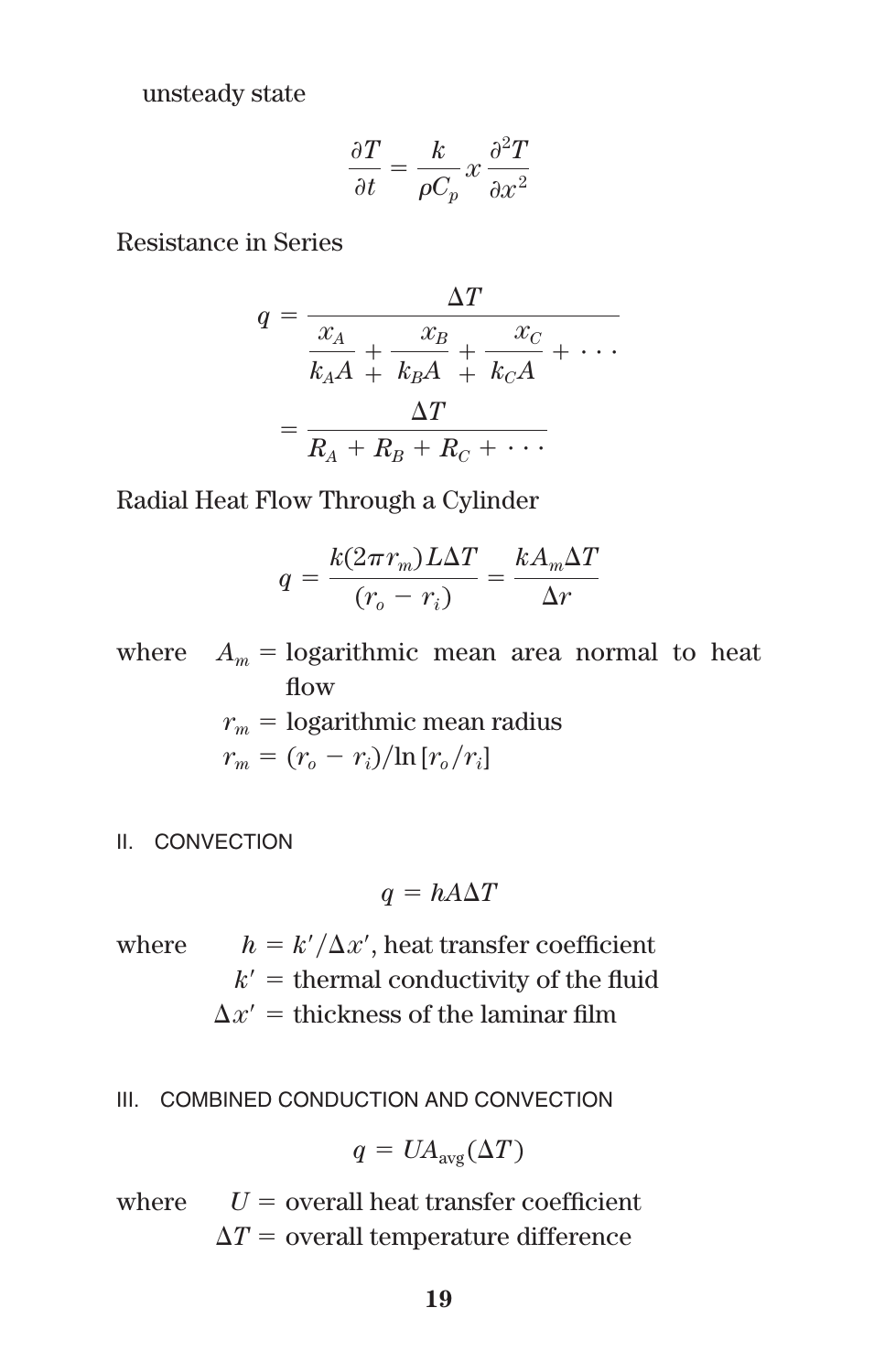$$
\frac{1}{U} = \frac{A_r}{UA_r} = \frac{1}{h_i \frac{A_i}{A_r}} + \frac{x_m}{k_m \frac{A_m}{A_r}} + \frac{1}{h_o \frac{A_o}{A_r}} + \frac{1}{h_{Fi} \frac{A_i}{A_r}} + \frac{1}{h_{Fo} \frac{A_o}{A_r}}
$$

where  $A_r$  = reference area, usually the area of the solid through which heat is being conducted

> $h_{Fi}$ ,  $h_{Fo}$  = inside and outside fouling factors

IV. RADIATION

$$
q_{12} = \sigma A F (T_1^4 - T_2^4)
$$

where  $q_{12}$  = net radiation between surfaces 1 and 2, Btu/hr

> $T_1, T_2$  = absolute temperature of surfaces 1, 2, *R*.

- $A = \text{area of either surface, sq ft}$
- $\sigma$  = Stefan-Boltzman Constant = 1.712  $\times$  $10^{-9}$  Btu/hr-sq ft- ${}^{\circ}R$ <sup>4</sup>

 $F =$  geometric view factor

#### V. EMPIRICAL, DIMENSIONLESS CORRELATION

Turbulent Flow in Clean Smooth Pipes

$$
\frac{h_i D}{k} = 0.023 (N_{Re})^{0.8} (N_{Pr})^{0.33} (\mu / \mu_w)^{0.14} [1 + (D/L)^{0.7}]
$$

where  $N_{Re}$  = the Reynolds Number =  $DG/\mu$  $N_{Pr}$  = the Prandtl Number =  $C_p\mu/k$ 

Laminar Flow in Clean Smooth Pipes

$$
\frac{h_i D}{k} = 1.86 (N_{Re})^{0.33} (N_{Pr})^{0.33} (\mu / \mu_w)^{0.14} (D/L)^{0.33}
$$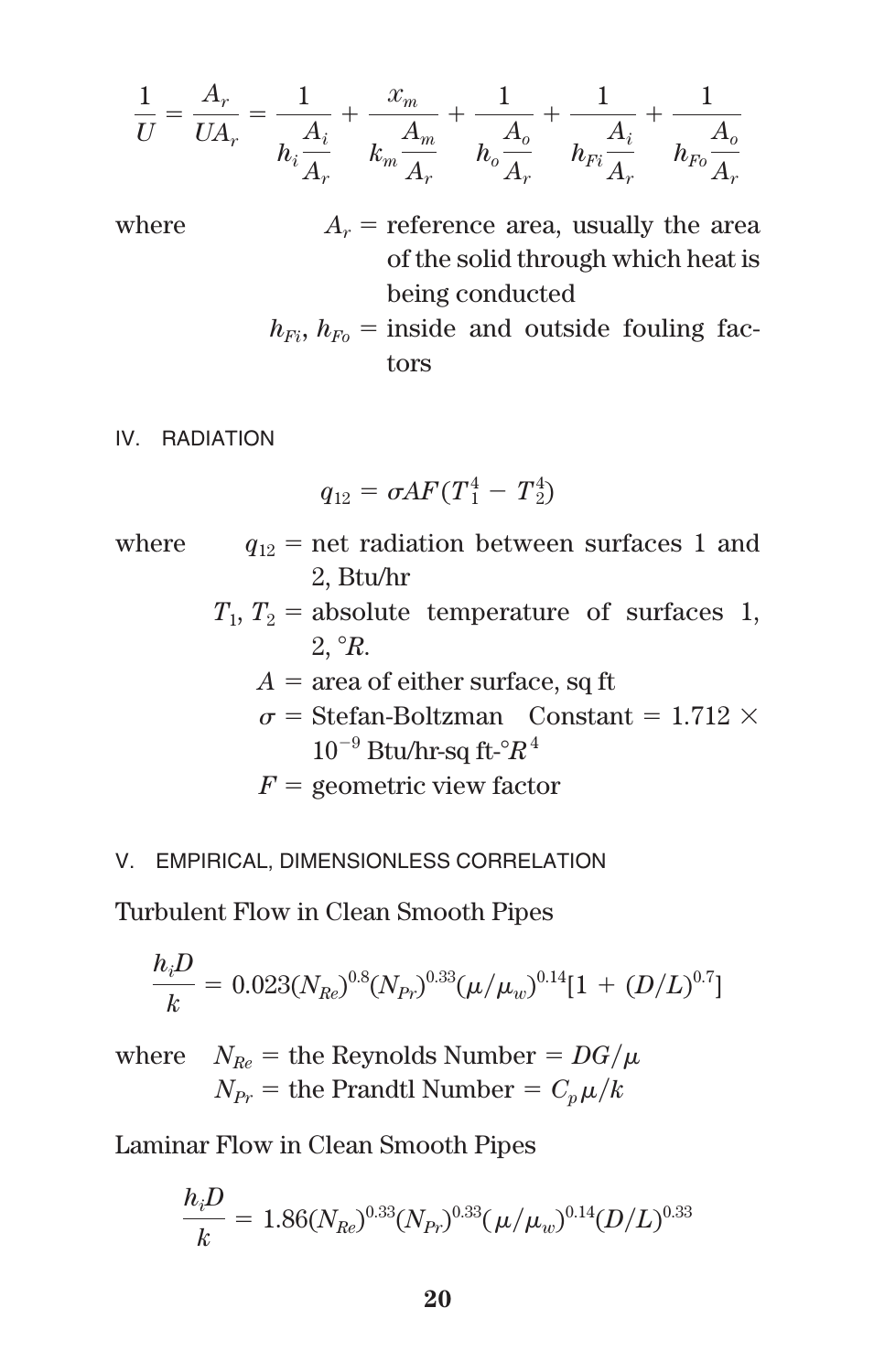where the Reynolds and Prandtl Numbers are as defined for turbulence

VI. HEAT TRANSFER TO AND FROM FLUIDS FLOWING NORMAL TO A SINGLE TUBE

$$
\frac{h_o D_o}{k_f} = 0.35\,+\,0.56 (N_{Re})^{0.52}
$$

where  $N_{Re}$  = the Reynolds Number =  $D_o G / \mu_f$ 

The subscript *f* calls attention to the fact that the correlation is based on the mean film temperature,  $T_f$ , which is defined as the arithmetic mean of the average fluid temperature and the wall temperature.

#### VII. HEAT TRANSFER TO AND FROM FLUIDS FLOWING PERPENDICULAR TO TUBE BANKS

 $\frac{h_{\text{avg}}D_o}{h} = b(N_{Re})^n$  (*b* and *n* depend on geometry)  $\frac{k_f}{k_f} = b(N_{Re})^n$ 

where  $\;\;N_{Re}=$  the Reynolds Number =  $DG_{\rm max}/\mu_{f}$ 

#### VIII. HEAT TRANSFER FROM CONDENSING VAPORS

Vertical Tubes

$$
h_{\text{avg}} = 1.13 \left[ \frac{k_f^3 \rho_f^2 g \lambda}{\Delta T_o L \mu_f} \right]^{0.25}
$$

Horizontal Tubes

$$
h_{\text{avg}} = 0.725 \left[ \frac{k_f^3 \rho_f^2 g \lambda}{\Delta T_o D_o \mu_f} \right]^{0.25}
$$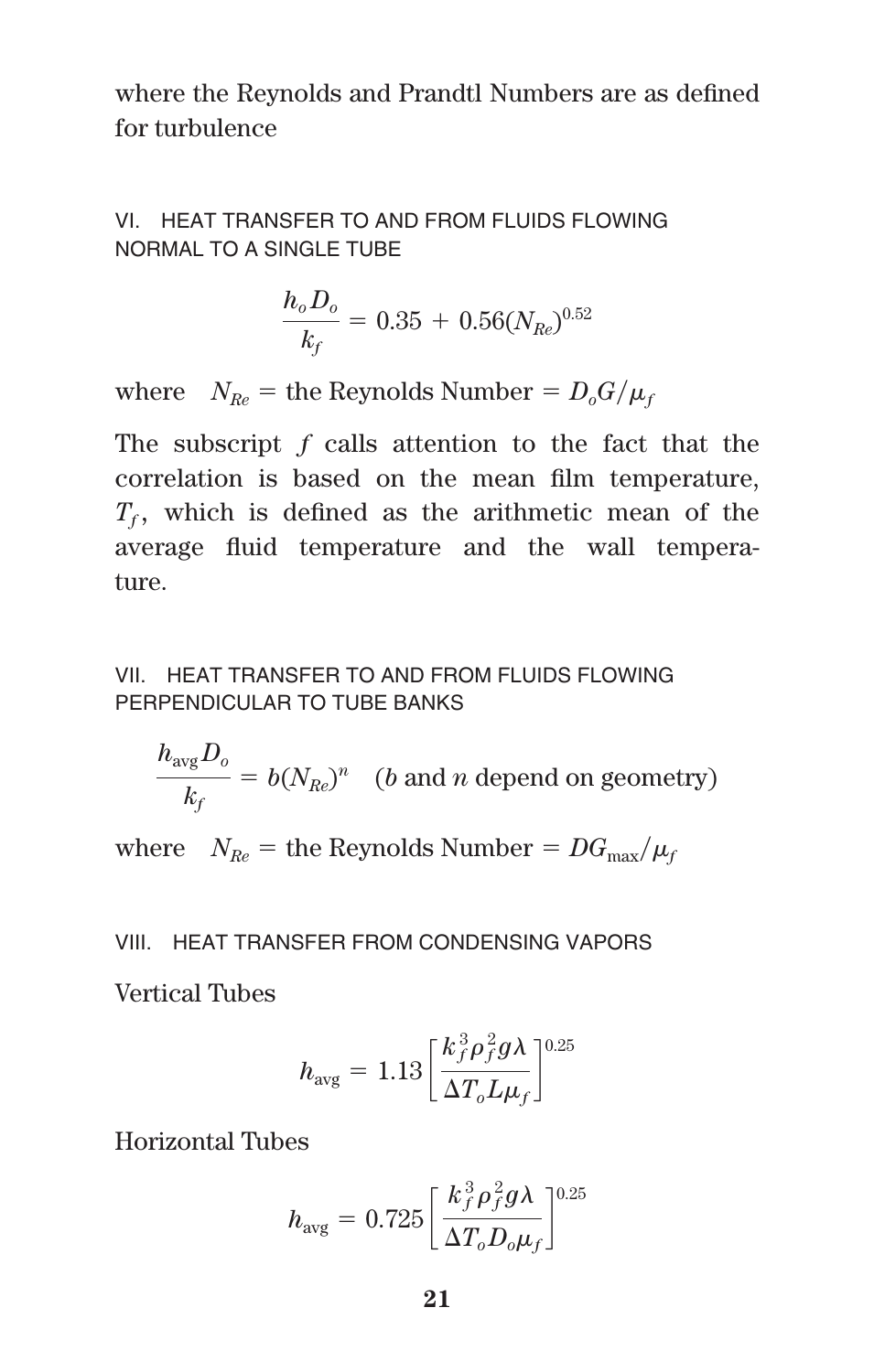- $A = \text{area}$ , sq. ft.
- $b =$  empirical constant
- $C_p$  = specific heat at constant pressure, Btu/lb- $\rm F$
- $D =$  diameter, ft
- $G =$  mass velocity,  $lb_m$ /sq ft-sec
- $G_{\text{max}}$  = mass velocity through minimum cross section in tube bundle
	- $q =$  acceleration of gravity, 32.2 ft/sec<sup>2</sup>
	- $h =$  heat transfer coefficient. Btu/sq ft-hr- $\mathrm{F}$
	- $k =$  thermal conductivity, Btu/sq ft-( ${}^{\circ}$ F/ft)-hr
	- $L =$  length of tube or cylinder, ft
	- $q =$  heat flow per unit of time, Btu/hr
	- $R =$  resistance
	- $r =$  radius, ft
	- $T =$  temperature,  ${}^{\circ}$ F
	- $t =$  time, hr
	- $U =$  over-all heat transfer coefficient, Btu/sq ft $hr^{\circ}F$
	- $x =$  distance in direction of heat flow; thickness of layer, ft
	- $\lambda$  = latent heat of condensation or vaporization, Btu/lb*<sup>m</sup>*
	- $\mu = \text{viscosity}, \text{lb}_m/\text{ft-sec}$
	- $\rho =$  density,  $lb_m / ft^3$

Subscripts

 $\mathrm{avg} = \mathrm{average}$ 

- $f = \text{film}$
- $i = \text{inside}$
- $o = \text{outside}$
- $r =$  reference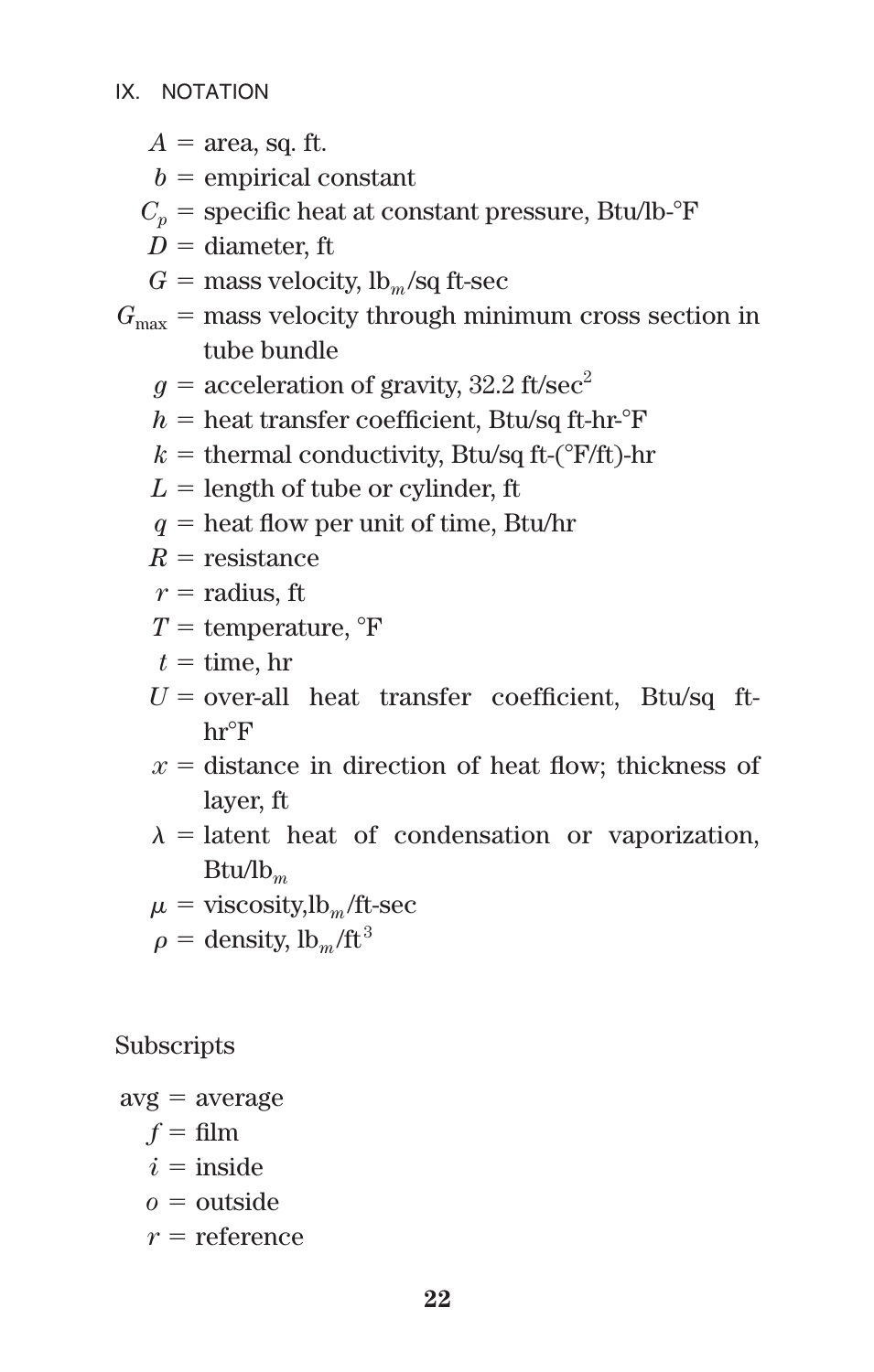$w =$  wall

 $m =$  mean or log mean

# DISTILL ATION

#### I. FLASH (OR EQUILIBRIUM) DISTILLATION

 $Fz_F = yV + xL$  (component material balance)  $F = V + L$  (over-all material balance)

### II. DIFFERENTIAL (SIMPLE OR RAYLEIGH) DISTILLATION

$$
\ln\frac{W}{W_o} = \int_{x_o}^{x} \frac{dx}{y - x}
$$

When the relative volatility  $\alpha$  is constant  $y = \alpha x/$  $[1 + (\alpha - 1)x]$  can be substituted to give

$$
\ln \frac{W}{W_o} = \frac{1}{(\alpha - 1)} \ln \left[ \frac{x(1 - x_o)}{x_o(1 - x)} \right] + \ln \left[ \frac{1 - x_o}{1 - x} \right]
$$

For binary system following Raoult's Law

$$
\alpha = \frac{(y/x)_a}{(y/x)_b} = \frac{p_a}{p_b}
$$

where  $p_i$  = partial pressure of component *i* 

III. CONTINUOUS DISTILLATION (BINARY SYSTEM) WHERE CONSTANT MOLAL OVERFLOW IS ASSUMED

Total Material Balance

$$
F = D + B
$$

$$
Fz_F = Dx_D + Bx_B
$$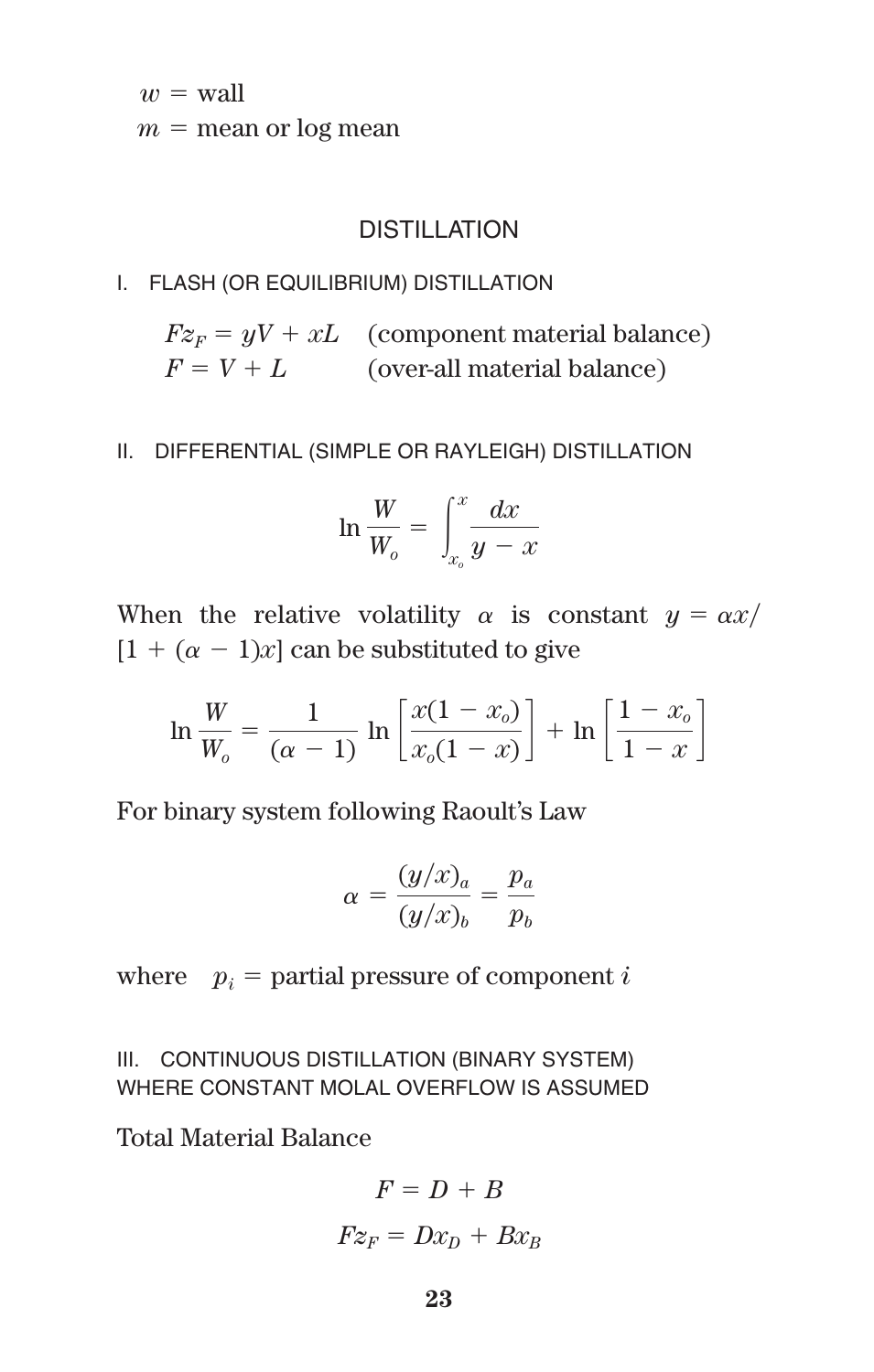Operating Lines

1. Rectifying Section

Total material:  $V_{n+1} = L_n + D$ Component *A*:  $V_{n+1}y_{n+1} = L_nx_n + Dx_D$ 

$$
y_{n+1} = \frac{L_n}{L_n + D} x_n + \frac{D x_D}{L_n + D}
$$

2. Stripping Section

Total material:  $L_m = V_{m+1} + B$ Component *A*:  $L_{m+1} x_m = V_{m+1} y_{m+1} + B x_B$ 

$$
y_{m+1} = \frac{L_m}{L_m - B} x_m - \frac{B x_B}{L_m - B}
$$

3. Reflux Ratio

Ratio of reflux to overhead product

$$
R_D = \frac{L}{D} = \frac{V - D}{D}
$$

4. Feed Condition Line

Type of Feed Slope of feed line

- Superheated vapor Saturated vapor 0 (horizontal) Liquid and vapor  $-$  (upward to left)  $Saturated liquid \qquad \qquad \infty \text{ (vertical)}$ Cold liquid
- (downward to left)
	-
	-
	-
	- (upward to right)
- 5. Murphree Plate Efficiency

$$
E_{\tiny ME} = \frac{y_n - y_{n+1}}{y_n^* - y_{n+1}}
$$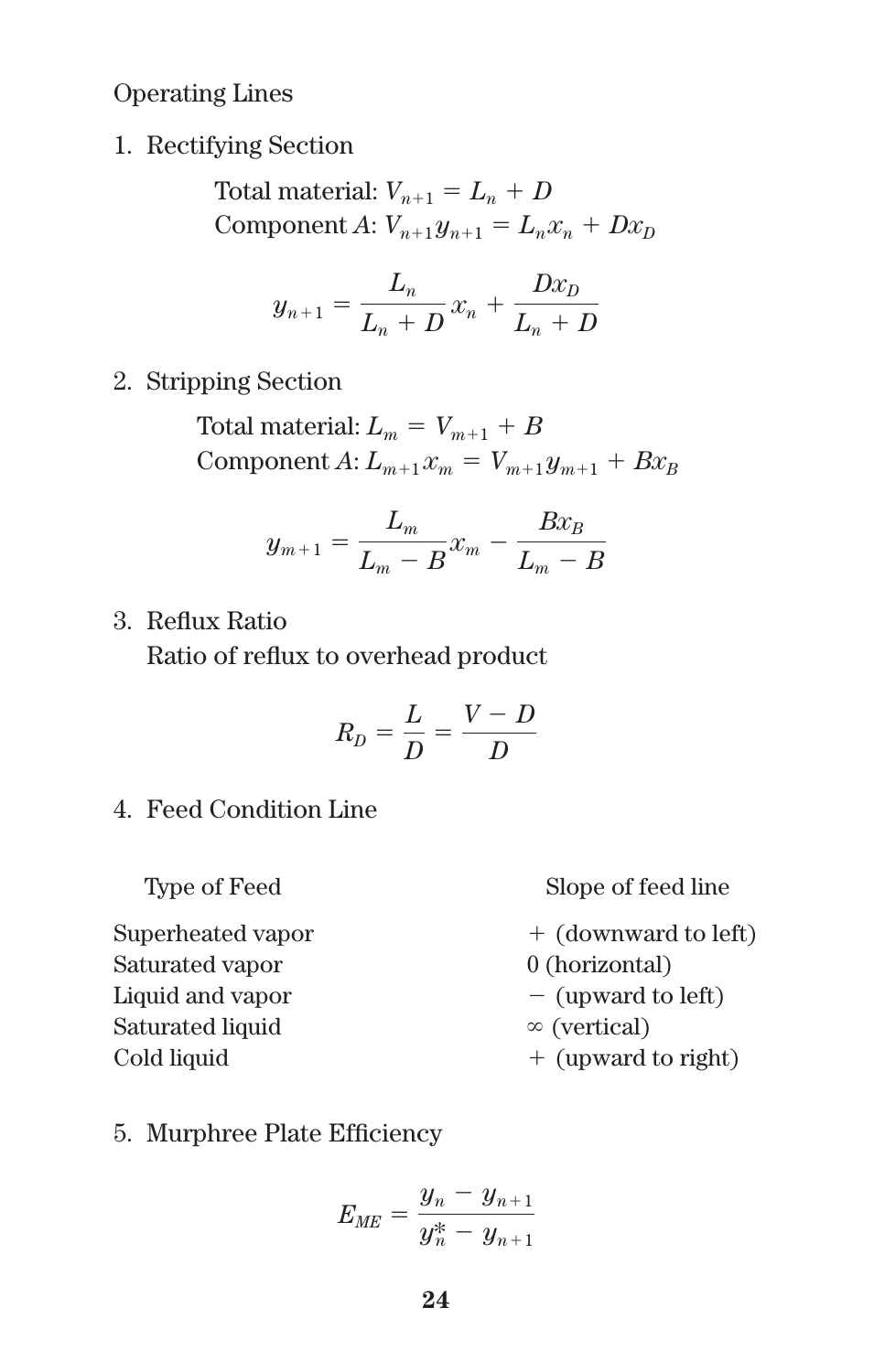where  $y_n$  = concentration of vapor above plate *n*

> $y_{n+1}$  = concentration of vapor entering from plate below *n*

 $y_n^*$  = concentration of vapor in equilibrium with liquid leaving plate *n*

- IV. NOTATION
	- $\alpha$  = relative volatility
	- $B =$  moles of bottoms product
	- $D =$  moles of overhead product
	- $F =$  moles of feed
	- $L =$  molar liquid downflow
- $R<sub>D</sub>$  = ratio of reflux to overhead product
	- $V =$  molar vapor upflow
	- $W =$  weight in still pot
	- $x =$  mole fraction of the more volatile component in the liquid phase
	- $y =$  mole fraction of the more volatile component in the vapor phase
- $z<sub>D</sub>$  = mole fraction of the more volatile component in the feed

Subscripts

- $B =$  bottoms product
- $D =$  overhead product
- $F = \text{fend}$
- $m =$ any plate in stripping section of column
- $m + 1$  = plate below plate *m* 
	- $n =$  any plate in stripping section of column
- $n + 1$  = plate below plate *n* 
	- $o =$  original charge in still pot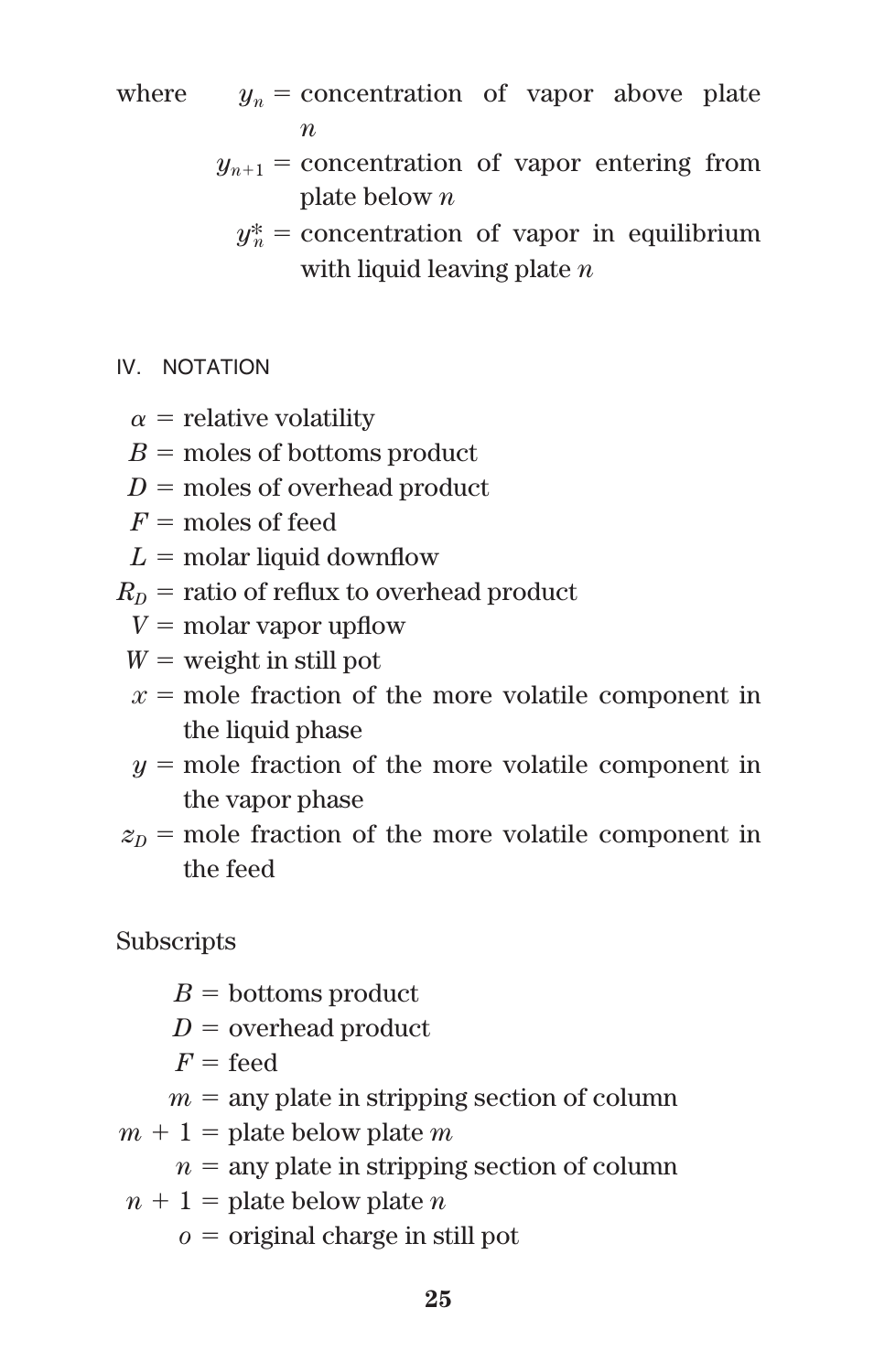# MASS TRANSFER

- I. DIFFUSION
- 1. Molecular Diffusion

$$
\frac{N_A}{A} = \frac{p_A}{P} \bigg[ \frac{N_A}{A} + \frac{N_B}{A} \bigg] - \frac{D}{RT} \frac{\partial p_A}{\partial z}
$$

2. Unidirectional Diffusion of a Gas *A* Through a Second Stagnant Gas  $B(N_B = 0)$ 

$$
\frac{N_A}{A} = \frac{-DP}{RT(p_B)_{lm}} \times \frac{(p_{A_2} - p_{A_1})}{x_2 - x_1}
$$

in which  $(p_B)_{lm}$  is the log mean of  $p_{B_2}$  and  $p_{B_1}$ 

3. Equimolar Countercurrent Diffusion  $(N_B = -N_A)$ (gases)

$$
\frac{N_A}{A} = \frac{-D}{RT} \times \frac{(p_{A_2} - p_{A_1})}{z_2 - z_1}
$$

4. Unsteady State Diffusion

$$
\frac{\partial p_A}{\partial t} = D \frac{\partial^2 p_A}{\partial z^2}
$$

- II. CONVECTION
- 1. Two-Film Theory

$$
\frac{N_A}{A} = k_G (p_{AG} - p_{Ai}) = k_L (C_{Ai} - C_{AL})
$$

$$
= k_G (p_{AG} - p_A) = k_L (C_A - C_{AL})
$$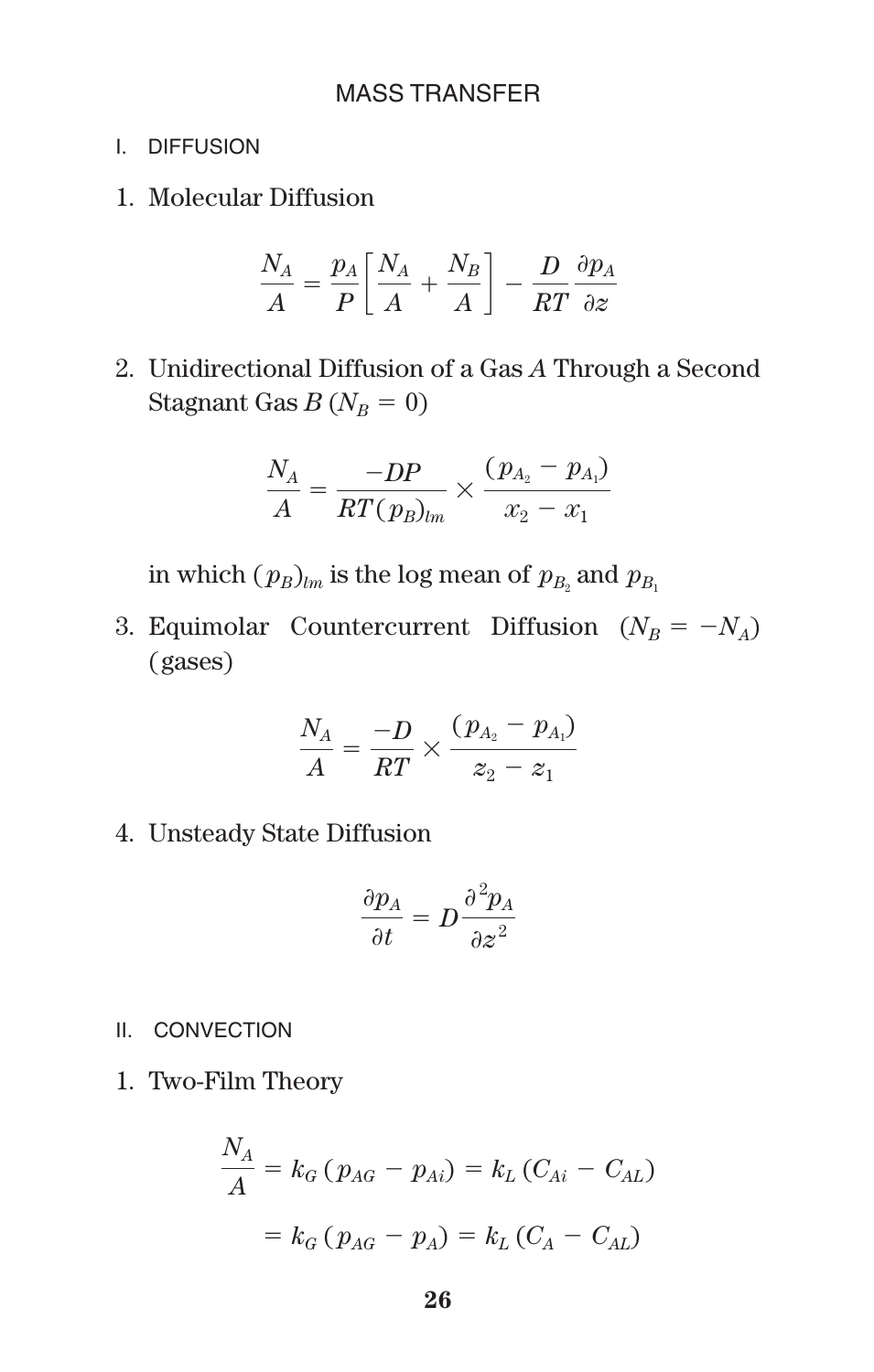# 2. Overall Coefficients

$$
\frac{1}{K_G} = \frac{1}{k_G} + \frac{H}{k_L}
$$

$$
\frac{1}{K_L} = \frac{1}{Hk_G} + \frac{1}{k_L}
$$

3. Transfer Unit

HTU—height of a transfer unit

$$
H_{TG} = \frac{G}{K_G a}
$$
  

$$
H_{TL} = \frac{L}{K_L a}
$$

NTU—number of transfer units

$$
N_{TG} = \int_{y_1}^{y_2} \frac{dy}{y_* - y} + \frac{1}{2} \ln \frac{1 - y_2}{1 - y_1}
$$

$$
N_{TL} = \int_{x_1}^{x_2} \frac{dx}{x - x_*} + \frac{1}{2} \ln \frac{1 - x_1}{1 - x_2}
$$

For dilute solutions (straight operating and equilibrium line)

$$
N_{TG} = \frac{y_1 - y_2}{(y - y_*)_{lm}}
$$

$$
Z = N_{TG}H_{TG} = N_{TL}H_{TL} = \text{tower height}
$$

4. Dimensionless Group Equation (Sherwood)

$$
(N_{Sh}) = 0.023 (N_{Re})^{0.8} (N_{Sc})^{1/3}
$$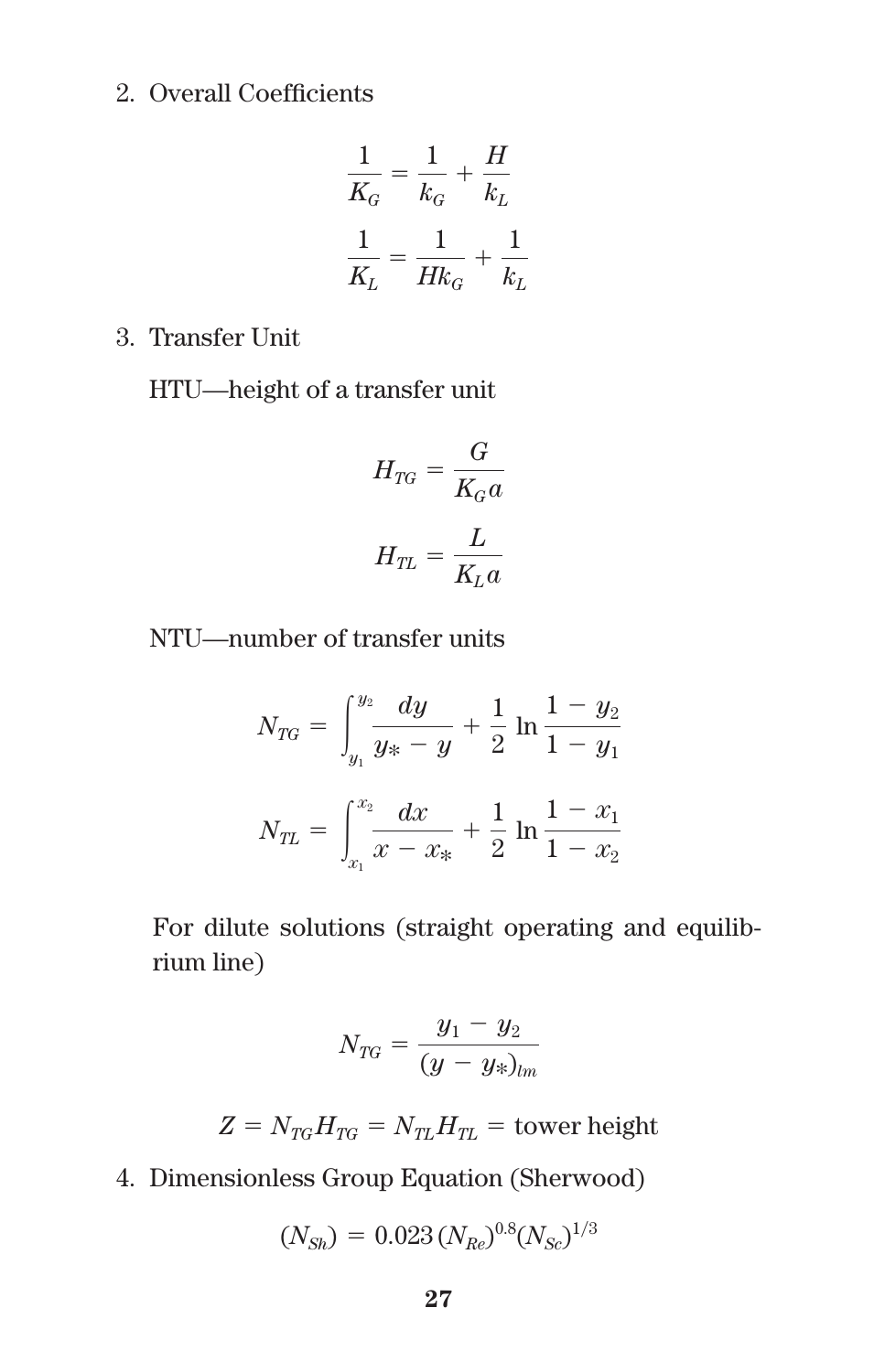$$
0.5f=j_H=j_D
$$

where  $f =$  Fanning friction factor

$$
j_H = \frac{h}{C_p G} \left[ \frac{C_p \mu}{k} \right]^{0.667} \left[ \frac{\mu_w}{\mu} \right]^{0.14}
$$

$$
j_M = \frac{k_c}{G} (N_{Sc})^{0.667}
$$

#### IV. NOTATION

- $A =$ area perpendicular to direction of diffusion
- $a =$  interfacial area per unit volume
- $C =$  concentration in liquid phase
- $d =$ tube diameter
- $D =$  molecular diffusivity
- $G =$  gas mass velocity, mass/(time)(area)
- $H =$  Henry's Law constant,  $p_i = H C_i$
- $h =$  heat transfer coefficient
- $k =$  film coefficient of mass transfer
- $K =$  overall coefficient of mass transfer
- $L =$  liquid mass velocity, mass/(time)(area)
- $N =$  moles of a substance per unit time
- $p =$  partial pressure
- $P =$  total pressure
- $R =$ gas constant
- $N_{Re}$  = Reynolds number =  $du\rho/\mu$
- $N_{Sc}$  = Schmidt number =  $\mu$ / $\rho$ *D*
- $N_{Sh}$  = Sherwood number =  $kd/D$ 
	- $t =$ time
	- $T =$ absolute temperature
	- $u =$  velocity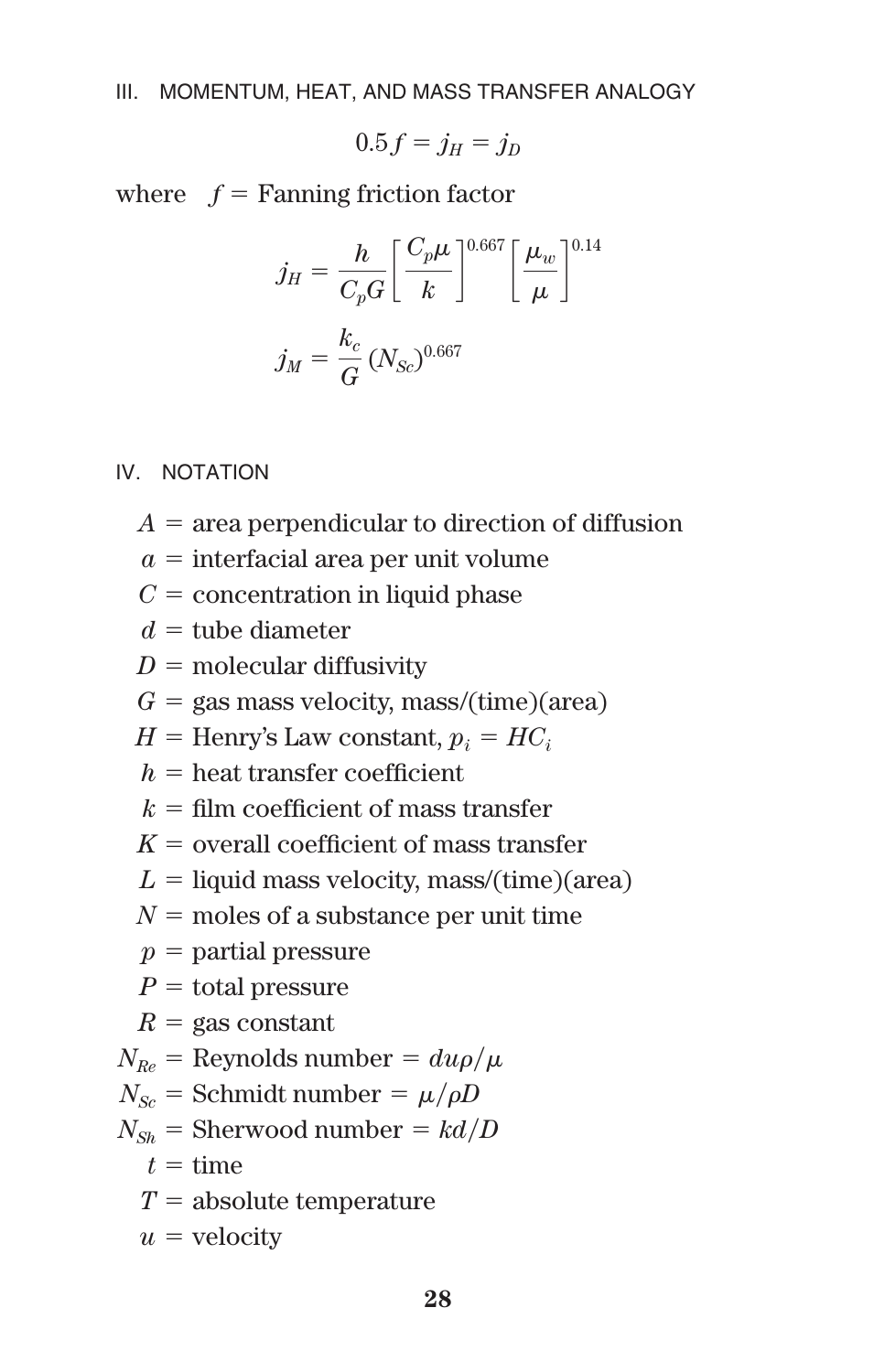$lm =$  logarithm mean average

Greek Letters

 $\rho =$  density

 $\mu$  = viscosity

# **Subscripts**

*A, B* = components of mixture

 $G =$ gas phase

 $L =$ liquid phase

 $i =$ interface

 $x =$  mole fraction of liquid

 $y =$  mole fraction of gas

 $z =$  length in direction of travel

 $* =$  equilibrium concentration

# **THERMODYNAMICS**

I. DEFINITIONS

System—an arbitrarily chosen portion of space which is under consideration.

- A. Closed system—one in which matter does not pass through its boundaries.
- B. Open system—one in which matter flows across its boundaries.
- C. Isolated system—one in which there is no interchange of energy or matter with the surroundings.

Boundaries—the envelope separating the system from the surroundings.

Universe—a system and its surroundings.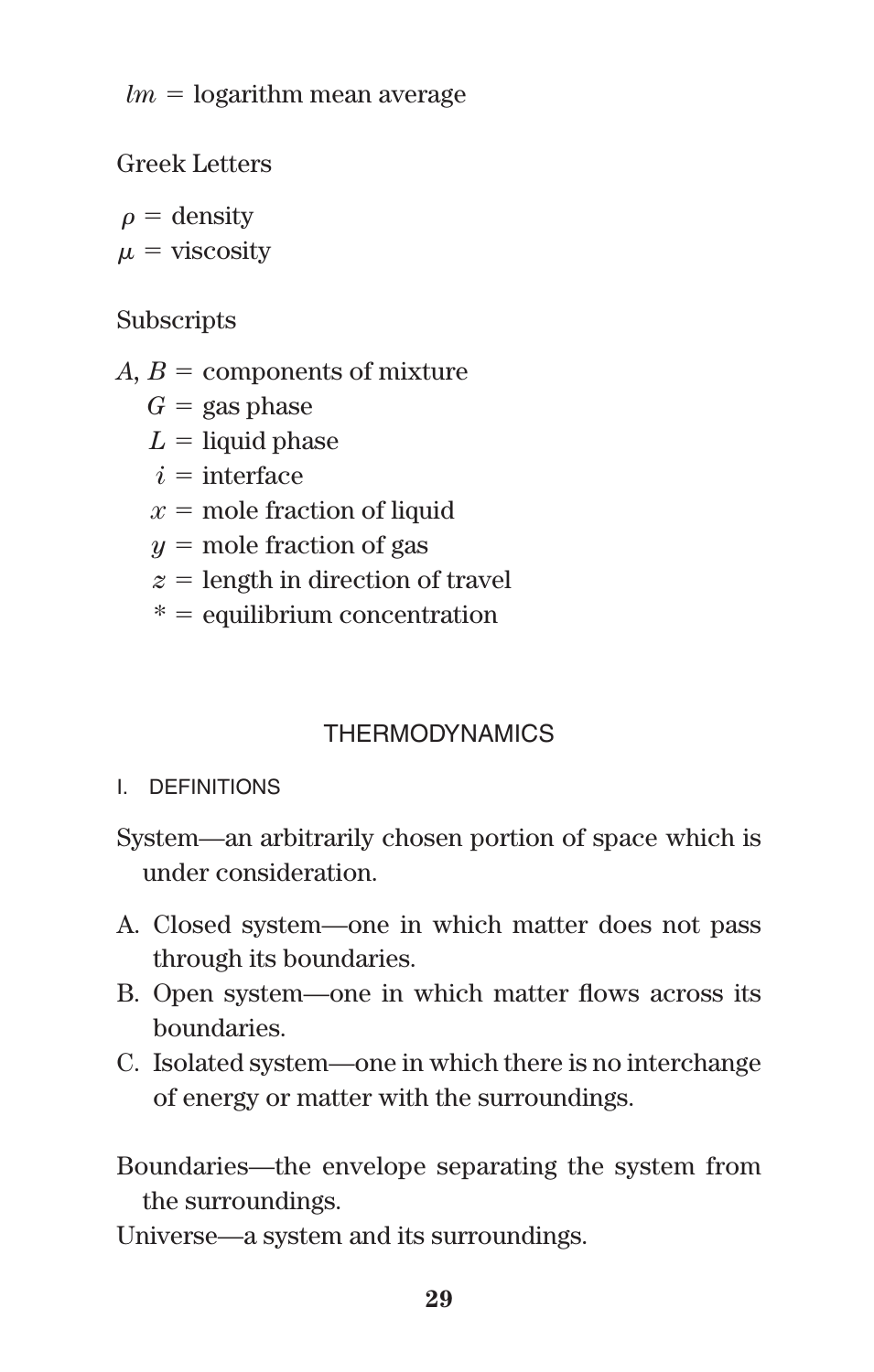Total energy, *E*—the sum of the various forms of energy of the system: e.g.,  $U$ , internal energy;  $E_k$ , kinetic energy;  $E<sub>v</sub>$ , potential energy; Hence,

$$
E = U + E_p + E_k + \cdots
$$

II. FIRST LAW

In an isolated system  $\Delta E = E_2 - E_1 = 0$ 

In a closed system  $\Delta E = Q - W$ 

In an open system  $\Delta E + \sum (H + E_p + E_k) = Q - W$ 

where the summed terms refer to leaving  $(+)$  and entering  $(-)$  streams

In a steady state open system

$$
\Delta E_{\rm system} = 0
$$

Hence for the entering and leaving streams

$$
\Delta H + \Delta E_k + \Delta E_p = Q - W
$$

#### III. SECOND LAW

For any real process the total entropy of the universe always increases

$$
\Delta S_{\text{system}} + \Delta S_{\text{surroundings}} > 0
$$

IV. THERMODYNAMIC FUNCTIONS: DEFINITIONS AND RELATIONSHIPS

Definition of entropy

$$
\Delta S = \int\!\!\frac{dQ_{\rm rev}}{T}
$$

From First and Second Laws, with changes in *Ek*,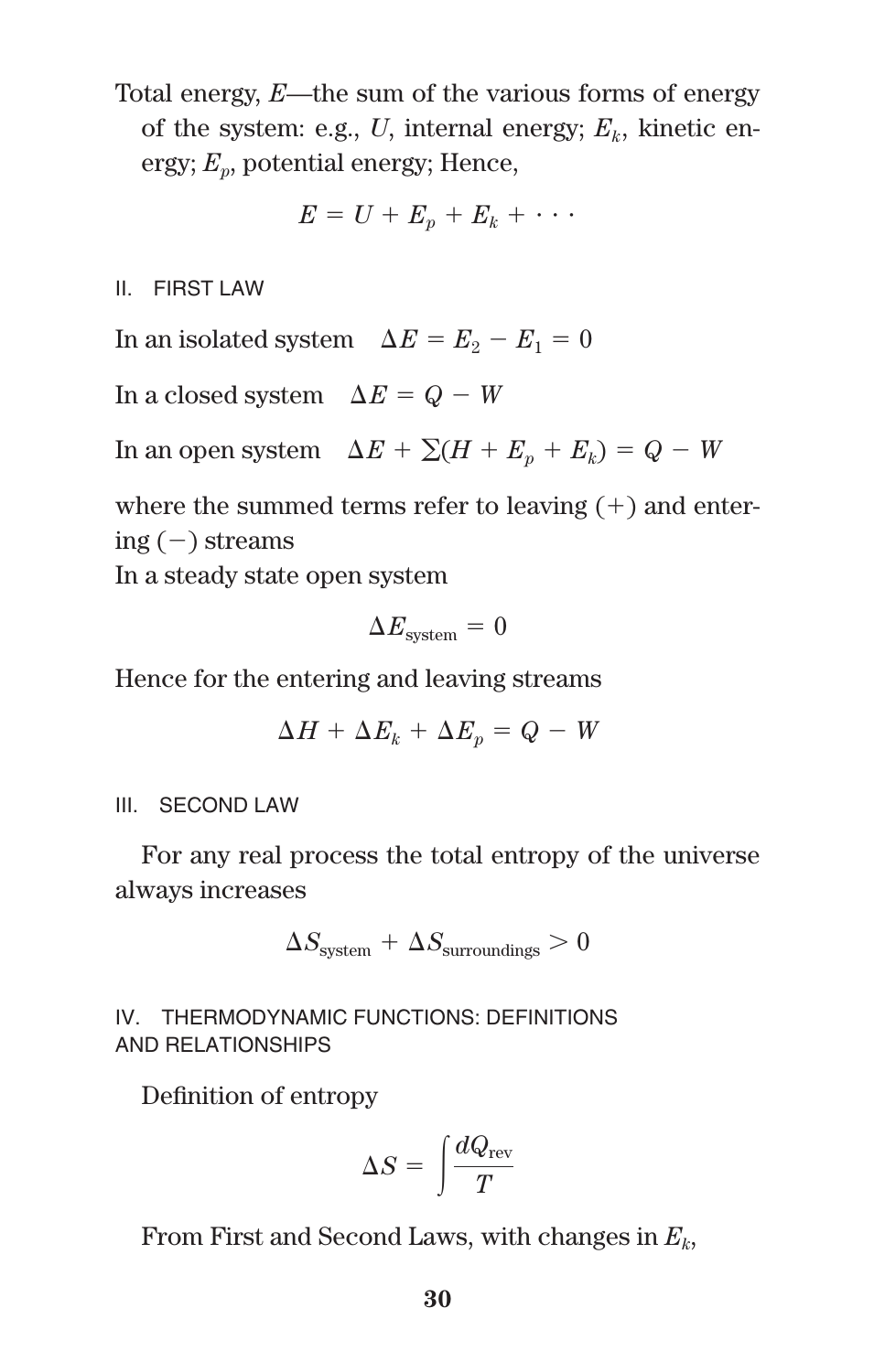$E_p$ , and composition negligible,

$$
dU = dQ_{\text{rev}} - PdV = TdS - PdV
$$

Also

$$
dH = dU + d(PV) = TdS + VdP
$$
  

$$
dG = dH - d(TS) = -SdT + VdP
$$
  

$$
dA = dU - d(TS) = -SdT - PdV
$$
  

$$
C_p = (\partial H/\partial T)_p; C_v = (\partial U/\partial T)_v; \gamma = (C_p/C_v)
$$

*P, V, T, S, U, H, G, A* are state functions. *Q* and *W* are path functions and have no total derivatives.

#### V. PERFECT-GAS RELATIONSHIPS

For any path: 
$$
\Delta H = \int_{T_1}^{T_2} C_p dT \text{ or } (\partial H/\partial P)_T = 0
$$
  
For any path: 
$$
\Delta U = \int_{T_1}^{T_2} C_p dT \text{ or } (\partial U/\partial V)_T = 0
$$

For monoatomic gas:  $C_p = 2.5 R$  and  $C_v = 1.5 R$ For diatomic gas:  $C_p = 3.5 R$  and  $C_v = 2.5 R$ Adiabatic  $(Q = 0)$  and reversible path for system with  $\Delta E_p = \Delta E_k = 0.$ 

$$
(P_2/P_1) = (V_1/V_2)^{\gamma} = (T_2/T_1)^{\gamma/(\gamma-1)}
$$

 $W_{\text{nonflow}} = \Delta U = \frac{-RT_1}{\gamma - 1} \left[ \left( \frac{P_2}{P_1} \right)^{(\gamma - 1)/\gamma} - 1 \right]$  (per mole)  $W_{flow} = \Delta H = \gamma[W_{nonflow}]$  (per mole)

Isothermal path, flow or nonflow

$$
\frac{P_2}{P_1}=\frac{V_1}{V_2}
$$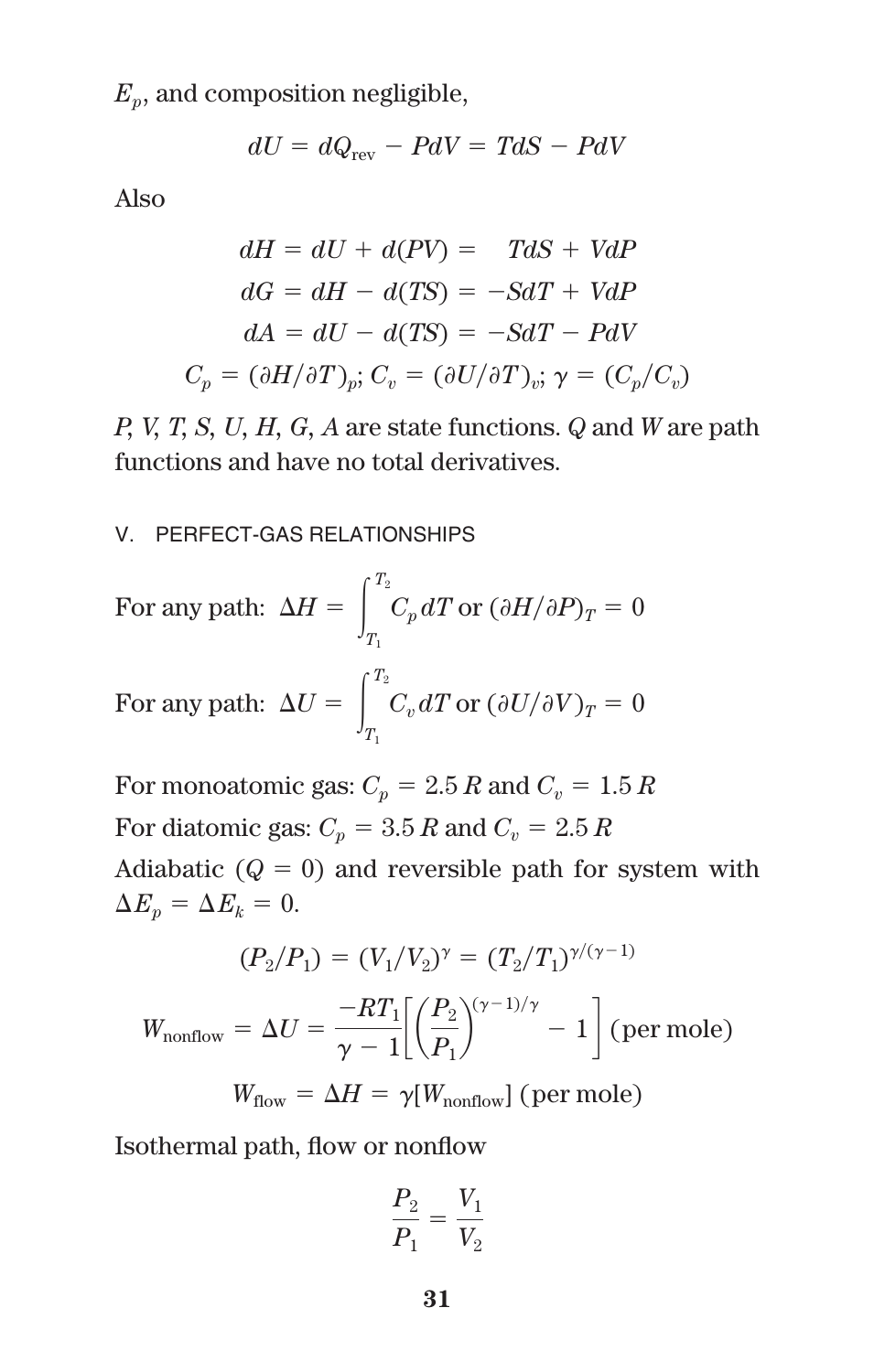$$
W = RT \ln \frac{V_2}{V_1} = RT \ln \frac{P_1}{P_2}
$$
 (per mole)

#### VI. CRITERIA FOR EQUILIBRIUM CHANGE

For system and surroundings:  $dS_{\text{universe}} = 0$ 

For system alone:  $dG = 0$  when *P*, *T* = constant  $dA = 0$  when *V*,  $T = constant$ 

#### VII. CHEMICAL THERMODYNAMICS

A. Fugacity ( *f* ) and Activity (*a*)

$$
\Delta G = RT \ln \left( \frac{f_2}{f_1} \right) = \int_1^2 V dP \quad \text{(per mole)}
$$

(constant-temperature path)

and the limit of  $f/P$  as  $P$  approaches  $0 = 1.00$ 

$$
a = f/f_0
$$

B. Equilibrium

Standard free energy at temperature *T* for the reaction

$$
aA + bB \rightleftharpoons rR + sS
$$
  
\n
$$
\Delta G^{\circ} = rG_R^{\circ} + sG_S^{\circ} - aG_A^{\circ} - bG_B^{\circ}
$$
  
\n
$$
= RT \ln \frac{a_R^r a_S^s}{a_A^a a_B^b} = -RT \ln K_a
$$

C. Cells

At standard conditions

$$
\Delta G^{\circ} = -\epsilon^{\circ} nF = -RT \ln K_a
$$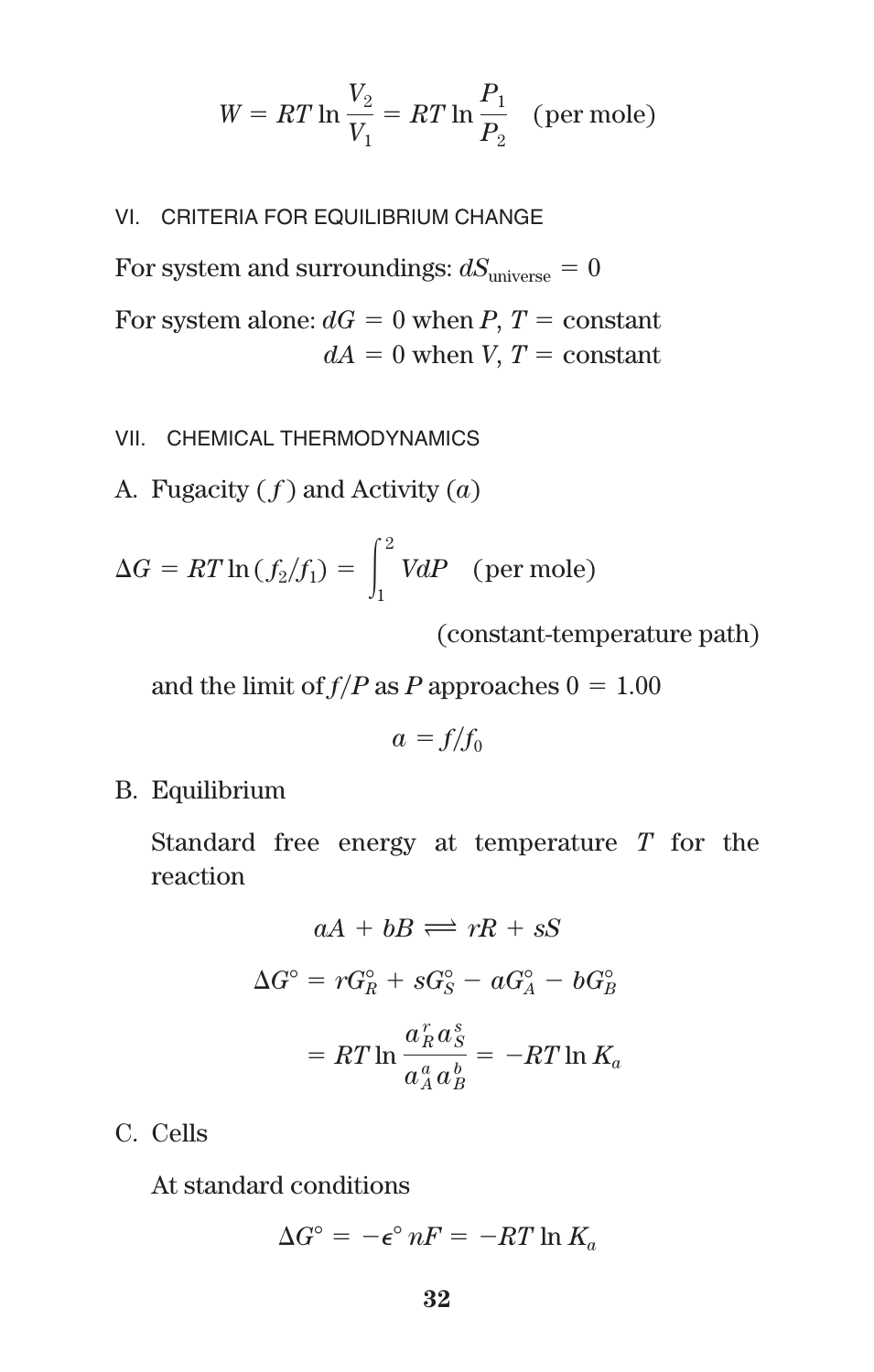# At actual conditions

$$
G = \epsilon nF = \epsilon^{\circ} nF - RT \ln \frac{a_R^r a_S^s}{a_A^a a_B^b}
$$

#### VIII. NOTATION

- $A = U TS$ , Helmholtz work function
- $a =$  activity
- $C =$  heat capacity
- $E =$  total energy of the system
- $E_k$  = kinetic energy of the system
- $E_p$  = potential energy of the system
	- $\epsilon$  = reversible voltage of cell
- $F =$  faradays per equivalent
- $f$  = fugacity
- $G = H TS$ , Gibbs free energy
- $g_c$  = Newton's conversion factor

 $H = U + PV$ , enthalpy

- $h =$ enthalpy per pound
- $K =$  equilibrium constant for the reaction as written
- $K_a$  = equilibrium constant in terms of activity
- $K_f$  = equilibrium constant in terms of fugacity
- $K_p$  = equilibrium constant in terms of partial pressure
	- $n =$  number of equivalents for the reaction as written
	- $P =$  pressure
	- $Q =$  heat, defined as positive when absorbed by system
	- $R =$  gas constant
	- $S =$ entropy
	- $T =$ absolute temperature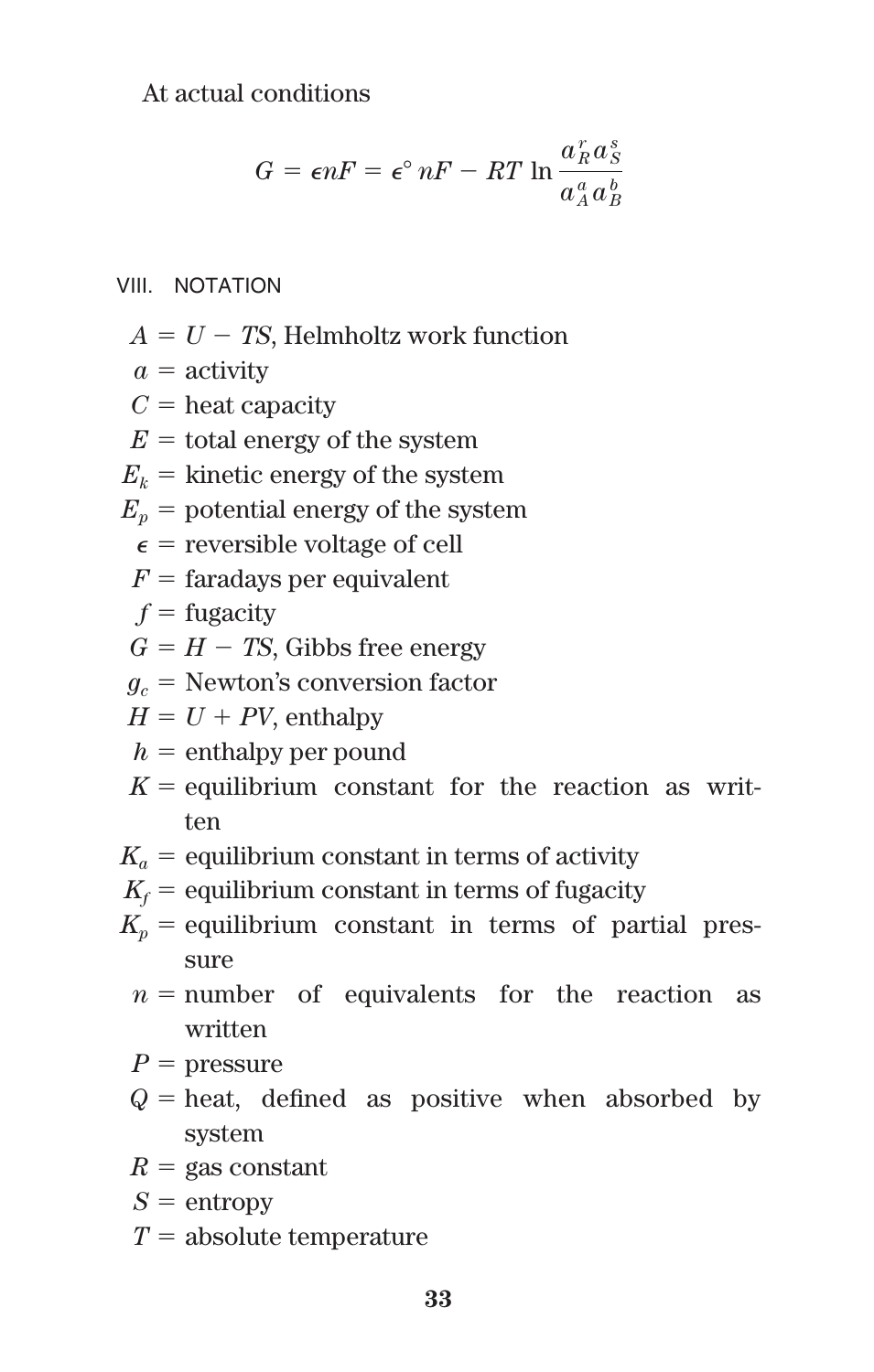$U =$  internal energy of the system

 $u =$  velocity

 $V =$  volume

- $v =$ specific volume
- $W =$  work, defined as positive when done by system on surroundings
- $\Lambda =$  final state minus initial state

$$
\gamma = (C_p/C_v)
$$

Superscript

 $\degree$  = standard state

# KINETICS AND REACTOR DESIGN

I. RATE OR REACTION

The rate of reaction of any component A based on unit volume of fluid is

$$
r_A = \frac{1}{V} \frac{dN_a}{dt}
$$

and where density remains unchanged

$$
r_A = \frac{dC_A}{dt}
$$

Frequently, the rate can be described as a temperaturedependent term times a concentration-dependent term, or

$$
r_A = k(T) f(C_A, C_B \dots)
$$

A. Order, Molecularity, Elementary Reactions

Where the rate can be expressed as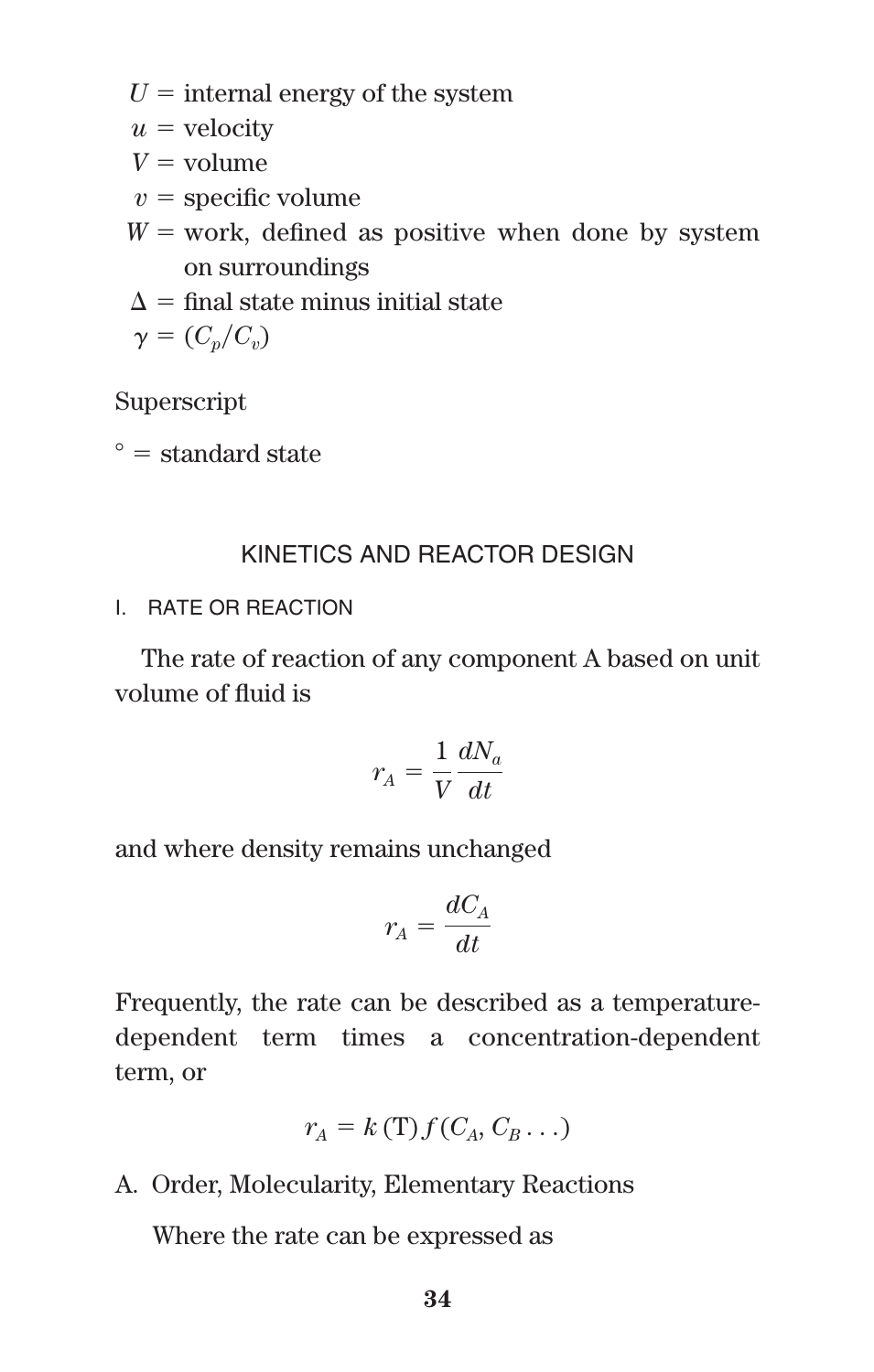$$
-r_A = kC_A^a C_B^b \dots
$$

the reaction is ath order with respect to A and nth order overall;  $n = a + b + \cdots$ 

NOTE: *a, b,* . . . are empirically observed and are not necessarily equal to the stoichiometric coefficients. In the special case where  $a, b, \ldots$  are the stoichiometric coefficients, the reaction is elementary: unimolecular  $(n = 1)$ , bimolecular  $(n = 2)$ , trimolecular  $(n = 3)$ 

B. Rate Constant *k* and Temperature Dependency of a Reaction

$$
k = (conc)^{1-n} (time)^{-1}
$$

From Arrhenius's Law the variation with temperature is

$$
k = k_0 e^{-E/RT} \text{ or } \ln \frac{k_2}{k_1} = \frac{E}{R} \left[ \frac{1}{T_1} - \frac{1}{T_2} \right]
$$

where *E* is the activation energy of the reaction

### II. HOMOGENEOUS, CONSTANT FLUID DENSITY, BATCH KINETICS

A. Irreversible First-order Reaction

For the reaction  $A \rightarrow$  products, with rate

$$
-\frac{dC_A}{dt} = kC_A \text{ or } \frac{dX_A}{dt} = k(1 - X_A)
$$

the integrated form is

$$
-\ln \frac{C_A}{C_{A0}} = -\ln (1 - X_A) = kt
$$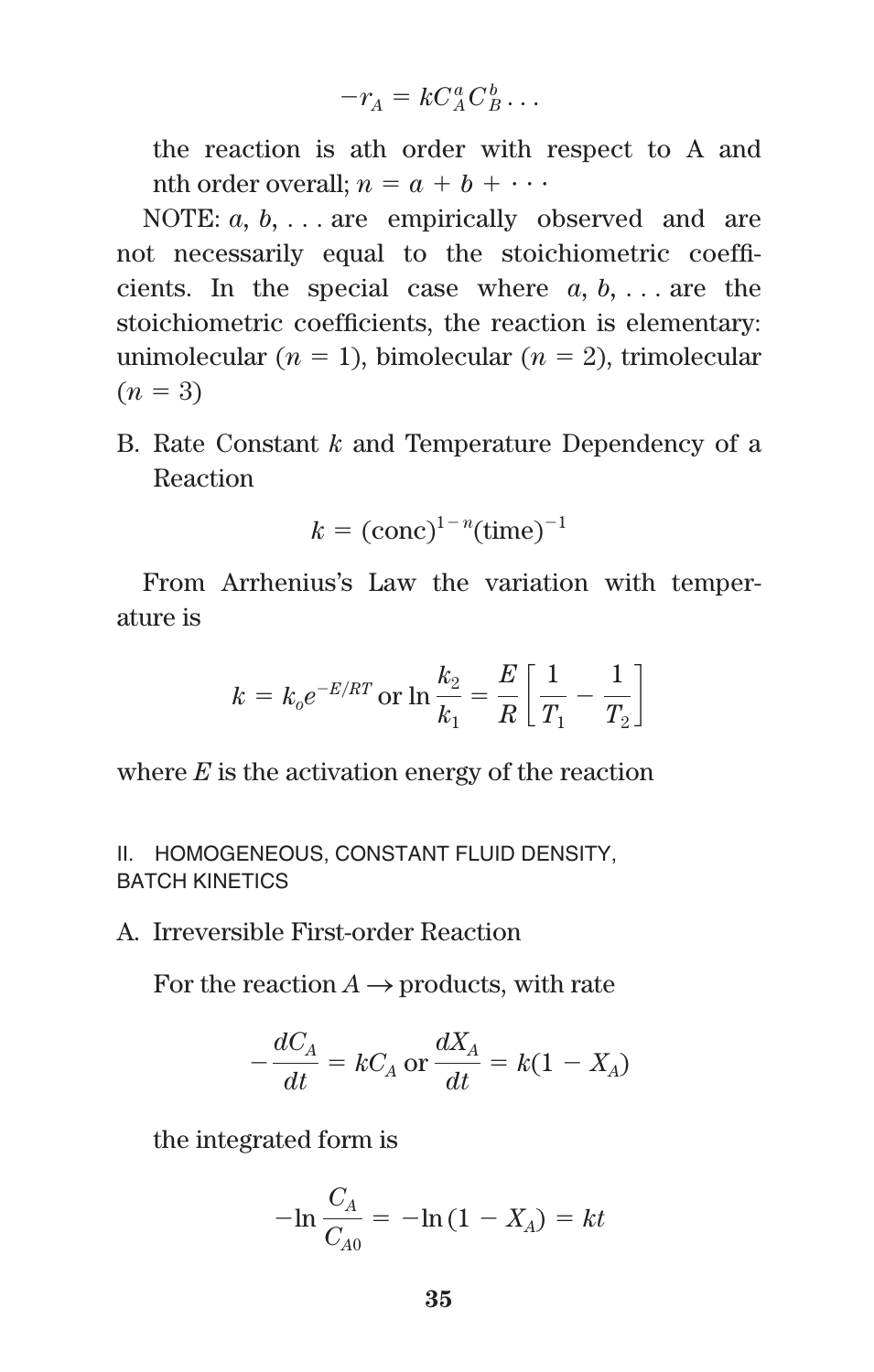#### B. Irreversible Second-order Reaction

For the reaction  $A + B \rightarrow$  products, with rate

$$
-\frac{dC_A}{dt} = kC_A C_B
$$

When  $M = C_{B0}/C_{A0} \neq 1$ , the integrated form is

$$
\ln \frac{C_B C_{A0}}{C_{B0} C_A} = \ln \frac{M - X_A}{M(1 - X_A)} = (C_{B0} - C_{A0})kt
$$

When  $C_{A0} = C_{B0}$ , the integrated form is

$$
\frac{1}{C_A} - \frac{1}{C_{A0}} = \frac{1}{C_{A0}} \frac{X_A}{1 - X_A} = kt
$$

C. Irreversible nth-order Reaction

For the reaction with rate

$$
-\frac{dC_A}{dt} = kC_A^n
$$

the integrated form for  $n \neq 1$  is

$$
C_A^{1-n} - C_{A0}^{1-n} = (n-1)kt
$$

D. Reversible First-order Reaction

For the reaction  $A \stackrel{1}{\rightleftharpoons} R$ ,  $K = k_1/k_2$  with rate 2

$$
-\frac{dC_A}{dt} = \frac{dC_R}{dt} = k_1C_A - k_2C_R
$$

the integrated form is

$$
-\ln \frac{X_{Ae} - X_A}{X_{Ae}} = -\ln \frac{C_A - C_{Ae}}{C_{A0} - C_{Ae}} = (k_1 + k_2)t
$$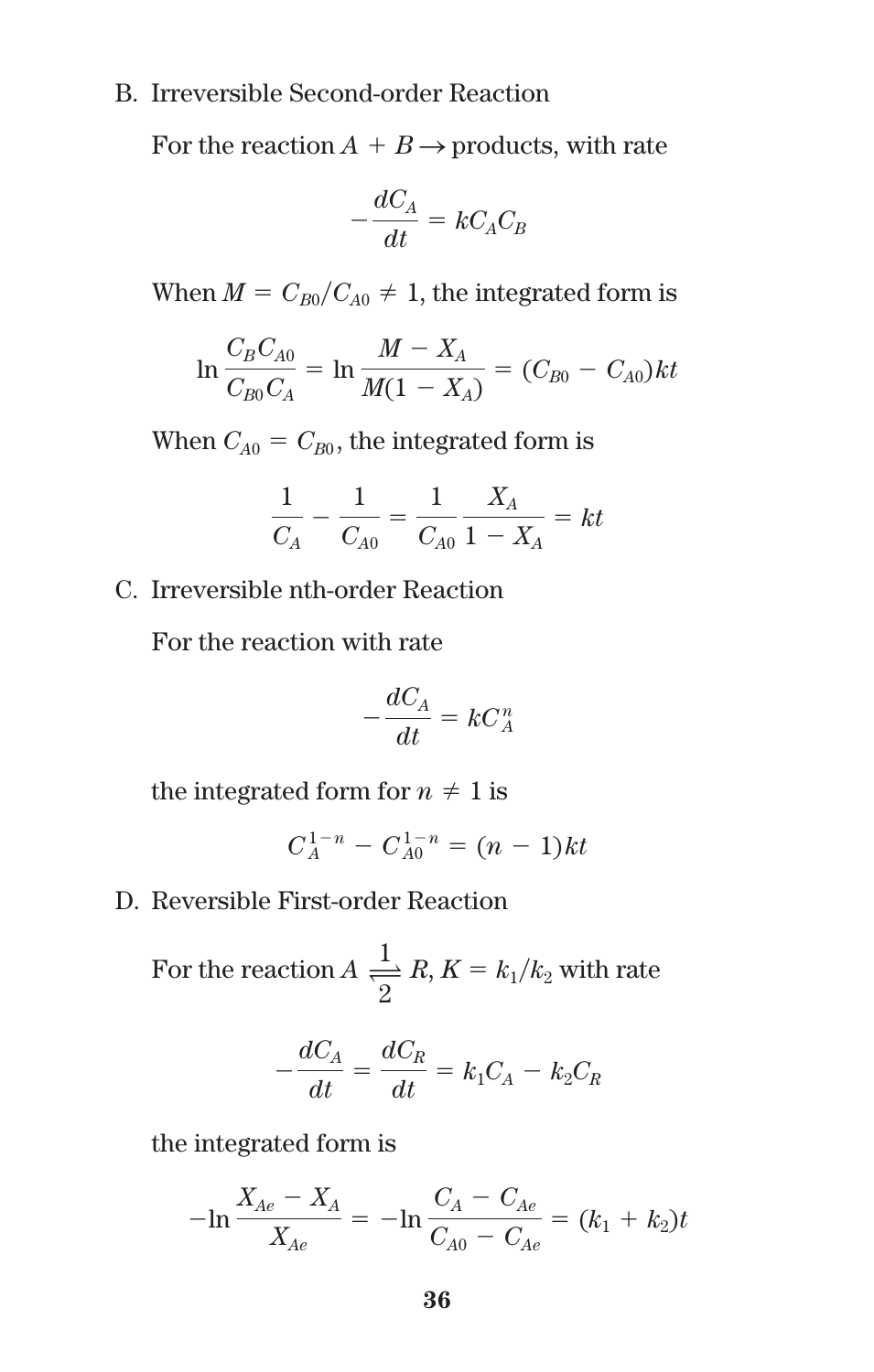# E. Integration of Rate in General

For the reaction with rate

$$
-r_A = -\frac{dC_A}{dt} = kf(C_A, C_B, \ldots),
$$

$$
t = C_{A0} \int_0^{X_A} \frac{dX_A}{(-r_A)} = \int_{C_{ab}}^{C_A} \frac{dC_A}{kf(C_A, C_B, \ldots)}
$$

which is to be solved analytically or graphically.

#### III. BATCH REACTION WITH CHANGING FLUID DENSITY

Where density change is proportional to the fractional conversion of any reactant *A* (isothermal systems),

$$
\frac{C_A}{C_{A0}} = \frac{1 - X_A}{1 + \epsilon_A X_A}
$$

where

$$
\epsilon_{\!A} = \frac{V_{X_{A=1}} - V_{X_{A=0}}}{V_{X_{A=0}}}
$$

The rate for any reactant *A* is then

$$
-r_a = -\frac{1}{V} \frac{dN_A}{dt} = \frac{C_{A0}}{(1 + \epsilon_A X_A)} \frac{dX_A}{dt} = k f(C_A, C_B, \ldots)
$$

Integrating in the general case

$$
t = C_{A0} \int_0^{X_A} \frac{dX_A}{(1 + \epsilon_A X_A)(-r_A)}
$$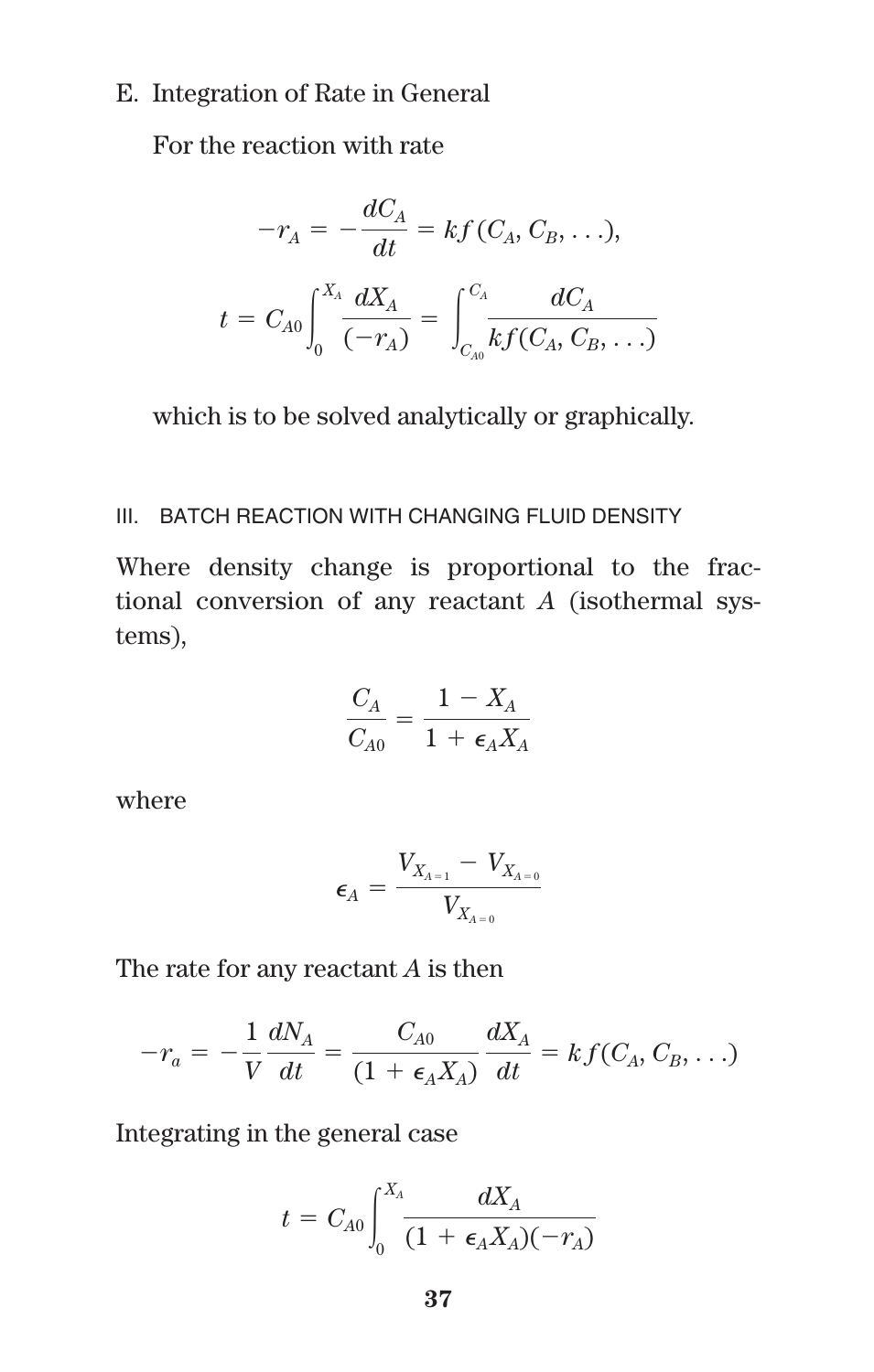#### IV. FLOW REACTORS

- A. Capacity Measures
- Space time:  $\tau$  = time required to process one reactor volume of entering feed mean residence time

$$
\tau = \frac{V}{v} = \frac{V C_{A0}}{F_{A0}} \quad \text{(units of time)}
$$

B. Design Equation for Plug Flow (Ideal Tubular) Reactor

In general

$$
\tau = C_{A0} \int_0^{X_A} \frac{dX_A}{(-r_A)} \,\text{or}\, \frac{V}{F_{A0}} = \int_0^{X_A} \frac{dX_A}{(-r_A)}
$$

For irreversible first-order reactions (isothermal)

$$
-k\tau = (1 + \epsilon_A) \ln (1 - X_A) + \epsilon_A X_A
$$

For reversible first-order reactions  $A \frac{1}{2} rR$ 

(isothermal)

$$
-k_1 \tau = \frac{\epsilon_A X_A}{N} + \frac{N + \epsilon_A}{N^2} \ln(1 - N X_A)
$$

where

$$
N=1+\frac{k_2}{k_2}(1+\epsilon_A)
$$

C. Design Equation for Back-Mix (Ideal Stirred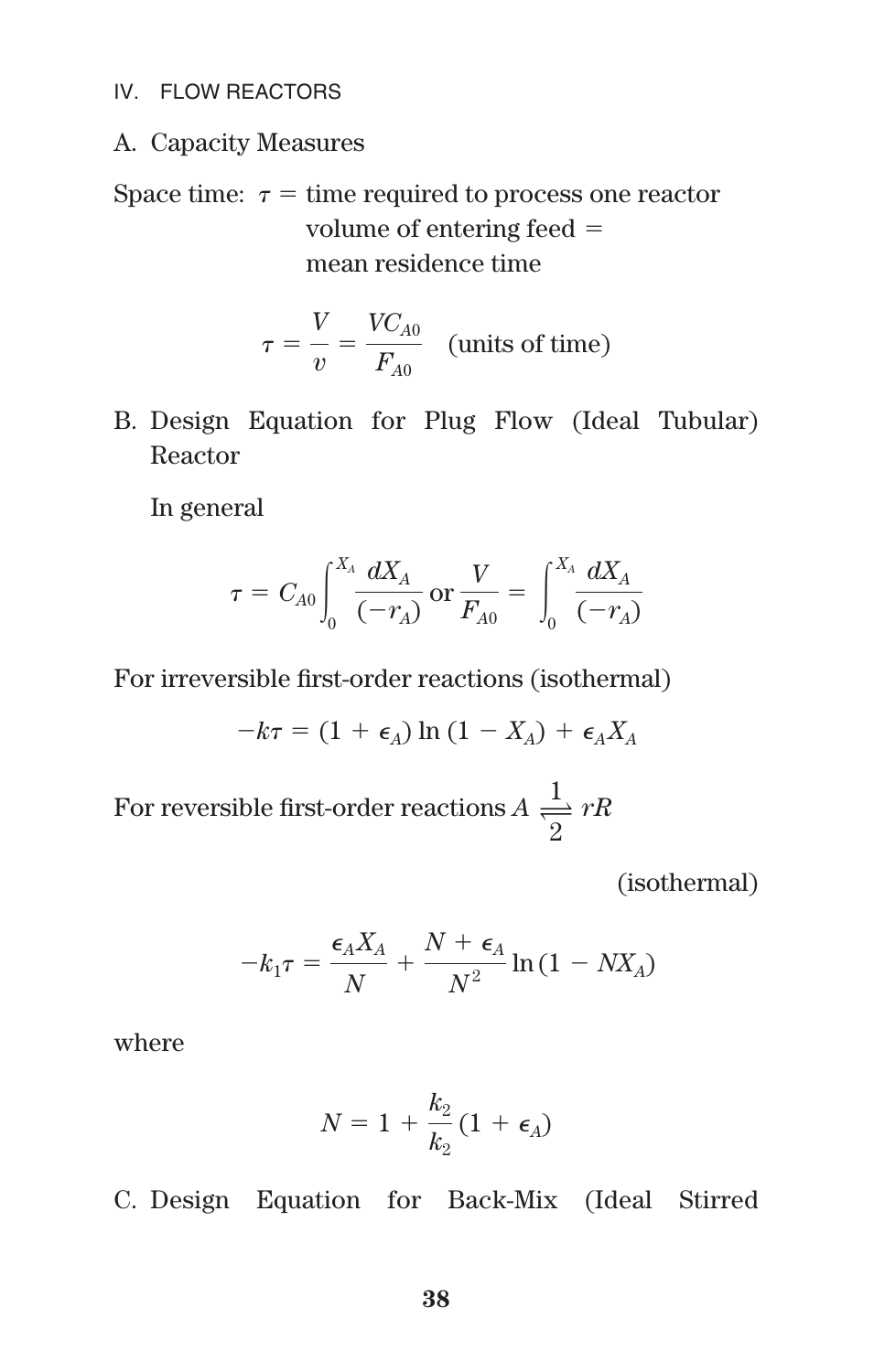Tank) Reactor

$$
\tau = \frac{C_{A0}X_A}{(-r_A)} \text{ or } \frac{V}{F_{A0}} = \frac{X_A}{(-r_A)}
$$

For a first-order reaction in *j* equal-sized backmix reactors in series

$$
\frac{C_A \text{ entering}}{C_A \text{ leaving}} = (1 + k\tau \text{ per reactor})^j
$$

# D. NOTATION

- $A, B, R$ , etc.  $=$  substance  $A$ , etc.
	- $a, b, \ldots$  = exponents on concentration term of empirical rate expression
		- $C_A$  = concentration of *A*, moles *A*/volume
		- $C_{40}$  = initial concentration of *A*, moles *A*/ volume
		- $F_{A0}$  = feed rate of *A* or flow rate of *A* entering the reactor, moles *A*/time
			- $K =$  equilibrium constant
			- $k =$  reaction rate constant, (conc<sup>1-n</sup>)(time<sup>-1</sup>)
			- $n =$  order of reaction
		- $N_A$  = moles of *A*
		- $r_A$  = rate of reaction of any comoponent *A*, moles *A* formed/time-volume
			- $T =$  temperature
			- $t =$ time
			- $V =$  volume of fluid in batch reactor, volume of fluid in a flow reactor, or reactor volume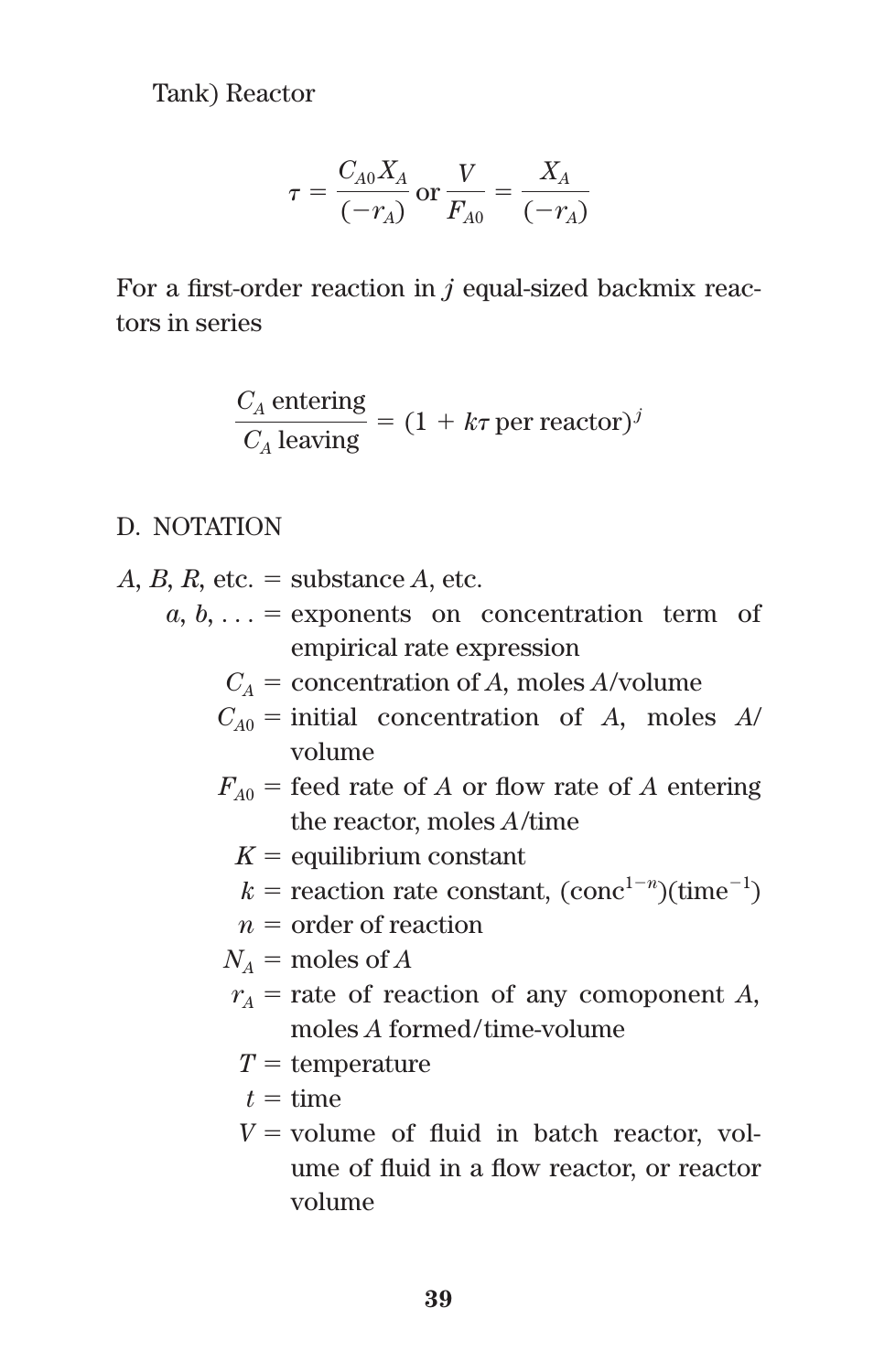- $v =$  volumetric feed rate, volume of feed/ time
- $X_A$  = fraction of reactant *A* converted, dimensionless

Greek Symbols

- $\epsilon_A$  = measure of density change with reaction, dimensionless
- $\tau$  = space time based on entering feed, time

Subscripts

 $e =$  equilibrium value

# CONVERSION FACTORS

Acceleration

$$
1 ft/s2 = 0.3048 m/s2
$$
  
= 0.6318 (mile/hr)/sec  
= 1.097 km/hr-s  
= 30.48 cm/s<sup>2</sup>  

$$
1 rev/min2 = 2.778 \times 10-4 rev/s2
$$
  
= 0.001745 rad/s<sup>2</sup>  
= 0.01667 rev/min-s

Density

$$
1 lbm/ft3 = 16.02 kg/m3
$$
  
= 5.787 × 10<sup>-4</sup> lb<sub>m</sub>/in<sup>3</sup>  
= 0.01602 g/cc

Flow

$$
1 \text{ ft}^3/\text{min} = 4.719 \times 10^{-4} \text{ m}^3/\text{s}
$$

$$
= 0.1247 \text{ gal/s}
$$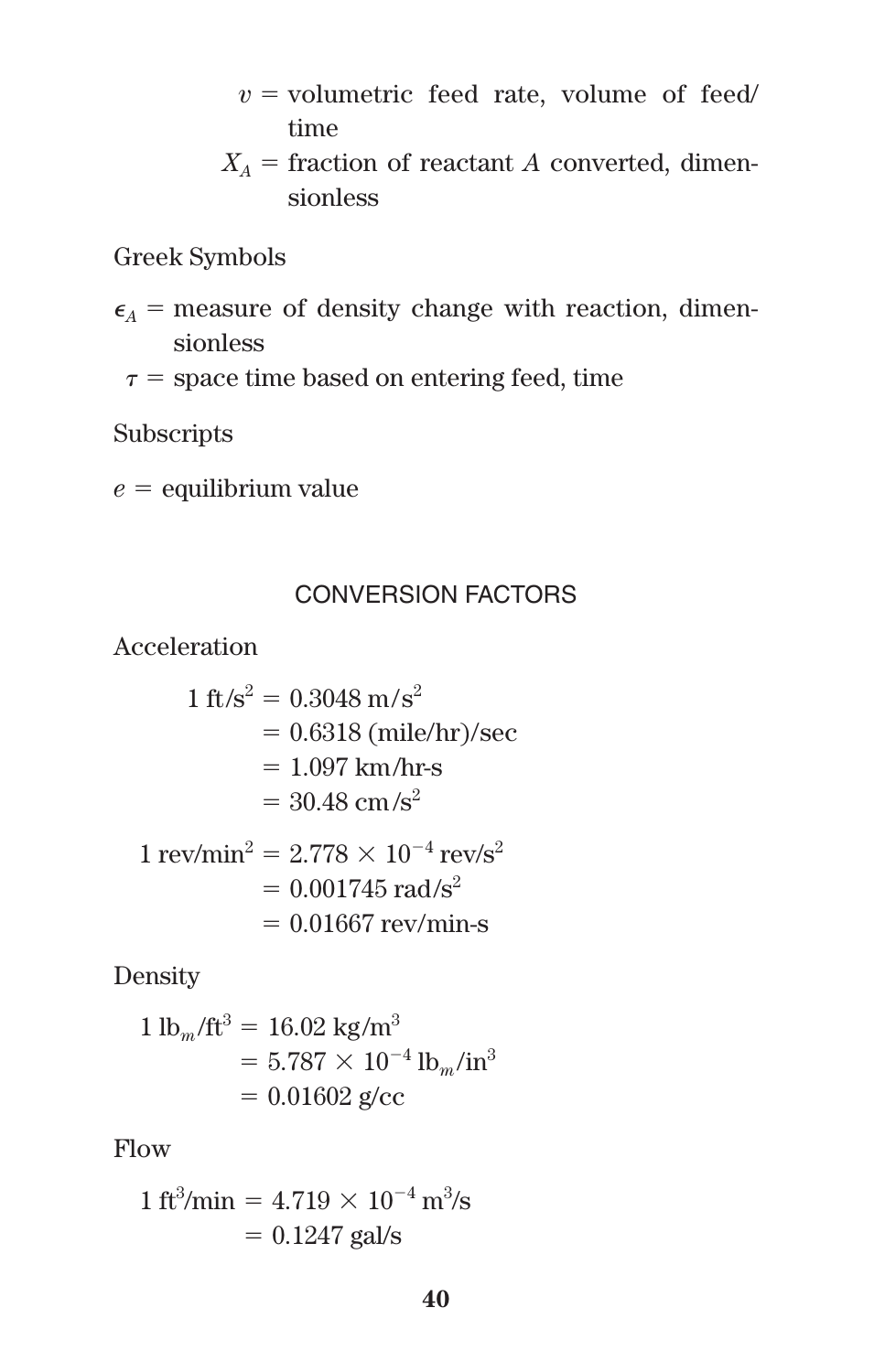$$
= 0.4720
$$
 liter/s  

$$
= 472
$$
 cc/s

Length

1 ft 0.3048 m 1.894 10<sup>4</sup> mile 1-3 yd 12 in 30.48 cm 3.05 105 microns () 1 Å 10<sup>10</sup> m 10<sup>8</sup> cm 1 10<sup>4</sup> microns ()

# Angle

 $1 rad = 1/2\pi$  circle  $= 0.1592$  rev  $= 0.637$  quad  $=57.3 \deg$  $= 3,438 \text{ min}$  $= 2.063 \times 10^5$  s

# Mass

1 lb*<sup>m</sup>* 0.4536 kg 4.464 10<sup>4</sup> long ton 5 10<sup>4</sup> short ton 4.536 10<sup>4</sup> metric ton 0.4536 kg 453.6 g 0.0311 slug

Pressure

$$
1 \,\text{lb}_f/\text{in}^2 \text{ abs} = 6.895 \times 10^3 \,\text{N/m}^2
$$

$$
= 6.895 \times 10^3 \,\text{Pascal}
$$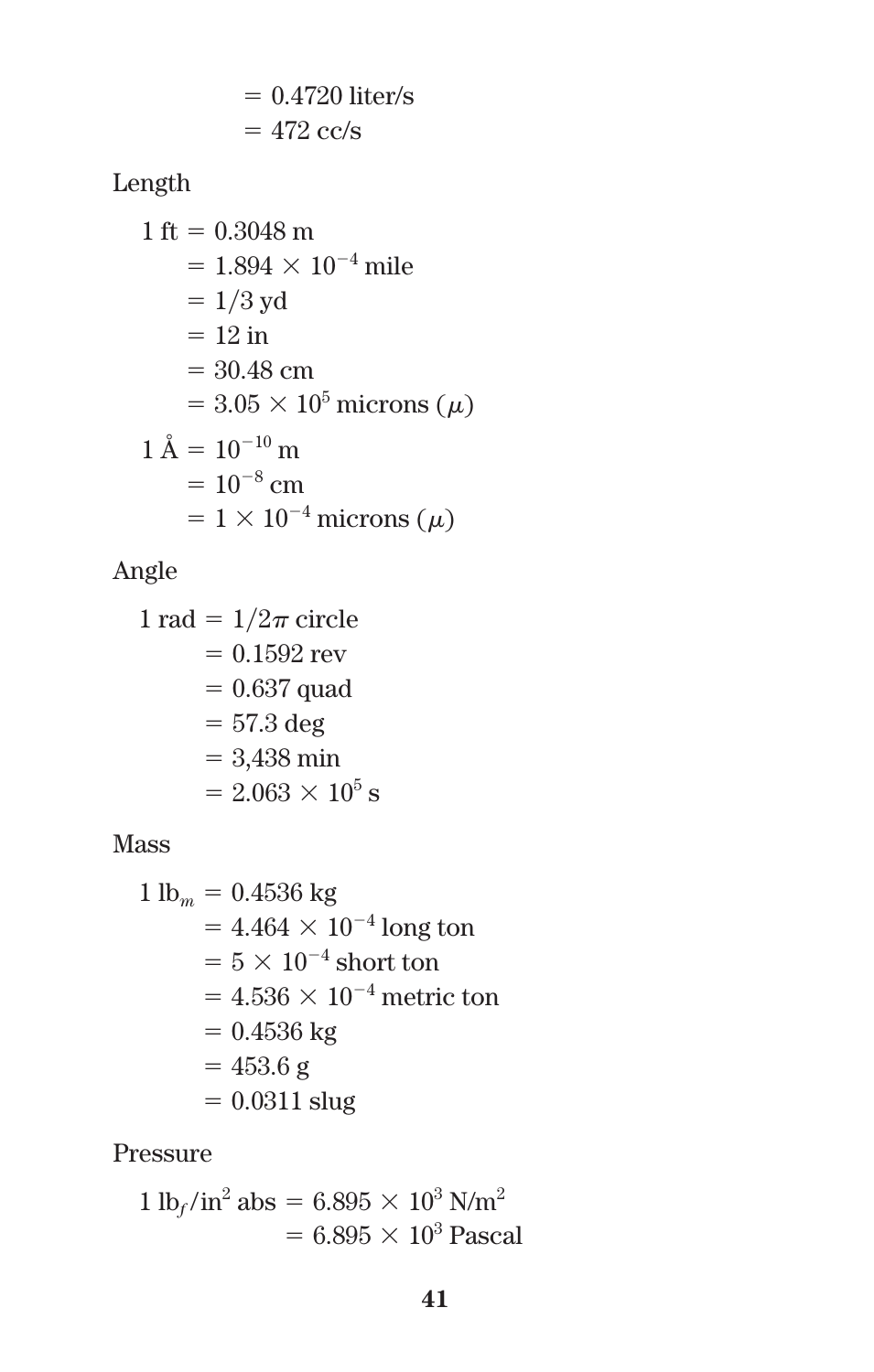0.06805 atm 0.07031 kg/cm2 2.036 in Hg @ 32F 2.307 ft H2O @ 39F 70.307 g/cm2 51.72 mm Hg @ 32F 51.72 torr

Power

1 ft-lb/min. = 
$$
0.0226
$$
 W  
\n=  $2.26 \times 10^{-5}$  kW  
\n=  $3.03 \times 10^{-5}$  hp  
\n=  $3.24 \times 10^{-4}$  kg-callmin  
\n=  $0.001285$  Btu/min

Temperature

 ${}^{\circ}$ F = 1.8( ${}^{\circ}$ C) + 32  $\mathrm{^{\circ}K} = \mathrm{^{\circ}C} + 273$  ${}^{\circ}R = {}^{\circ}F + 459$ 

Time

1 nanosecond =  $1 \times 10^{-9}$  s

Velocity

1 ft/s =  $0.3048$  m/s  $= 0.011364$  mile/min  $= 0.6818$  mile/hr  $= 1.0973$  km./hr  $= 18.29$  m/min  $= 30.48$  cm/s  $1$  rev/min  $= 0.1047$  rad/s  $= 6 \text{ deg/s}$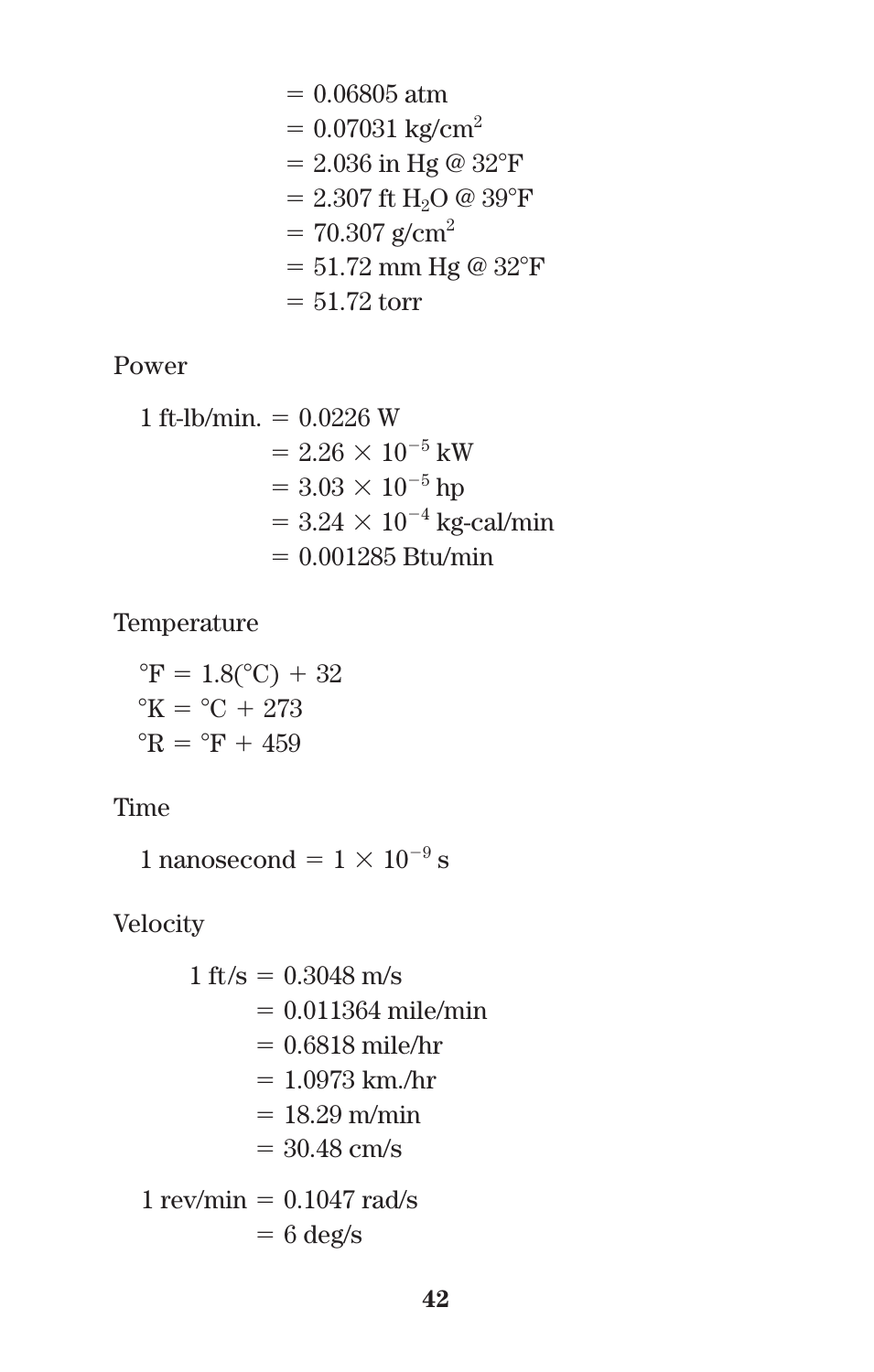Viscosity

1 centipoise 0.001 Pa-s 0.001 N-s/m<sup>2</sup> 0.01 g/cm-s 6.72 10<sup>4</sup> lb*<sup>m</sup>* /ft-s 2.42 lb*<sup>m</sup>* /ft-hr

Volume

1 ft<sup>3</sup> 0.02832 m3 0.03704 yd3 0.80357 bushel (U.S.) 7.481 gal (U.S.) 6.229 gal (British) 25.714 qt (dry, U.S.) 29.92 qt (liq., U.S.) 1.728 103 in3 28.32 liters 2.832 104 cm3 2.832 104 ml 59.8 pt (U.S. liq.)

Work and Energy

1 Btu = 1054 J  
\n= 
$$
2.93 \times 10^{-4}
$$
 kW-hr  
\n=  $3.93 \times 10^{-4}$  hp-hr  
\n=  $0.252$  kg cal  
\n=  $0.293$  W-hr  
\n= 10.41 literatm  
\n=  $252$  g cal  
\n= 778 ft-lb<sub>f</sub>  
\n=  $0.3676$  ft<sup>3</sup>-atm  
\n=  $1.054 \times 10^{10}$  ergs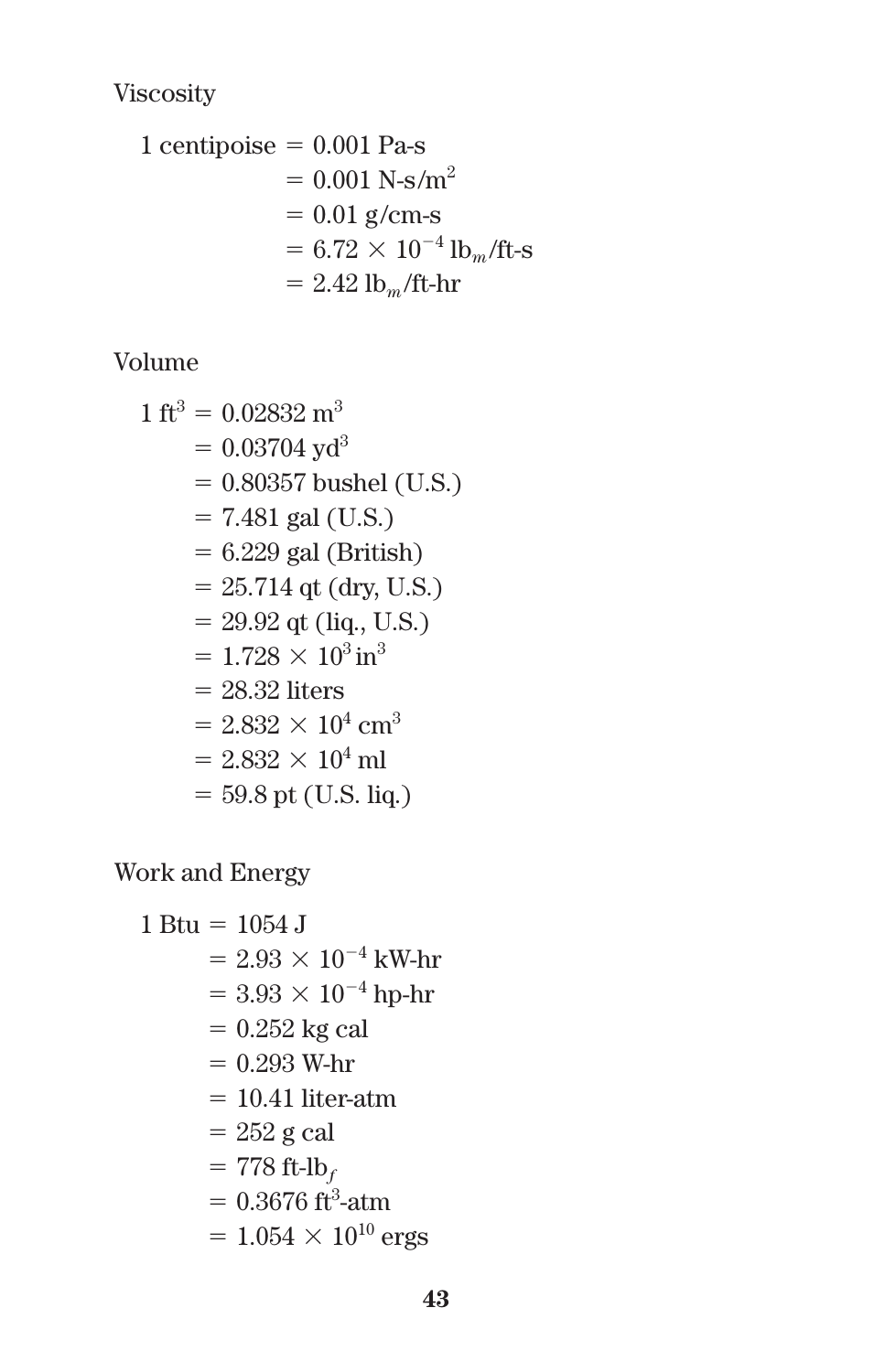Mole fraction  $(x)$  to mass fraction  $(w)$ 

$$
w_{\rm A}=\frac{x_{\rm A}M_{\rm A}}{x_{\rm A}M_{\rm A}+x_{\rm B}M_{\rm B}}
$$

Mass fraction (*w*) to mole fraction (*x*)

$$
x_A = \frac{w_A/M_A}{w_A/M_A + w_B/M_B}
$$

where  $M_i$  = molecular weight of *i* 

## PHYSICAL CONSTANTS

Gas constants

 $R = 0.0821$  atm-liter/g-mole-K

 $= 1.987$  g-cal/g-mole-K

- $= 1.987$  Btu/lb<sub>m</sub>-mole- $\mathrm{R}$
- $= 8.314$  joules/g-mole-K
- $= 1546$  ft-lb<sub>f</sub>/lb<sub>m</sub>-mole- $\mathrm{R}$
- $= 10.73$  (psi)-ft<sup>3</sup>/lb<sub>m</sub>-mole-<sup>o</sup>R
- $= 0.7302$  atm-ft<sup>3</sup>/lb<sub>m</sub>-mole-°R

Acceleration of gravity (standard)

$$
g = 32.17 \, \text{ft/s}^2 = 980.7 \, \text{cm/s}^2
$$

Avogadro's number

 $N = 6.023 \times 10^{23}$  molecules/g-mole

Boltzmann's constant

$$
K = 1.3805 \times 10^{-16}
$$
 erg/molecule-K

Newton's conversion constant

$$
g_c = 32.17 \text{ lb}_m\text{-ft/lb}_f\text{-s}^2 = 1.000 \text{ kg-m/N-s}^2
$$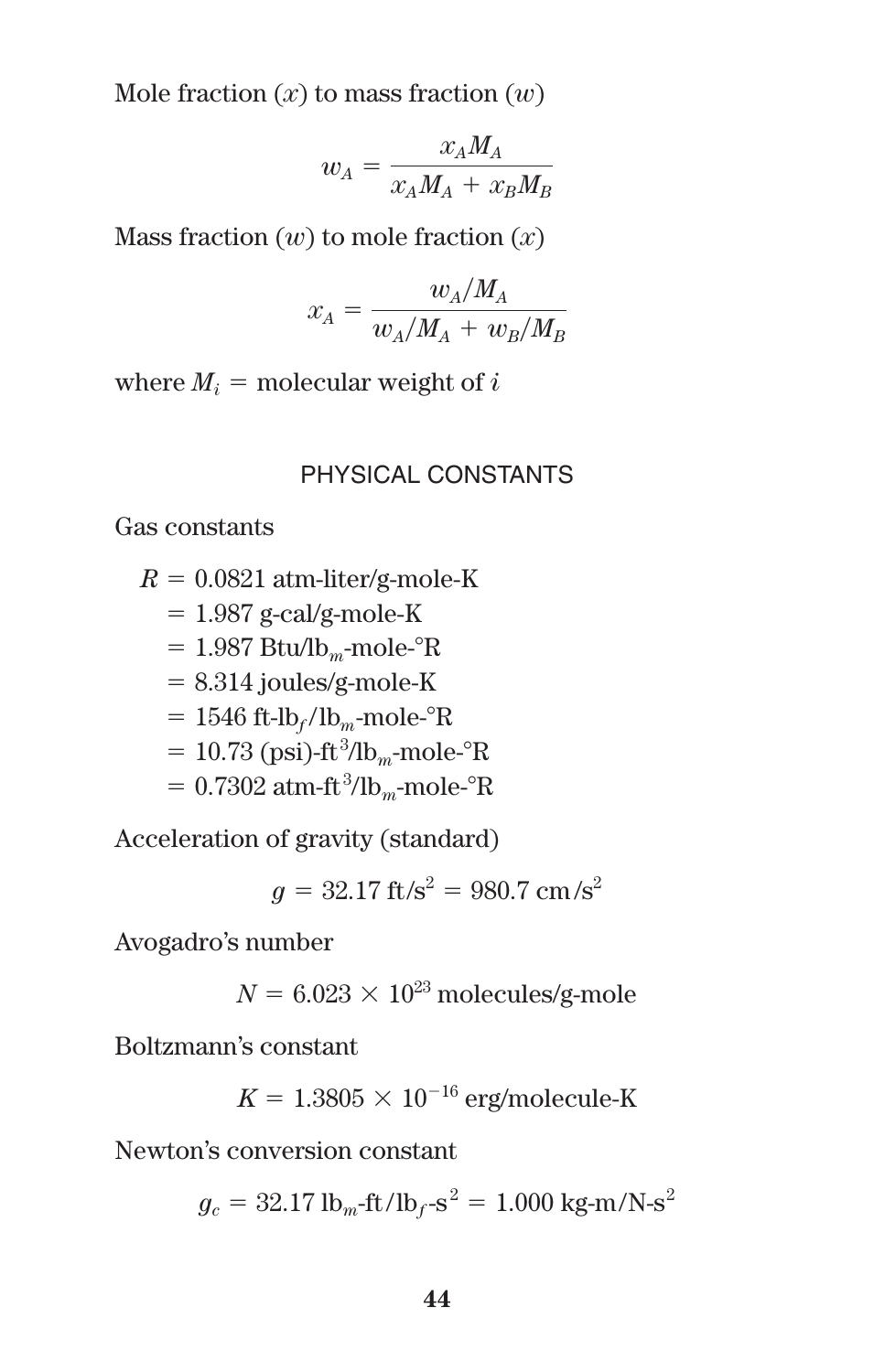Planck's constant

$$
h = 6.624 \times 10^{-27} \,\mathrm{erg\text{-}s}
$$

Stefan-Boltzmann constant

$$
\sigma = 1.355 \times 10^{-12} \text{ cal/s-cm}^2\text{-K}^4
$$
  
= 1.712 × 10<sup>-9</sup> Btu/hr-sq ft<sup>-°</sup>R<sup>4</sup>

Velocity of light

 $c = 186,000$  miles/s =  $3 \times 10^{10}$  cm/s

Velocity of sound in dry air, 0°C and 1 atm

$$
= 33,136
$$
 cm/s  $= 1,089$  ft/s

Heat of fusion of water at 1 atm,  $0^{\circ}$ C

$$
= 79.7 \text{ cal/g} = 144 \text{ Btu/lb}_{m}
$$

Heat of vaporization of water at 1 atm, 100°C

$$
= 540 \text{ cal/g} = 972 \text{ Btu/lb}_{m}
$$

Ton of refrigeration  $= 12,000$  Btu/hr

- $1 lb<sub>m</sub>$ -mole of perfect gas occupies 359 ft<sup>3</sup> at standard conditions (32F, 14.7 psi abs)
- 1 g-mole of perfect gas occupies  $22.4$  liters at  $0^{\circ}$ C and 760 mm Hg

Thermochemistry

 $F = 96,500$  coulombs/gram equivalent

 $joules = volts \times coulombs$ 

 $\text{coulombs} = \text{amperes} \times \text{seconds}$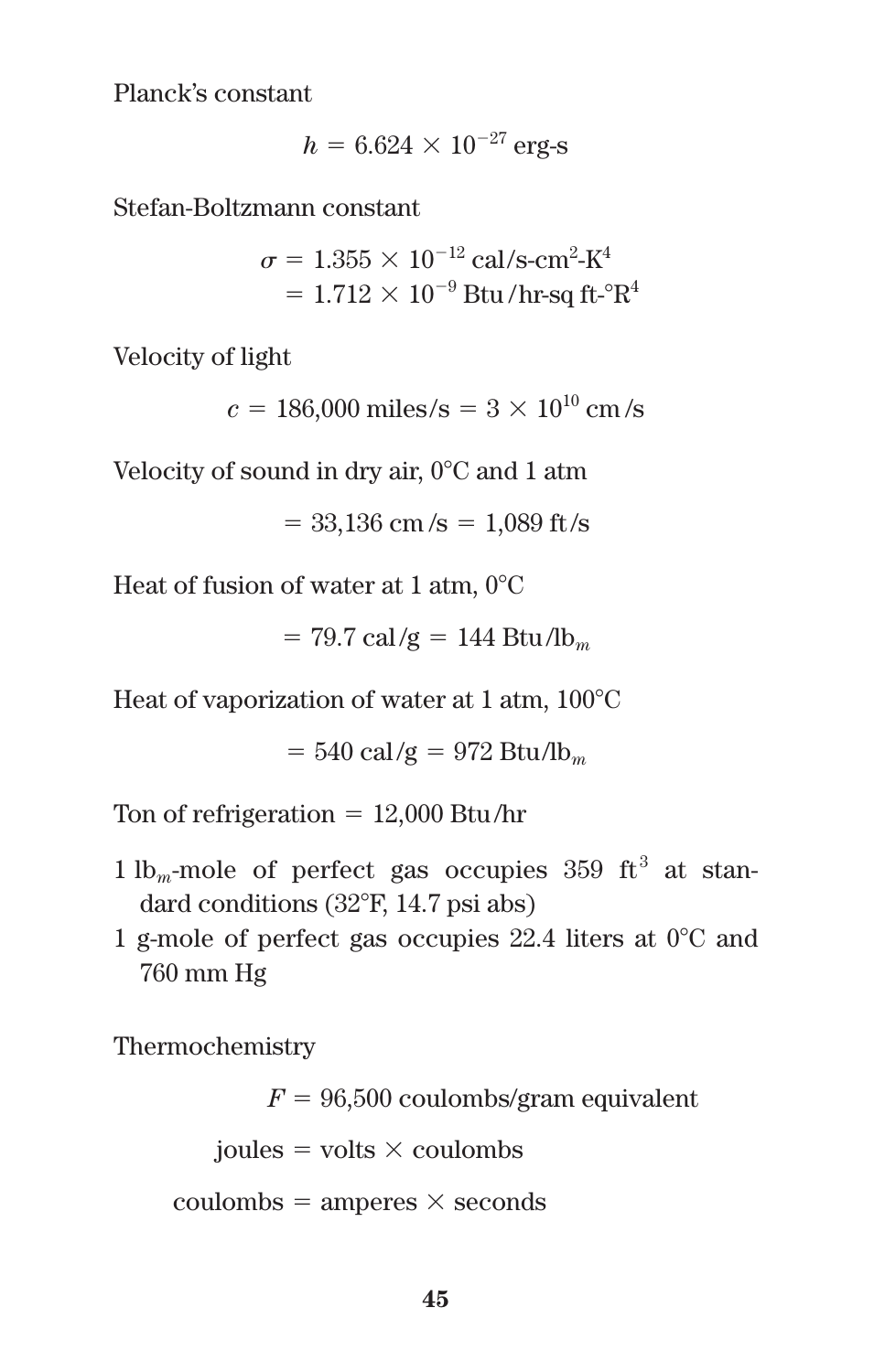# Dimensionless Groups

| Name                    | Symbol                      | Formula                               |
|-------------------------|-----------------------------|---------------------------------------|
| Fanning friction factor |                             | $-\Delta p g_c d/2L\rho V^2$          |
| Heat transfer factor    | $j_H$                       | $(h/c_pG)(C_p\mu/k)^{2/3}$            |
| Mass transfer factor    | $j_M$                       | $(k_c \rho / G) (\mu / \rho D)^{2/3}$ |
| Froude number           | $N_{F_r}$                   | $V^2/dL$                              |
| Graetz number           | $N_{\alpha*}$               | $wc_n/kL$                             |
| Grashof number          | $N_{Gr}$                    | $L^3 \rho^2 \beta_a \Delta T / \mu^2$ |
| Nusselt number          | $N_{\scriptscriptstyle Nu}$ | hd/k                                  |
| Peclet number           | $N_{p_o}$                   | $L V\rho c_p/k$                       |
| Power number            | $N_{Pa}$                    | $Pa$ ./ $\rho n^3d^5$                 |
| Prandtl number          | $N_{p_r}$                   | $c_n\mu/k$                            |
| Reynolds number         | $N_{Re}$                    | $LV\rho/\mu$                          |
| Schmidt number          | $N_{S_2}$                   | $\mu/\rho D$                          |
| Sherwood number         | $N_{\rm Sh}$                | $K_{c}L/D$                            |

# Notation

- $c_n$  = specific heat, Btu/lb<sub>m</sub>- $\mathrm{F}$
- $D =$  molecular diffusivity, sq ft/hr
- $d =$ diameter, ft
- $G =$  mass velocity,  $lb_m$ /sq ft-hr
- $g =$  acceleration of gravity, 32.2 ft/s<sup>2</sup>
- $g_c$  = conversion factor = 32.2 ft-lb<sub>m</sub>/(lb<sub>f</sub>-s<sup>2</sup>)  $= 1$  m-kg/(N-s<sup>2</sup>)
- $h =$  heat transfer coefficient, Btu/sq ft-hr- $\mathrm{F}$
- $k =$  thermal conductivity, Btu/sq ft-( $\mathrm{F}/\mathrm{ft}$ )-hr
- $k_c$  = mass transfer coefficient, ft/hr
- $L =$  characteristic dimension, ft
- $n =$  rate of rotation,  $s^{-1}$
- $P =$  power to agitator, ft-lb<sub>f</sub>/s
- $p =$  pressure drop,  $\frac{1}{p}$  /sq ft
- $T =$  temperature,  ${}^{\circ}$ F
- $V =$  fluid velocity, ft/s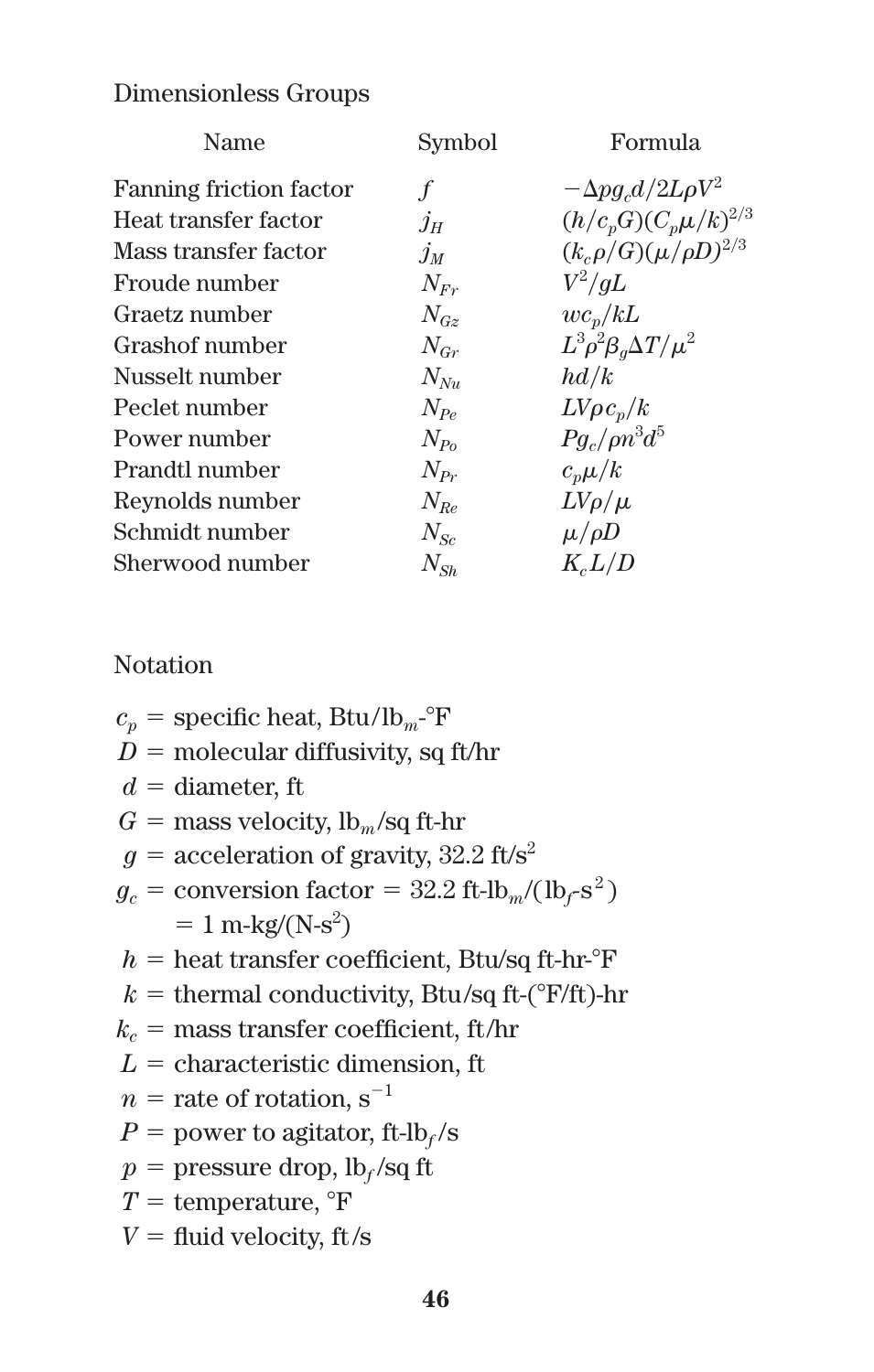$w =$  mass flow rate,  $lb_m/s$  $\beta$  = coefficient of bulk expansion,  $\Gamma^{-1}$  $\rho =$  density,  $lb_m / ft^3$  $u = \text{viscosity lb}_m/\text{ft-hr}$ 

Abbreviations

 $atm = atmosphere$  $Btu = British thermal unit$  $cal =$  calorie  $cm = centimeter$  $cu = cubic$  $ft = foot. feet$  $g = \text{gram}$  $hp =$  horsepower  $hr = hour$  $in = inch$  $kg = kilogram$  $km = kilometer$  $kW =$ kilowatt  $lb<sub>m</sub> = pound-mass$  $lb_f$  = pound-force  $m =$  meter  $min = minute$  $ml = milliliter$  $pt = pint$  $qt = quart$  $quad =$  quadrant  ${}^{\circ}R$  = degrees Rankine  $rad = radian$  $rev = revolution$  $s =$ second  $yd = yard$  $\mu =$  micron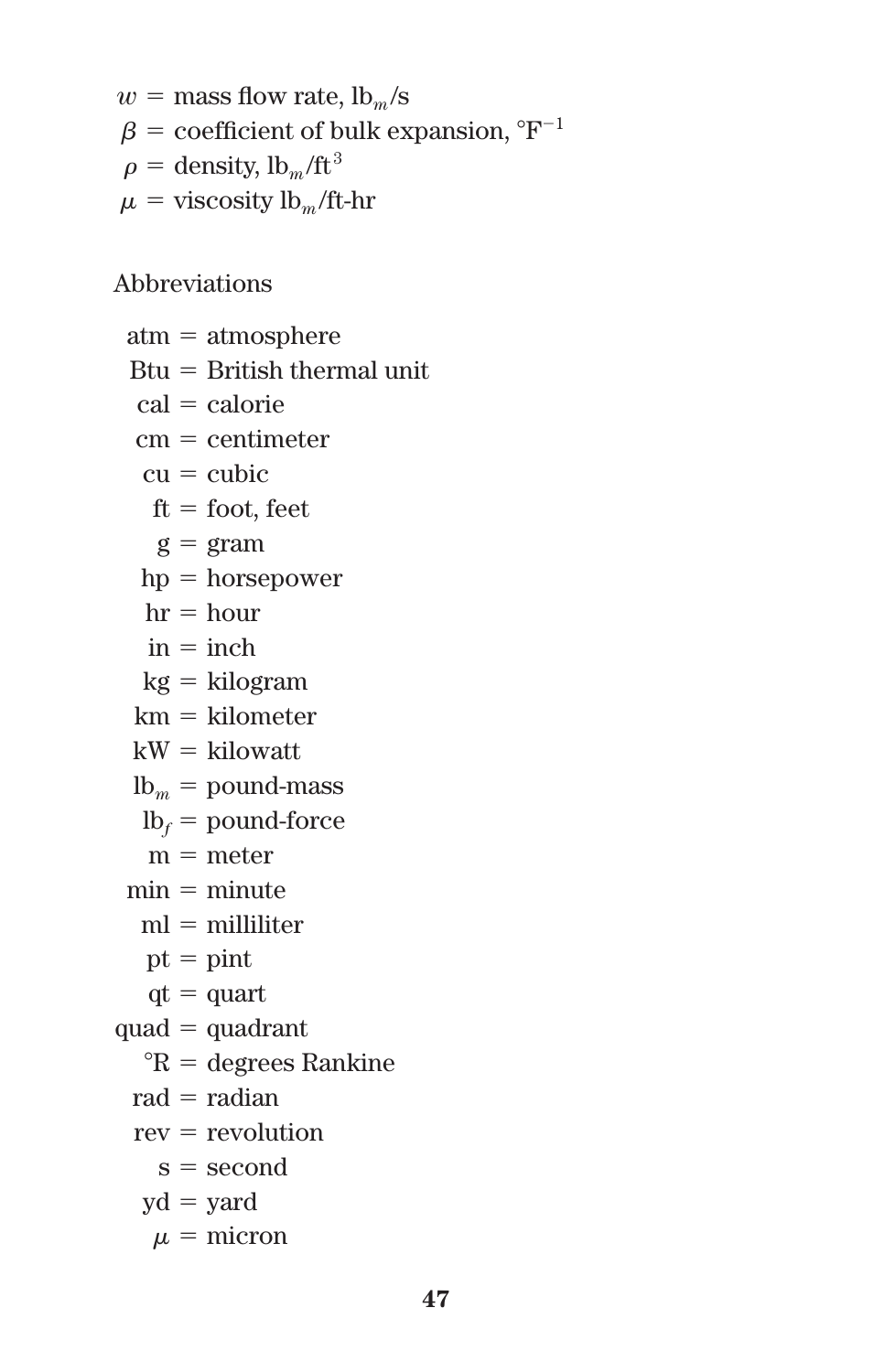# GREEK ALPHABET

| $A, \alpha$         | alpha   | H, $\eta$           | eta     |
|---------------------|---------|---------------------|---------|
| $B, \beta$          | beta    | $\Theta, \theta$    | theta   |
| $\Gamma, \gamma$    | gamma   | I, $\iota$          | iota    |
| $\Delta, \delta$    | delta   | $K, \kappa$         | kappa   |
| $E, \epsilon$       | epsilon | $\Lambda, \lambda$  | lambda  |
| $Z, \zeta$          | zeta    | $M, \mu$            | mu      |
| $N, \nu$            | nu      | $T, \tau$           | tau     |
| $\Xi, \xi$          | хi      | Y, v                | upsilon |
| O, o                | omicron | $\Phi$ , $\phi$     | phi     |
| $\Pi, \pi$          | pi      | X, x                | chi     |
| $P, \rho$           | rho     | $\Psi$ , $\Psi$     | psi     |
| $\Sigma$ , $\sigma$ | sigma   | $\Omega$ , $\omega$ | omega   |

# **MATHEMATICS**

$$
a2 - b2 = (a + b)(a - b)
$$
  
\n
$$
a3 + b3 = (a + b)(a2 - ab + b2)
$$
  
\n
$$
a3 - b3 = (a - b)(a2 + ab + b2)
$$
  
\n
$$
ax2 + bx + c = 0 \ x = \frac{-b \pm \sqrt{b2 - 4ac}}{2a}
$$

Area of circle  $= \pi r^2$ 

Circumference of circle  $= 2\pi r$ 

Surface of sphere =  $4\pi r^2$ 

Volume of sphere  $=(4/3)\pi r^3$ 

Volume of cone or pyramid  $= 1/3$  (base area)(height)

$$
dax = adx
$$

$$
dx^n = nx^{n-1}dx
$$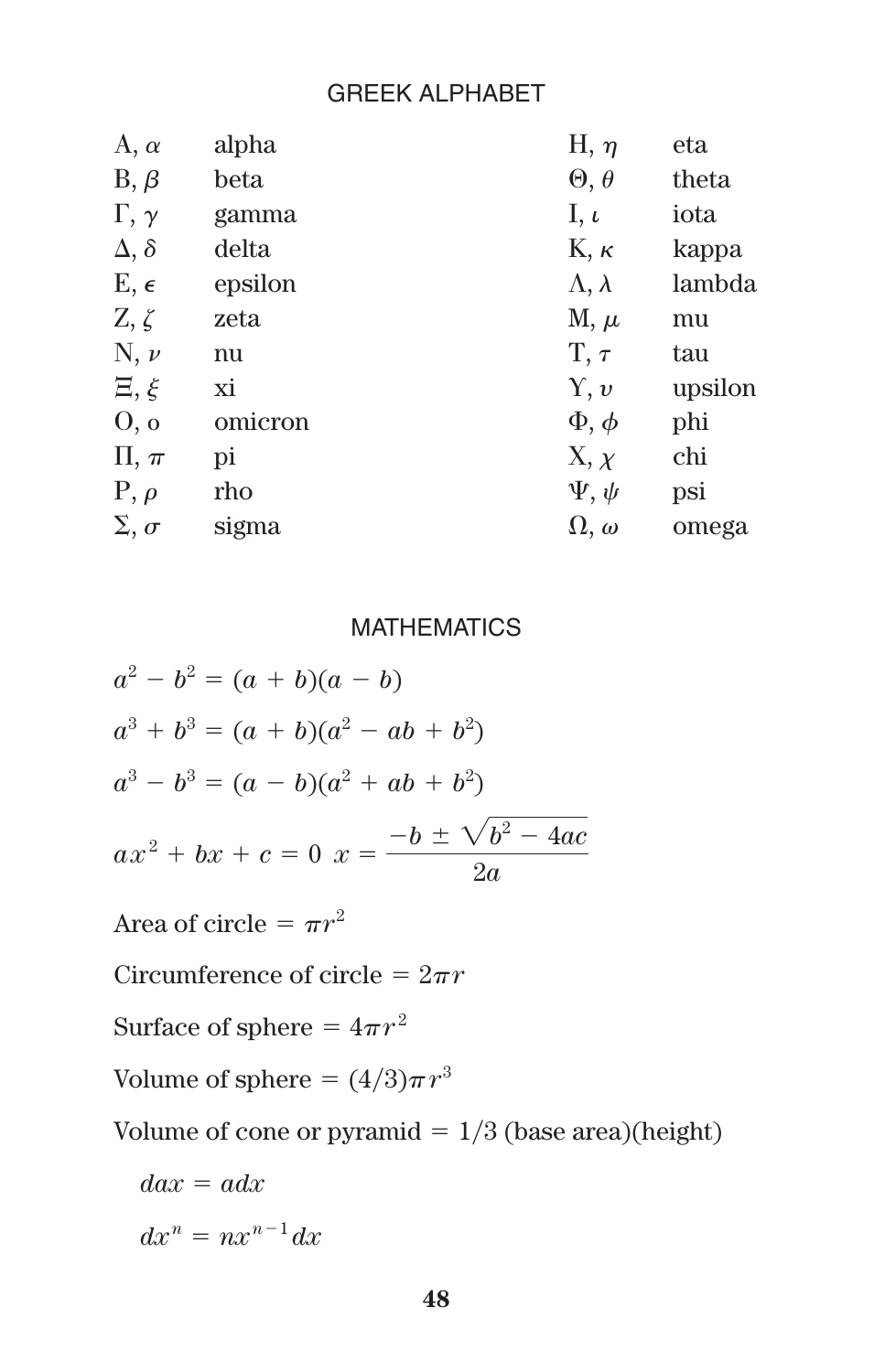$$
d(u + v) = du + dv
$$
  
\n
$$
d(uv) = udv + vdu
$$
  
\n
$$
d\left[\frac{u}{v}\right] = \frac{vdu - udv}{v^2}
$$
  
\n
$$
de^{ax} = ae^{ax}dx
$$
  
\n
$$
da^x = a^x \log_e a \, dx
$$
  
\n
$$
d \sin x = \cos x \, dx
$$
  
\n
$$
d \cos x = -\sin x \, dx
$$
  
\n
$$
d \tan x = \sec^2 x \, dx
$$
  
\n
$$
\int (u + v) \, dx = \int udx + \int vdx
$$
  
\n
$$
\int u dv = uv - \int vdu
$$
  
\n
$$
\int x^n dx = x^{n+1}/(n+1) \text{ for } n \neq -1
$$
  
\n
$$
\int \frac{dx}{x} = \log_e x = \ln x
$$
  
\n
$$
\int e^{ax} dx = \frac{e^{ax}}{a}
$$

Binomial series

$$
(x + y)^n = x^n + nx^{n-1}y + \frac{n(n - 1)}{2!}
$$
  

$$
x^{n-2}y^2 + \cdots + (y^2 < x^2)
$$

Taylor series

$$
f(x) = f(a) + f'(a) \frac{x-a}{1!} + f''(a) \frac{(x-a)^2}{2!} + \cdots
$$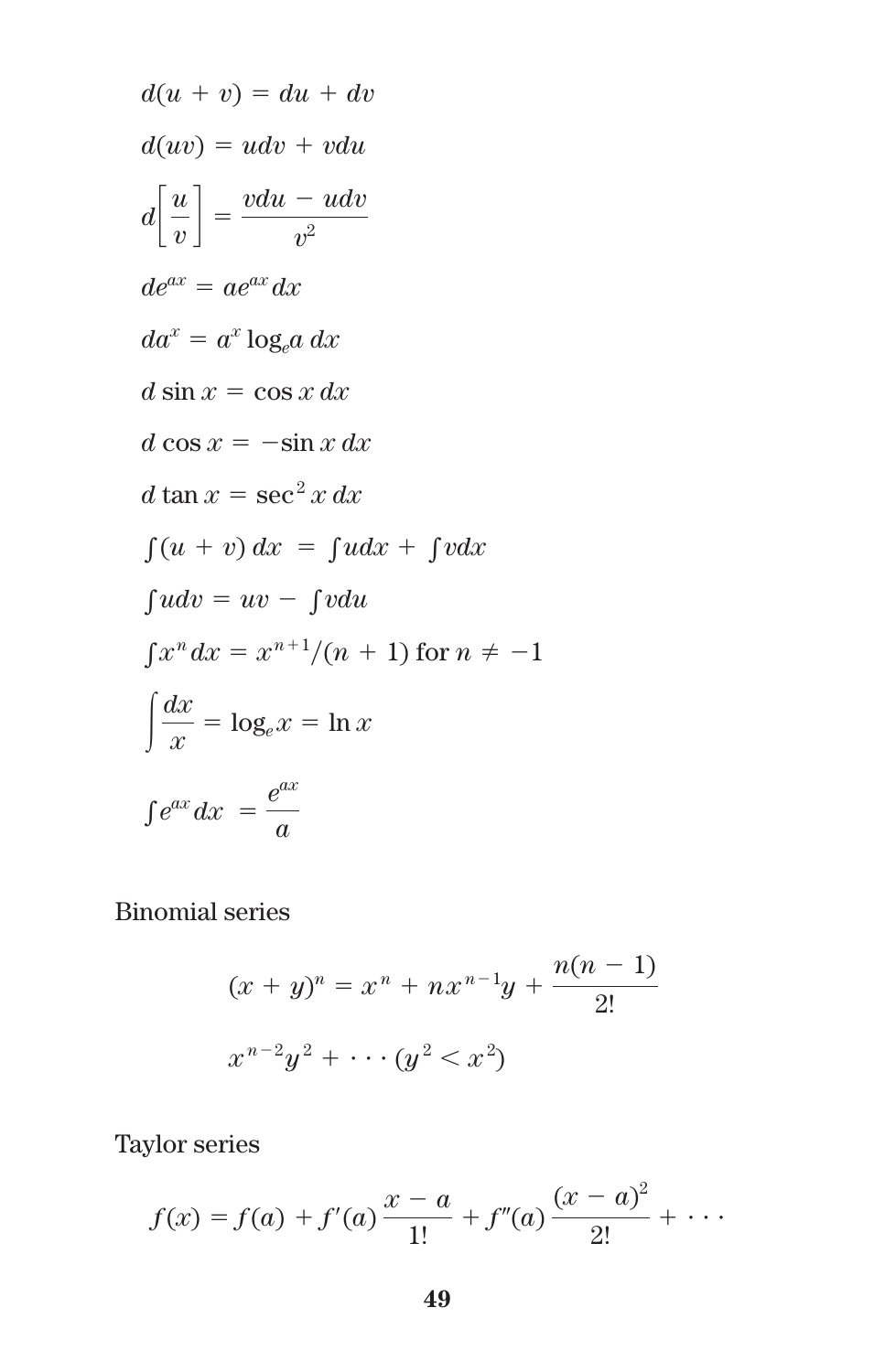MacLaurin series

$$
f(x) = f(0) + f'(0)\frac{x}{1!} + f''(0)\frac{x^2}{2!} + \cdots
$$

Exponential series

$$
e^x = 1 + x + \frac{x^2}{2!} + \frac{x^3}{3!} + \cdots
$$
  

$$
\pi = 3.1416, e = 2.71828, i = \sqrt{-1}, i^2 = -1, i^4 = 1
$$
  

$$
\log_{10} x = 0.4343 \ln x, \ln x = 2.303 \log_{10} x
$$

Arithmetic mean

$$
\frac{a+b}{2}
$$

Geometric mean

$$
\sqrt{ab}
$$

Harmonic mean

$$
\frac{2ab}{a+b}
$$

Logarithmic mean

$$
\frac{a-b}{\ln a/b}
$$

Solution of

$$
\frac{dy}{dx} + Py = Q
$$

where *P, Q* are constants or functions of *x*

Integrating factor  $= e^{\int P dx} = I$ *F* 

Solution =  $y \times IF = \int (IF \times Q) dx + C$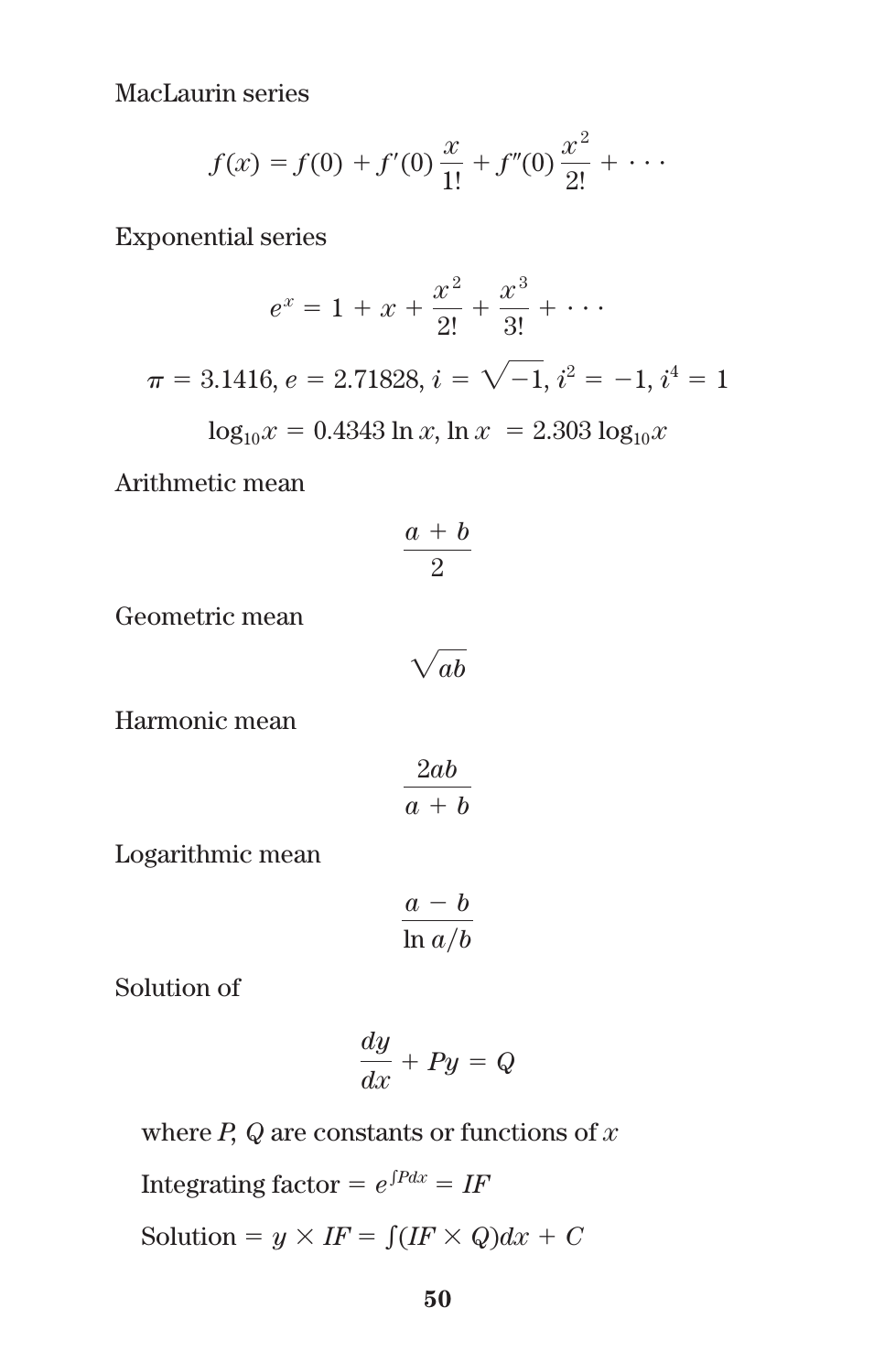# CHEMICAL PROCESS SAFETY

Contributed by Joe Louvar

I. COMMON DEFINITIONS: GENERAL CONCEPTS

- Chemical Process Safety—The application of technology and management practices a) to prevent accidents in plants, and/or b) to reduce the potential for accidents.
- Process Safety Management—An OSHA regulation that emphasizes the management of safety within plants. This is an especially important and effective regulation that has 14 elements: 1) Employee Participation, 2) Process Safety Information, 3) Operating Procedures, 4) Process Hazards Analysis, 5) Mechanical Integrity, 6) Management of Change, 7) Incident Investigation, 8) Hot Work Permits, 9) Employee Training 10) Pre-Startup Review, 11) Emergency Planning, 12) Contractors, 13) Audits, and 14) Trade Secretes.
- Safety Technology—Design features and control features to reduce the potential for accidents.
- Safety Design Features—a) Inerting to control the concentration of a flammable gas to below the LFL, b) grounding and bonding to prevent static electricity charging and discharging (spark) and potential fire, c) installing relief valves to prevent vessel ruptures, d) installing double block and bleeds to prevent the backup of reactive chemicals into a monomer storage tank, e) installing an explosion suppression system to prevent dust explosions, f) installing containment systems to catch the release from relief valves, etc.
- Safety Control Features—a) Monitoring the temperature and pressure to prevent abnormal conditions, b) adding reactor safeguards to prevent runaway reactions, c) adding redundant controls to decrease the frequency of accidents, d) adding more reliable instruments to reduce the frequency of plant accidents, etc.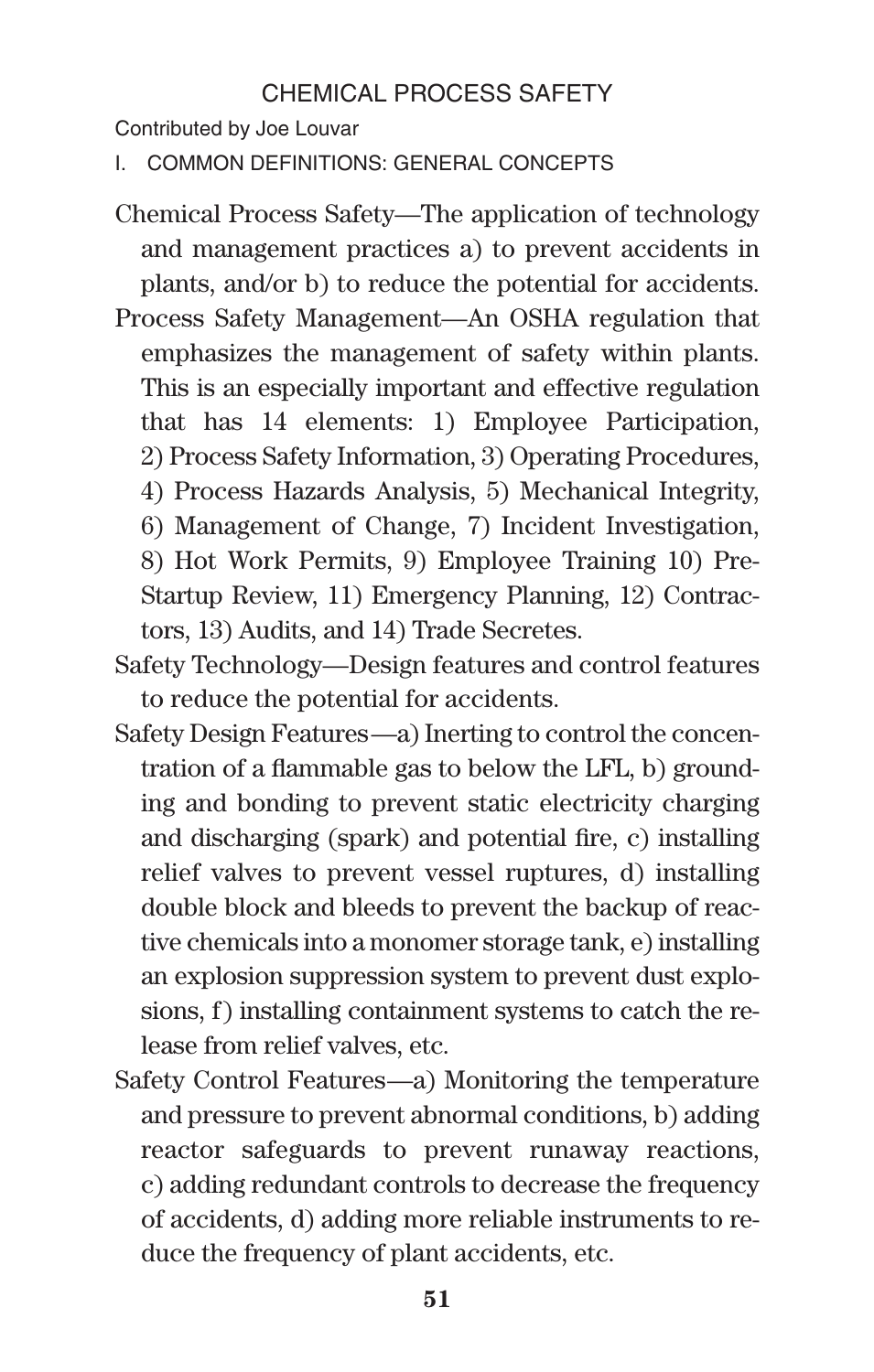Auto Ignition Temperature (AIT)—A fixed temperature above which a flammable mixture is capable of extracting enough energy from the environment to self-ignite.

Boiling Liquid Expanding Vapor Explosion (BLEVE)—A BLEVE occurs when a vessel ruptures which contains a liquid at a temperature above its atmosphericpressure boiling point. It is the explosive vaporization of a large fraction of the vessel contents; possibly followed by the combustion or explosion of the vaporized cloud if it is combustible (similar to a rocket).

- Deflagration—An explosion with a flame front moving in the unburned gas at a speed below the speed of sound  $(1250 \text{ ft/s}).$
- Detonation—An explosion with a shock wave moving at a speed greater than the speed of sound in the unreacted medium.
- Flash Point (FP)—The FP of a liquid is the lowest temperature at which it gives off enough vapor to form an ignitable mixture with air.
- Flammability Limits (LFL and UFL)—A gas mixture will not burn when the composition is lower than the lower flammable limit (LFL). The mixture is also not combustible when the composition is above the upper flammability limit (UFL).
- Flammability Limits of Mixtures—They are computed with the following equations:

$$
LFL_{\text{MIXTURE}} = \frac{1}{\sum \left(\frac{y_i}{LFL_i}\right)}
$$

$$
UFL_{\text{MIXTURE}} = \frac{1}{\sum \left(\frac{y_i}{UFL_i}\right)}
$$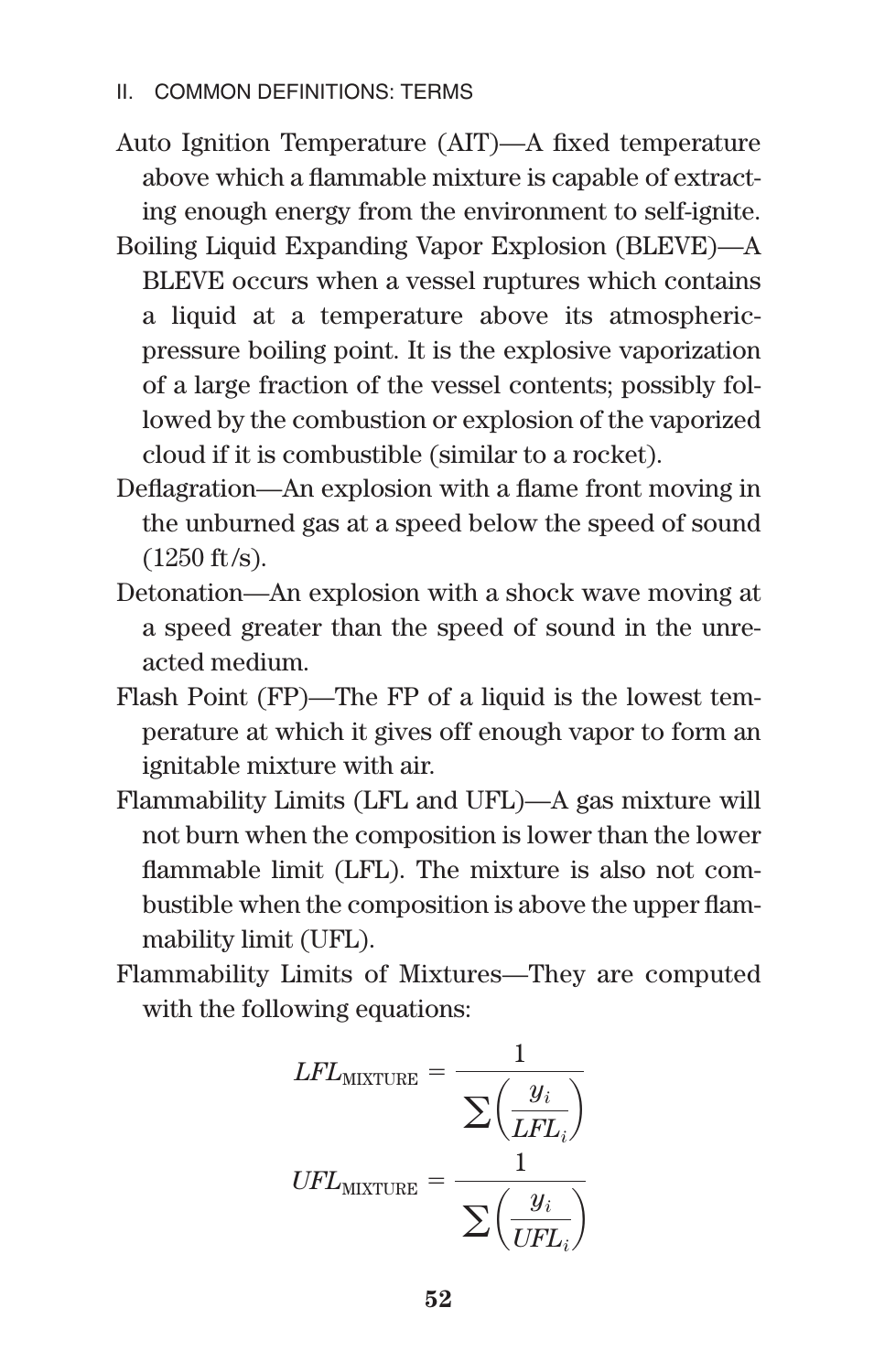- Lower Flammability Limit in the Presence of Mists—  $LFL_{MISTS} \approx 0.1 \times LFL_{THEORETICAL}$
- Mechanical Explosion—An explosion due to the sudden failure of a vessel containing a nonreactive gas at a high pressure.
- Minimum Oxygen Concentration (MOC)—A mixture of gas will not burn if the oxygen concentration is below the minimum oxygen concentration.
- Minimum Oxygen Concentration (MOC)—It is estimated using the following equation:

$$
MOC = (LFL\%) \times \left(\frac{Moles \cdot of \cdot Oxygen}{Moles \cdot of \cdot Fuel}\right)
$$

- Overpressure—The pressure on an object as a result of an impacting shock wave.
- Relief Valve—A device that relieves the pressure within a vessel when the pressure approaches the maximum allowable working pressure (MAWP). All vessels have reliefs.
- Risk—This is the product of the frequency and the consequence of an accident scenario.

# BIOCHEMICAL ENGINEERING

Contributed by David Murhammer

- I. COMMON DEFINITIONS: GENERAL CONCEPTS
- Aerobes—Organisms whose growth requires the presence of air or oxygen.
- Anabolism—Metabolism involved with the biosynthesis of cellular components.
- Anaerobes—Organisms that grow in the absence of air or oxygen.
- Biochemical Engineering—The extension of chemical engineering principles to biological systems with the goal of producing useful products.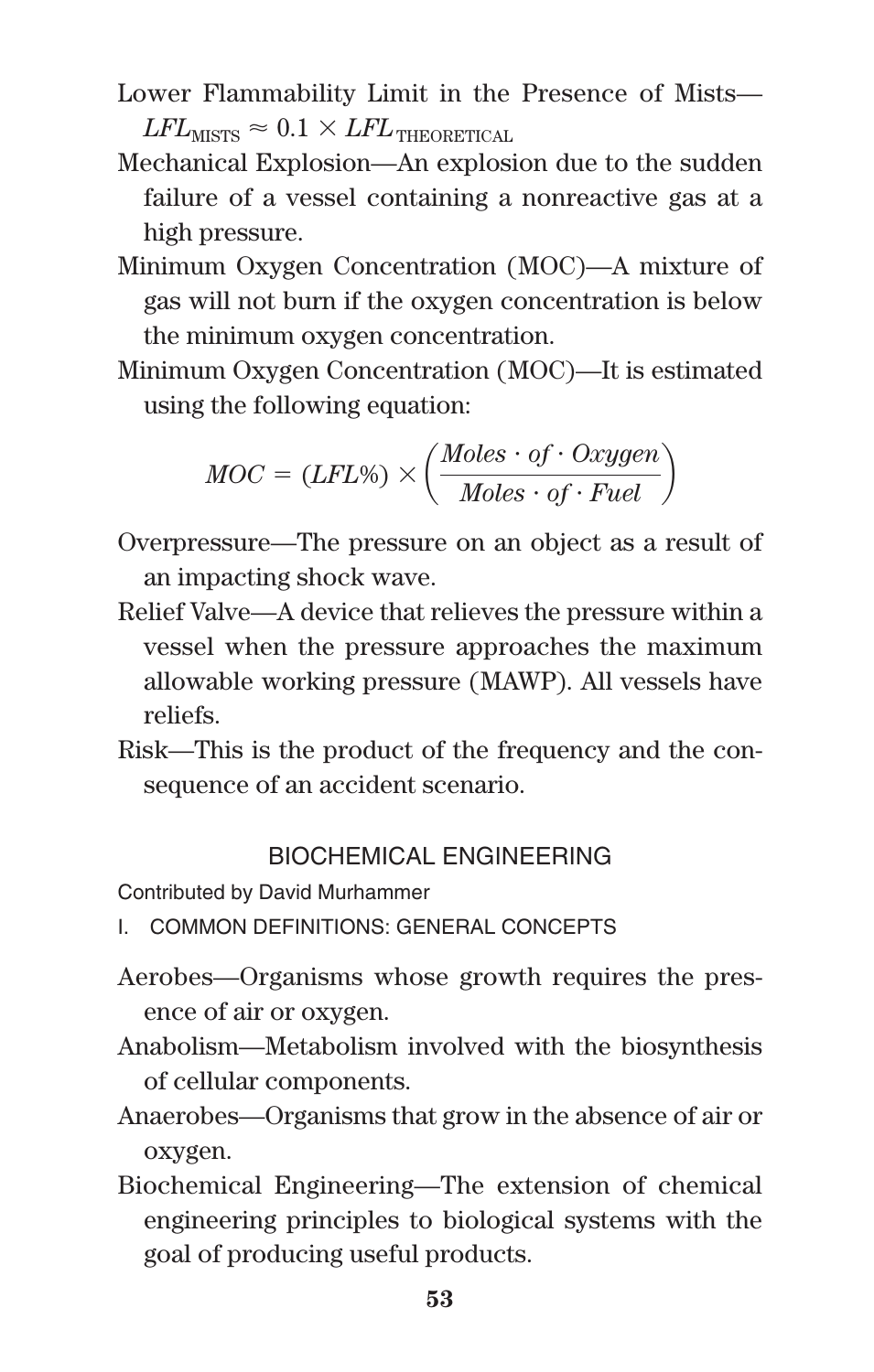- Bioreactor—A vessel used for biological processes. Examples include growing microorganisms and animal cells for the production of useful products.
- Biotechnology—The use or development of methods of direct genetic manipulation for a socially desirable goal. Examples include the production of a particular chemical, production of better plants or seeds, and gene therapy.
- Catabolism—Metabolism involved with the breakdown of materials for the production of intermediates and energy.
- Enzyme—A catalytic protein (and in some cases RNA) produced by living cells.
- Eukaryote—A cell or organism with a membrane-bound nucleus and well-developed organelles. Examples include yeast, animals, and plants.
- Prokaryote—A cell lacking a true nucleus. Examples include bacteria and blue-green algae.
- Virus—A noncellular entity that consists minimally of protein and DNA or RNA and that can replicate only after entry into specific types of living cells.

# II. COMMON DEFINITIONS: TERMS

- Antibiotics—Substances of microbial origin that in very small amounts have antimicrobial activity.
- Antibodies—Glycoprotein molecules produced by Blymphocytes in higher organisms in response to the introduction of a foreign material (antigen). These molecules react with antigens with great specificity.
- Attachment Dependent—Cells whose growth requires attachment to a surface. Also referred to as Anchorage-Dependent.
- Batch Culture—A culture that once supplied with raw materials is run to completion.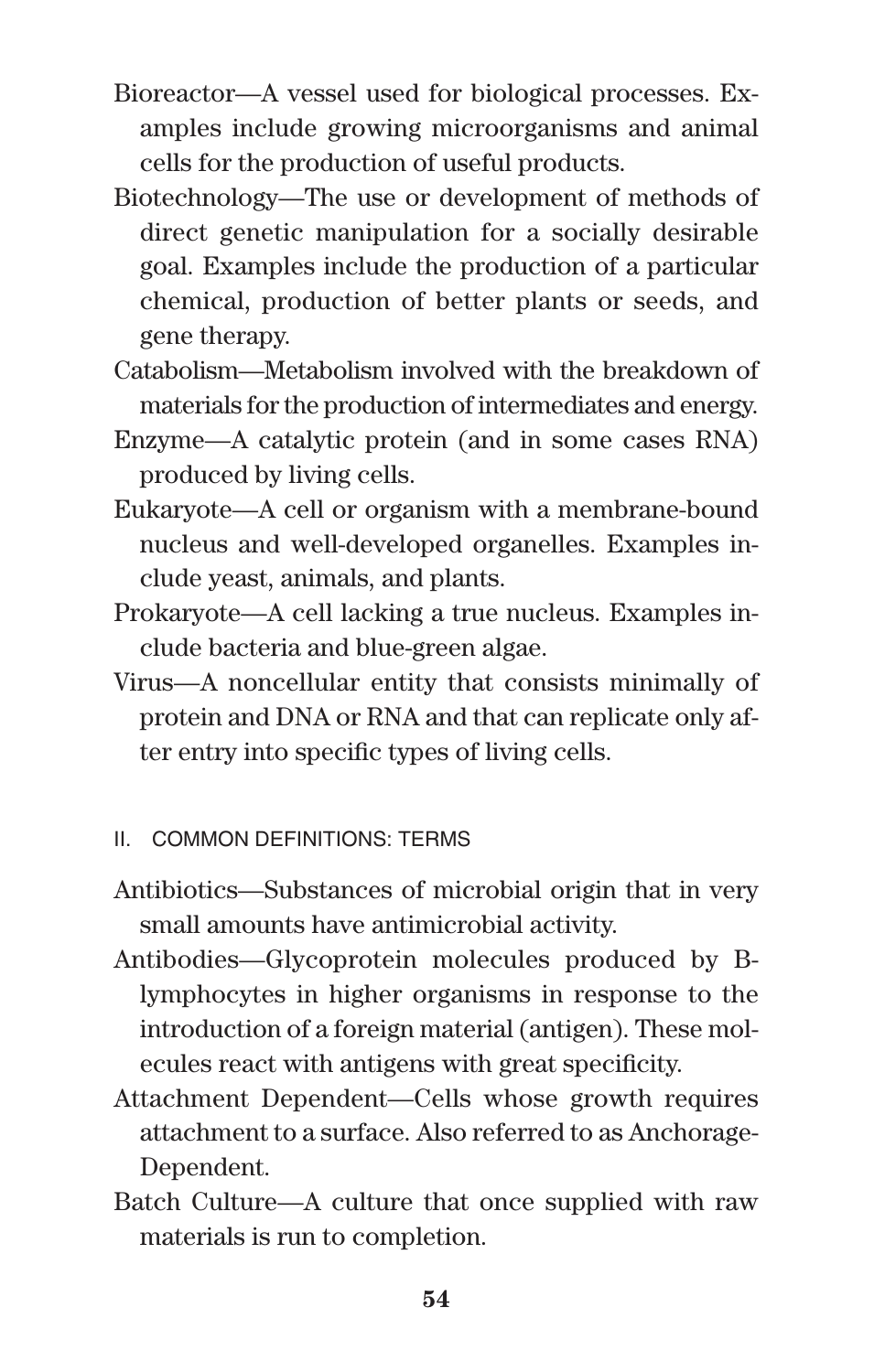- Chemostat—A bioreactor in which the continuous addition of fresh medium and removal of effluent results in constant nutrient, product, and cell concentrations when operated under steady state conditions.
- Death Phase—The portion of the growth curve in culture in which there is a net decline in the number of viable (live) cells.
- Exponential (Log) Growth Phase—A period of growth in a culture in which the number of cells or cell mass increases exponentially, i.e., the growth rate is proportional to the population density:

$$
\frac{dX}{dt} = \mu X,
$$

where  $X = \text{cell number}$  (cells/mL) or cell biomass (mg/mL), *t* is time, and  $\mu$  is the specific growth rate (h<sup>-1</sup>). Fed-Batch Culture—A culture to which nutrients are periodically added during the operation of the culture.

Growth Yield—Yield of biomass based on substrate (e.g., glucose or oxygen) utilization:

$$
Y_{X/S} = -\frac{dX}{dS},
$$

where  $Y_{X/S}$  is the yield coefficient of biomass  $(X)$  based on Substrate (S) and is usually given in terms of either (gm biomass/gm or mole substrate) or (cell number/gm or mole substrate).

K*L*a—Volumetric mass transfer coefficient usually measured in  $h^{-1}$  and often used to compare the efficiencies of bioreactors in supplying oxygen. The resulting oxygen transfer rate is then given by

$$
\frac{dC_L}{dt} = K_L a (C^* - C_L),
$$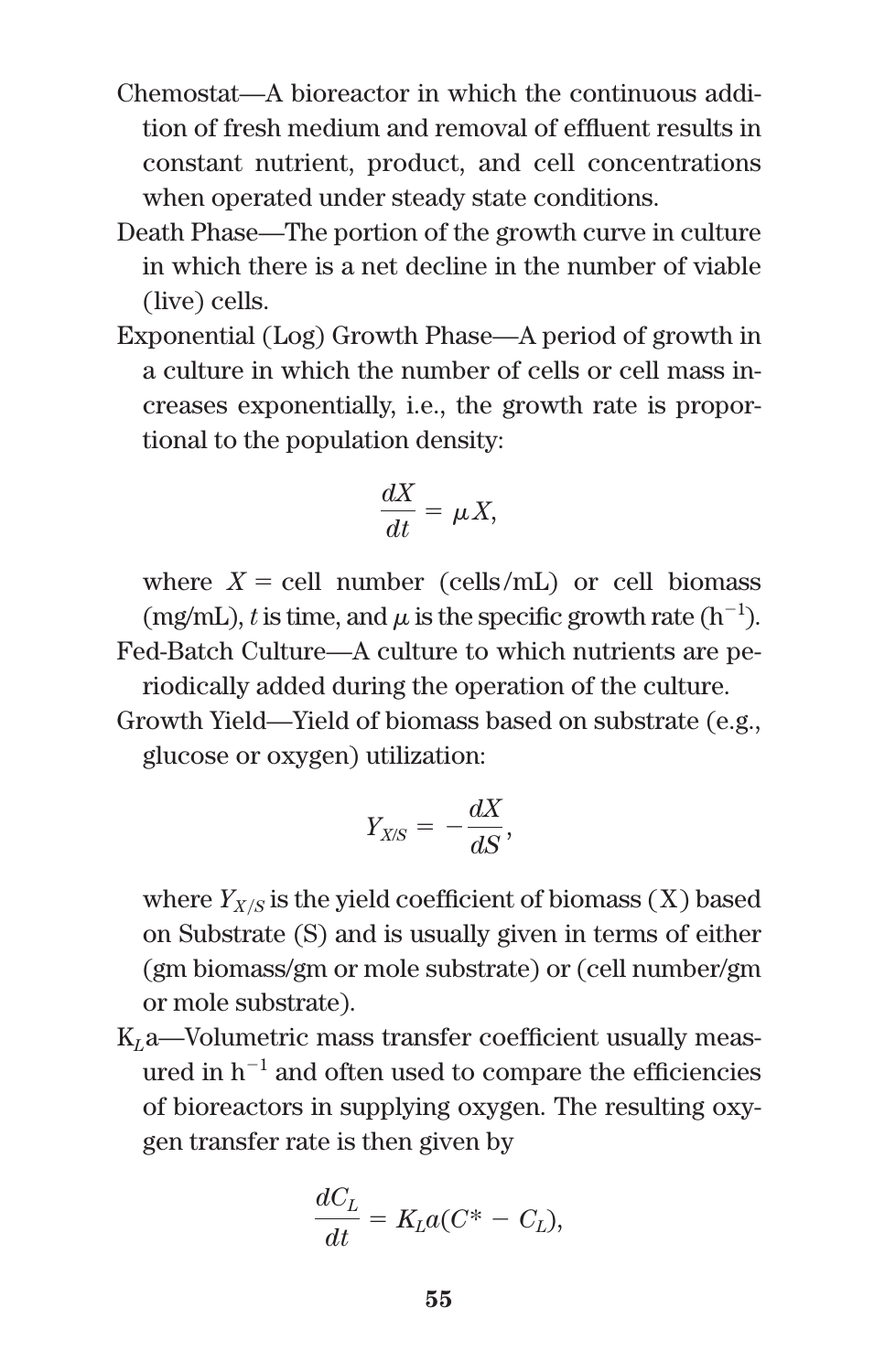where  $C_L$  is the dissolved oxygen concentration within the bioreactor,  $t$  in time, and  $C^*$  is the equilibrium dissolved oxygen concentration (i.e., solubility) under the specified conditions.

- Lag Phase—The portion of the growth curve between inoculation and the beginning of cell growth.
- Media Sterilization—Removal of undesired microorganisms from the media through filtration or heat to prevent their growth during the course of a bioreactor run.
- Michaelis-Menton Kinetics—Common type of enzyme kinetics given by

$$
v = \frac{v_{\text{max}}[S]}{K_M + [S]},
$$

where  $v$  is the reaction rate,  $v_{\text{max}}$  is the maximum reaction rate,  $K_M$  is the Michaelis Constant and is equal to the substrate concentration at  $v = \frac{1}{2}v_{\text{max}}$ , and [*S*] is the substrate concentration.

- Perfusion Culture—A bioreactor in which cells are retained, medium is added continuously or semicontinuously, and spent medium containing toxic metabolites is removed.
- Population Doubling Time (PDT)—The time required for the viable cell population to double. This term is commonly used for animal cell cultures, and is related to the specific growth rate  $(\mu)$  by

$$
PDT = \frac{\ln(2)}{\mu}.
$$

Power Number  $(N_n)$ —A dimensionless number commonly used to determine the amount of power introduced to the bioreactor as a result of agitation. The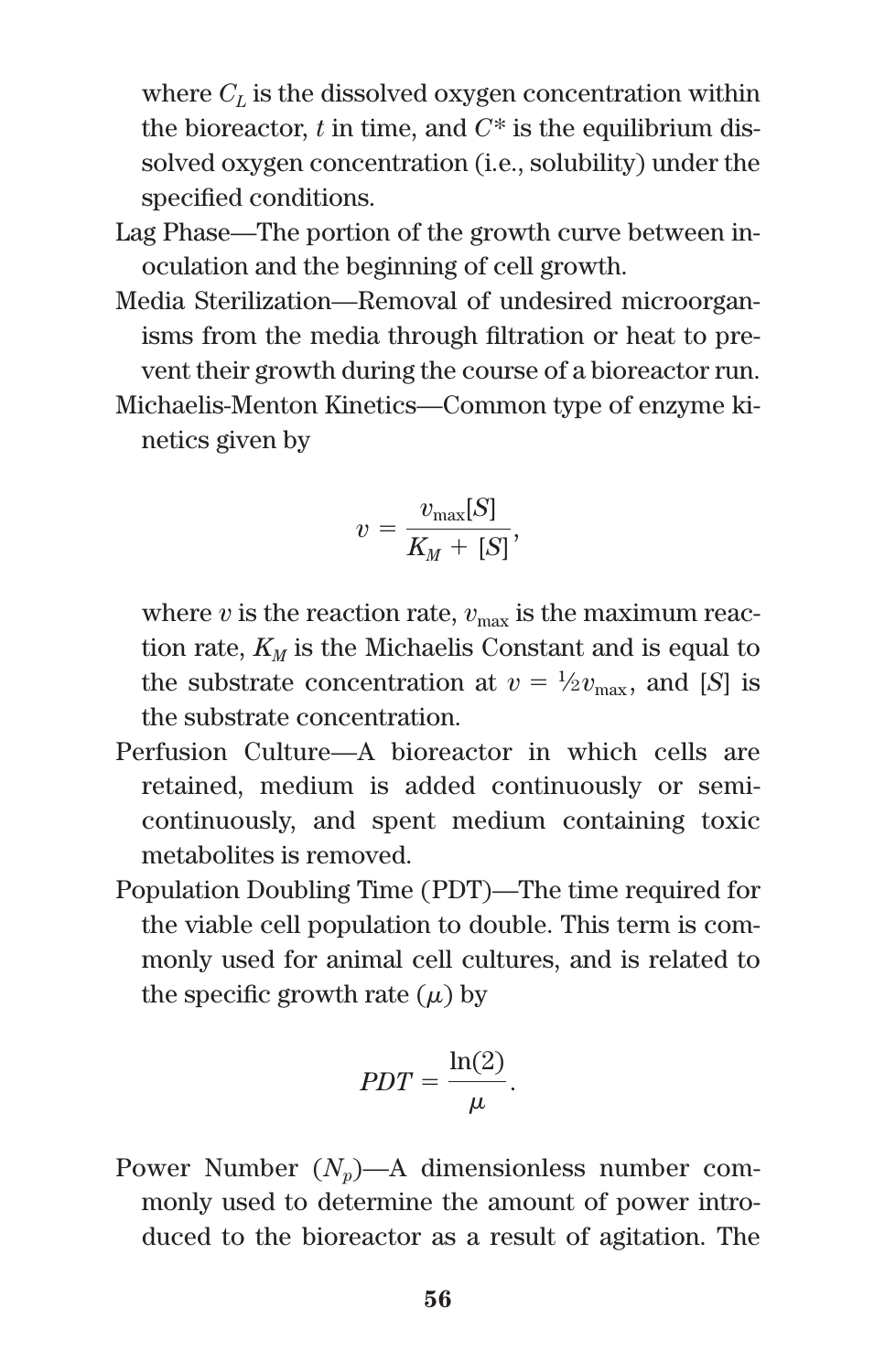Power Number is given by

$$
N_P = \frac{P}{\rho N^3 D^5},
$$

where  $P$  is the power input,  $\rho$  is the density of the solution being agitated, *N* is the rotational speed of the impeller, and *D* is the impeller diameter.

Monod Equation—An equation commonly used to model the effect of the rate-limiting substrate concentration on the specific growth rate. This equation is given by

$$
\mu = \frac{\mu_m[S]}{K_s + [S]},
$$

where  $\mu$  is the specific growth rate,  $\mu_m$  is the maximum specific growth rate when  $[S] \gg K_s$ ,  $[S]$  is the substrate concentration, and  $K_s$  is the saturation constant or half-velocity constant and is equal to the substrate concentration when  $\mu = \frac{1}{2}\mu_m$ .

Stationary Phase—Phase in growth curve following the exponential growth phase in which there is no net growth. This phase is commonly associated with nutrient depletion.